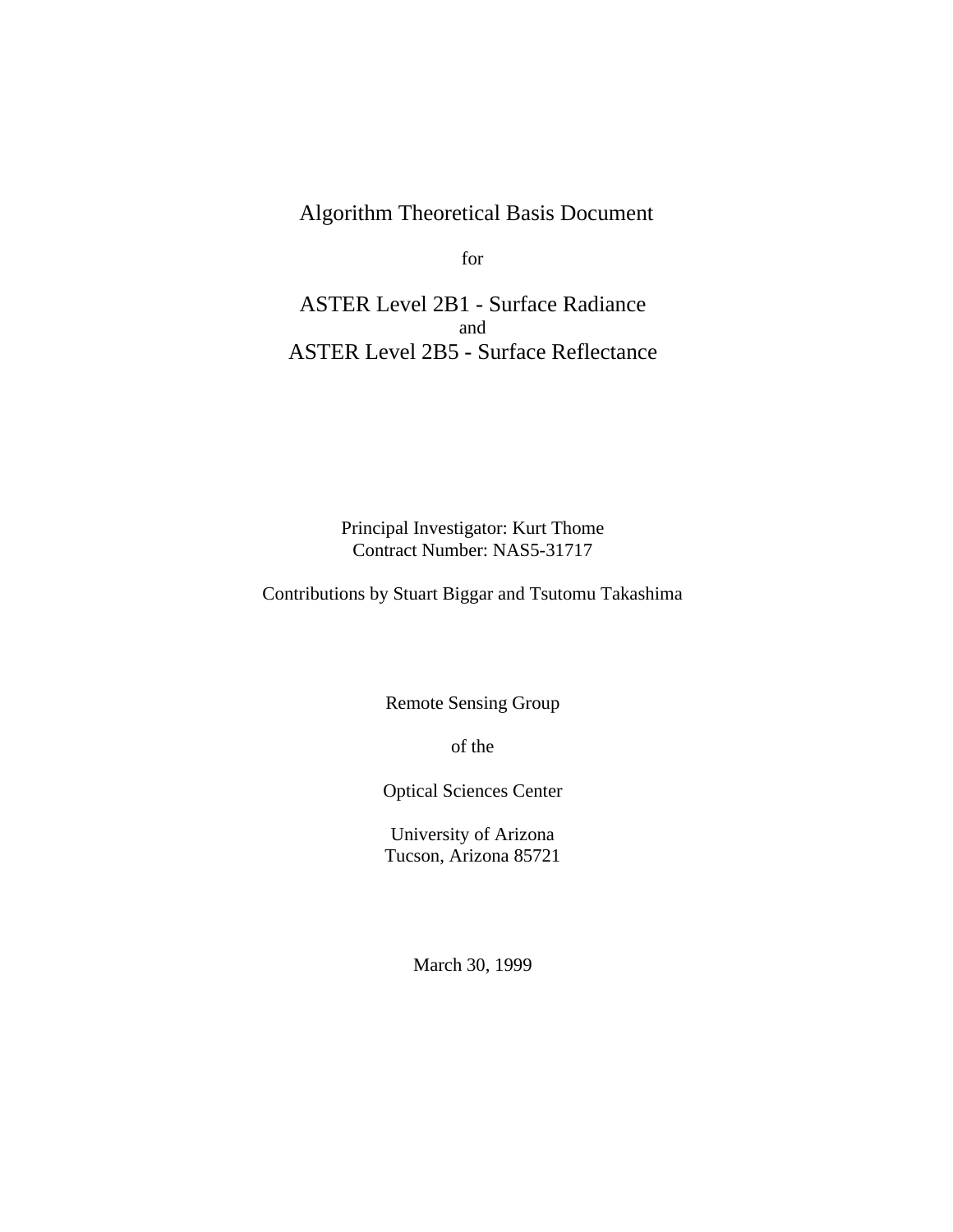# **Table of Contents**

| 3.1.2.f Atmospheric correction in the absence of atmospheric data  20<br><b>3.2 Practical Considerations</b><br>29<br>32 |                                                     |  |
|--------------------------------------------------------------------------------------------------------------------------|-----------------------------------------------------|--|
|                                                                                                                          |                                                     |  |
|                                                                                                                          |                                                     |  |
|                                                                                                                          |                                                     |  |
|                                                                                                                          |                                                     |  |
|                                                                                                                          |                                                     |  |
|                                                                                                                          |                                                     |  |
|                                                                                                                          |                                                     |  |
|                                                                                                                          |                                                     |  |
|                                                                                                                          |                                                     |  |
|                                                                                                                          |                                                     |  |
|                                                                                                                          |                                                     |  |
|                                                                                                                          |                                                     |  |
|                                                                                                                          |                                                     |  |
|                                                                                                                          |                                                     |  |
|                                                                                                                          |                                                     |  |
|                                                                                                                          |                                                     |  |
|                                                                                                                          |                                                     |  |
|                                                                                                                          |                                                     |  |
|                                                                                                                          |                                                     |  |
|                                                                                                                          |                                                     |  |
|                                                                                                                          |                                                     |  |
|                                                                                                                          |                                                     |  |
|                                                                                                                          |                                                     |  |
|                                                                                                                          |                                                     |  |
|                                                                                                                          |                                                     |  |
|                                                                                                                          |                                                     |  |
|                                                                                                                          |                                                     |  |
|                                                                                                                          |                                                     |  |
|                                                                                                                          |                                                     |  |
|                                                                                                                          |                                                     |  |
|                                                                                                                          |                                                     |  |
|                                                                                                                          |                                                     |  |
|                                                                                                                          | 3.2.3.b Validation criteria and measures of success |  |
| 32                                                                                                                       |                                                     |  |
| 33                                                                                                                       |                                                     |  |
|                                                                                                                          |                                                     |  |
|                                                                                                                          |                                                     |  |
|                                                                                                                          |                                                     |  |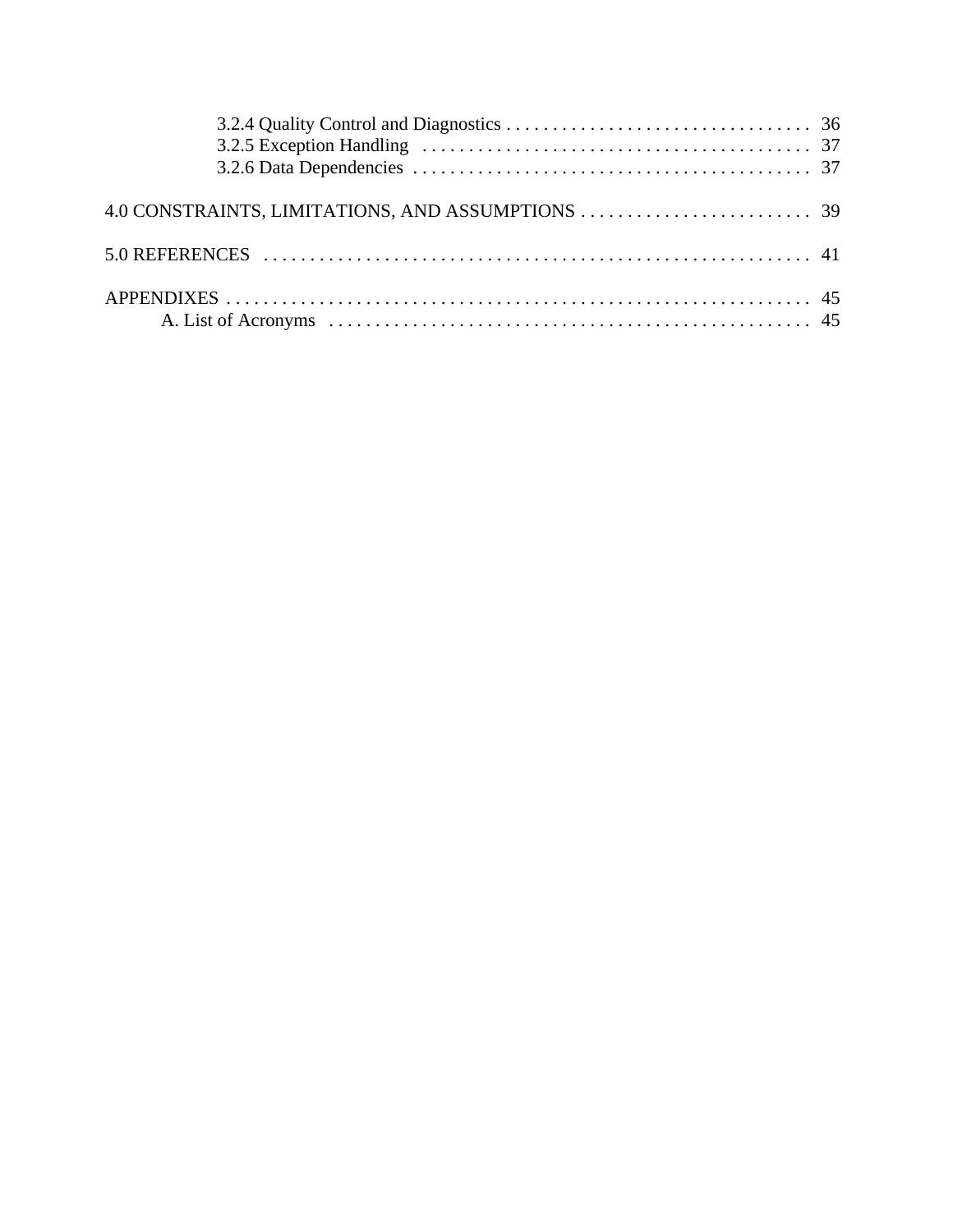### **1.0 INTRODUCTION**

### **1.1 Algorithm Identification and Data Product**

This Algorithm Theoretical Basis Document (ATBD) describes the algorithm for the Level 2B1 and 2B5 products for the Advanced Spaceborne Thermal Emission and Reflectance Radiometer (ASTER) which is a sensor on NASA's Earth Observing System (EOS) AM-1 platform. The Level 2B1 product is surface radiance and the Level 2B5 product is surface reflectance. We refer to this process as the atmospheric correction of ASTER data. Both algorithms are described in the same document because they are closely related and require similar input data sets using the same look-up table (LUT) approach. The document discusses the atmospheric correction of visible and near-infrared (VNIR) and shortwave-infrared (SWIR) data only. The atmospheric correction for the thermalinfrared (TIR) part of the spectrum is discussed in a closely related document.

### **1.2 Algorithm Overview**

The atmospheric correction for the VNIR and SWIR is based upon a LUT approach using results from a Gauss-Seidel iteration radiative transfer code (RTC) (Herman and Browning, 1965). The method has its basis in the reflectance-based, vicarious-calibration approach of the Remote Sensing Group at the University of Arizona (Slater et al., 1987). We are applying the knowledge learned from our calibration methods to the atmospheric correction of the VNIR and SWIR bands for ASTER. Specifically, the RTC we have used for the past 10 years is used as a basis for a look-up-table approach to atmospheric correction. The method currently assumes atmospheric scattering optical depths and aerosol parameters are known from outside sources. Using these parameters, a set of piecewise-linear fits are determined from the LUT that relate the measured satellite radiances to surface radiance and surface reflectance.

#### **1.3 Document Scope**

This document concentrates on the algorithm for the Version 1 atmospheric correction which will be used for computer sizing requirements and for testing outside data dependencies. The document limits itself to describing the algorithm. Plans for implementing the algorithm are not discussed here. The ATBD is related to and part of a package of documents used to describe the conversion of the algorithm to production code. The purpose of this document is to allow the ASTER team leader to make informed decisions regarding the use and implementation of the algorithm and indicate areas which may be problematic in implementation.

Other documents as part of this package include the Software Management Plan, the Standard Data Product Specification, Software Requirements Document, the Test Plan, and the Science Computing Facilities document. These documents describe how the code will be developed from the algorithm and the hardware for which the code is being developed.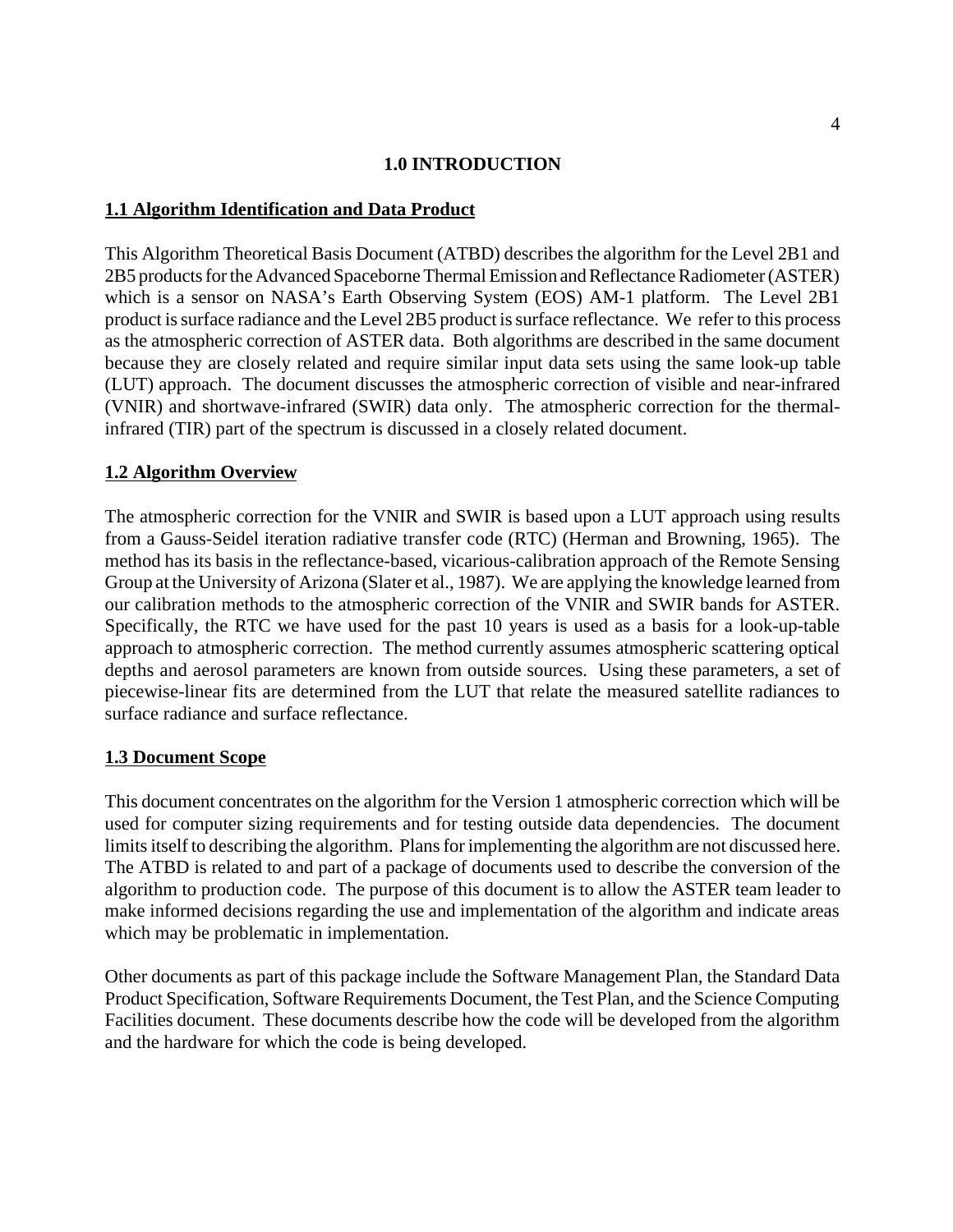### **1.4 Document Organization**

The ATBD first describes the overall algorithm in detail. Background information and overview are given including the experimental objective of the algorithm, an historical perspective, and instrument characteristics of interest.

This algorithm description is from a theoretical standpoint with discussions of the physical basis of the problem, mathematical solution, and an estimate of the variance or uncertainty. As part of the algorithm description there is a discussion of practical considerations for implementation of the algorithm. The last section covers limitations, constraints, and assumptions.

## **2.0 OVERVIEW AND BACKGROUND INFORMATION**

This section has three parts. The first gives the experimental objective. The second section gives an historical perspective of the algorithm. The last part describes the instrument characteristics important to this algorithm.

### **2.1 Experimental Objective**

The experimental objective of the algorithm is to correct the ASTER TOA radiance for the effects of atmospheric scattering and absorption in the VNIR and SWIR portions of the spectrum. Accurate atmospheric correction can remove the effects of changes in satellite-sun geometry and atmospheric conditions (Teillet, 1991). Atmospherically corrected surface reflectance images improve the accuracy of surface type classification (Fraser et al., 1977, and Kaufman, 1985) and are also a basis for estimating the radiation budget of the Earth (Kimes and Sellers, 1985). Full use of satellite data for agricultural resource management also requires atmospheric correction (Moran et al., 1990).

### **2.2 Historical Perspective**

The atmospheric correction described in this ATBD is based on the calibration and related atmospheric correction work of the Remote Sensing Group (RSG) of the Optical Sciences Center at the University of Arizona. Our calibration work uses the reflectance-based method which has been used since the mid-1980s to radiometrically calibrate Systeme Pour l'Observation de la Terre (SPOT) -1, -2, and -3 (Begni et al., 1986, Gellman et al., 1993) and Landsat-4 and -5 Thematic Mapper (TM) (Slater et al., 1987, and Thome et al., 1993). The method relies on ground-based measurements of the surface and atmosphere at a selected site to predict top-of-the-atmosphere (TOA) radiances. (Slater et al., 1987). Surface measurements are made for a number of pixels by transporting spectroradiometers across a test site and measuring upwelling radiance. This radiance is converted to reflectance by comparing it with measurements from a panel of known reflectance. Solar radiometer data are converted to atmospheric transmittances (Gellman et al., 1991) and used to determine the aerosol properties and columnar absorber amounts over the site (Biggar et al., 1990, Thome et al., 1992). The results are used as input to a RTC to predict the TOA radiance. The digital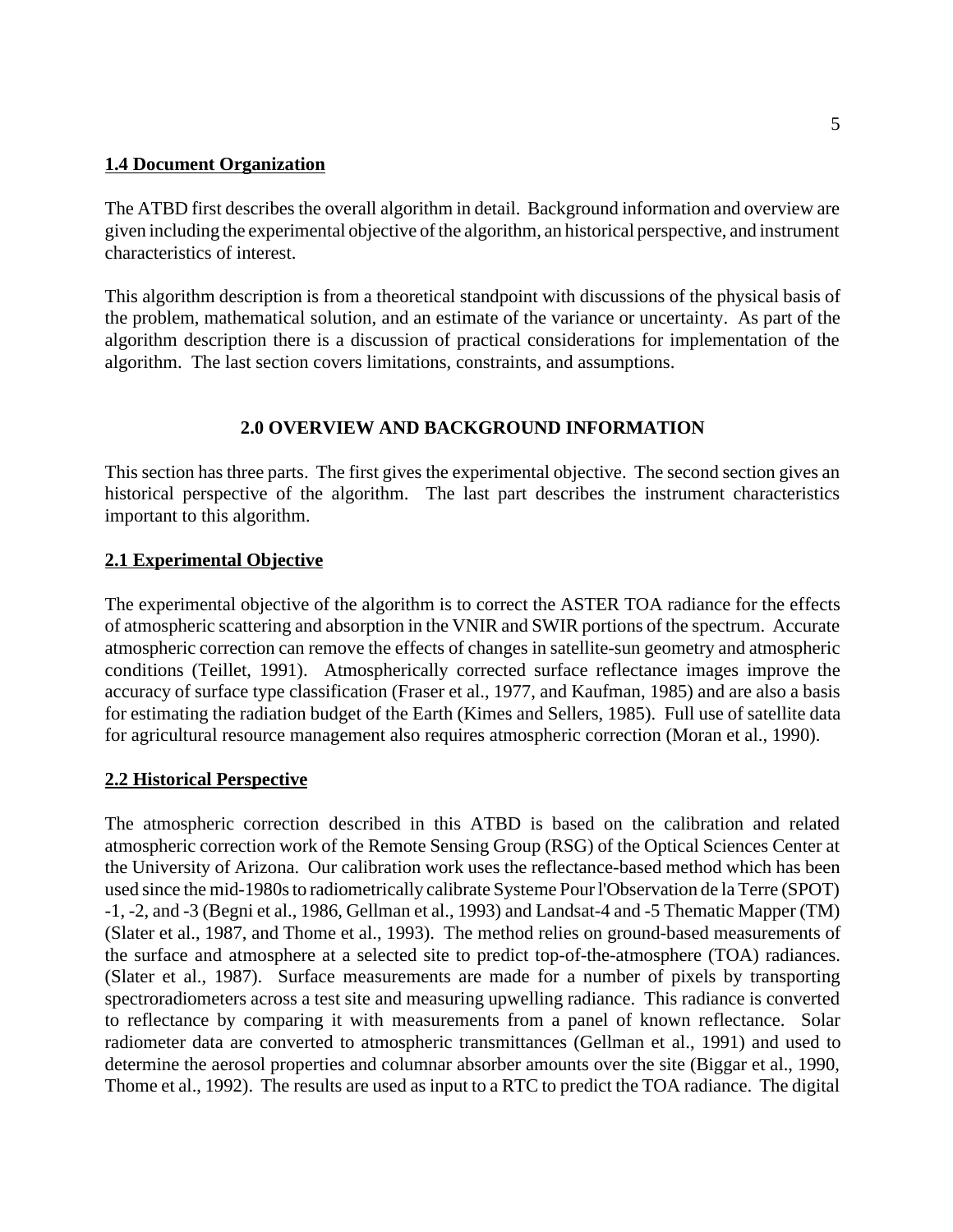numbers (DNs) reported by the sensor are compared to these predicted radiances to give a radiometric calibration.

The RTC used in our calibration work has also been used as part of an atmospheric correction scheme implemented by the RSG (Holm et al., 1989). Here, the ground-based solar radiometers are still used to characterize the atmosphere in a similar fashion. The derived atmospheric parameters are used as

input to the RTC for several assumed values of the surface reflectance. Although the relation between surface reflectance and TOA radiance is quadratic over the full 0-1 range of reflectance (Slater and Jackson, 1982), over shorter ranges the relation is sufficiently linear that an assumption of linearity causes negligible error. The code radiance output is calculated for two reflectance values. These radiances and the satellite radiances derived from the image DNs are matched by linear interpolation, and the corresponding reflectance factor value obtained. An example of this near-linear relationship is shown in Figure 1.



**Figure 1** Radiative transfer code output illustrating nearlinear relationship between surface radiance and TOA radiance.

Application of this approach to TM imagery yielded uncertainties of 0.008 in reflectance over an agricultural area with reflectance ranging from 0.02-0.55 (Holm et al., 1989). Application to HRV data resulted in retrievals of reflectance to better than 10% absolute error for the same agricultural area with a 0.1-0.4 reflectance range (Moran et al., 1990). This study included off-nadir viewing angles similar to those expected from ASTER. A study of several atmospheric correction methods yielded better than a 0.015 RMS error in reflectance over the range of 0.02-0.63 for an approach similar to Holm et al., 1989 (Moran et al., 1992). This same study also showed that RSG's approach compares favorably with other atmospheric correction methods.

The above technique has only been used on sub-scenes on the order of  $512\times512$  pixels. It has never been used operationally because running the full RTC for an entire image would be too computationally intensive. Even using approximate RTCs would be too intensive. LUTs can be used to save time and avoid the complexities of maintaining an RTC in an operational environment (Teillet, 1992). LUT approaches have been used successfully over water for CZCS (Fraser, 1993) and AVHRR (Stowe 1993) and over land for FIFE (Fraser et al., 1992). All three of these examples are based on similar RTCs to the one intended for use in this atmospheric correction.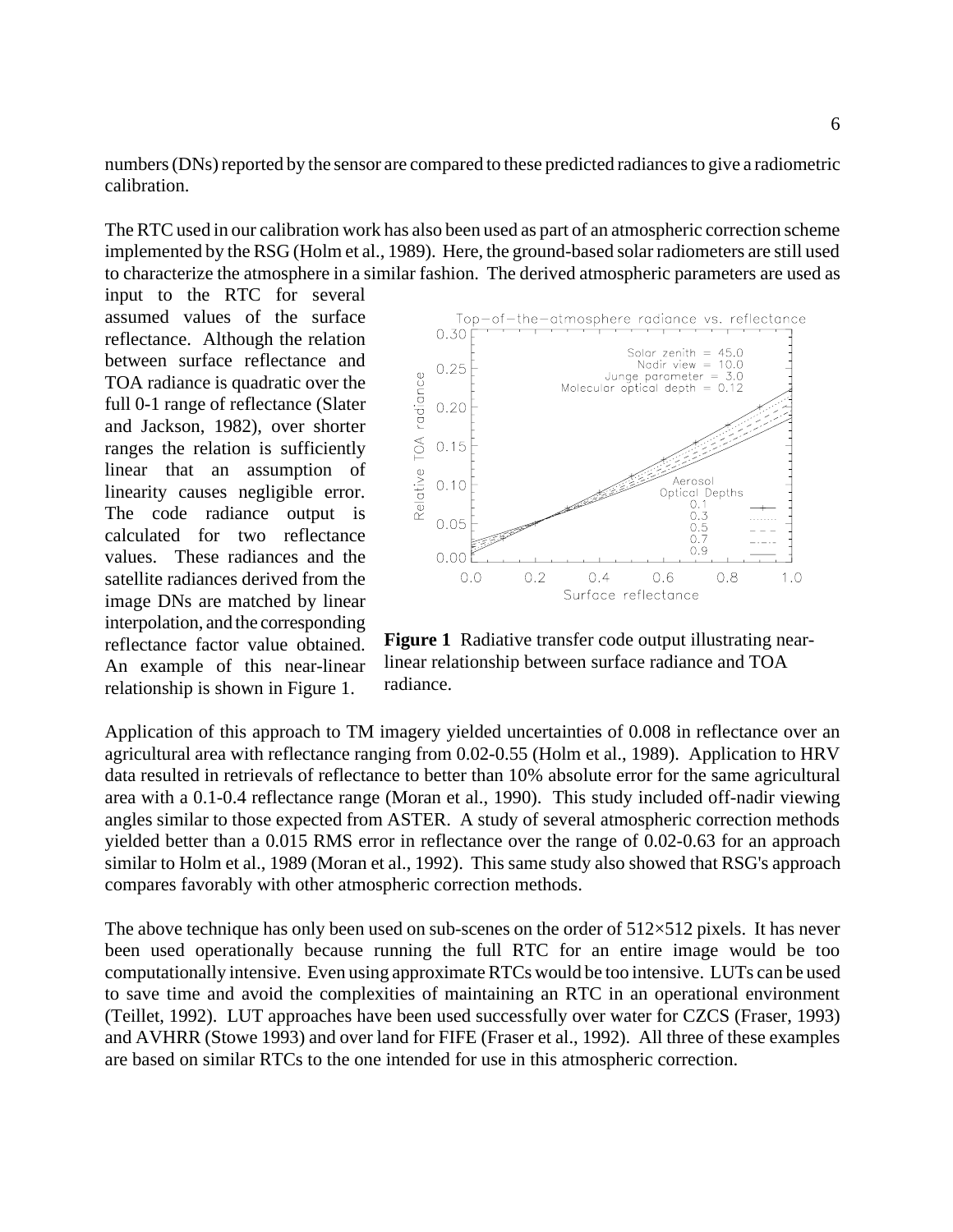### **2.3 Instrument Characteristics**

ASTER is a high-spatial resolution imager scheduled to fly in Earth orbit in mid-1998, on the EOS-AM1 platform (Kahle et al., 1991 and Yamaguchi et al., 1993). The instrument consists of three subsystems: VNIR subsystem provided by NEC with 15-m resolution; SWIR subsystem provided by MELCO with 30-m resolution; and TIR subsystem provided by Fujitsu with 90-m resolution. The bands are centered at approximately 0.56, 0.66, and 0.81 µm for the VNIR subsystem (with bandpasses of 0.08, 0.06, and 0.10 µm respectively); 1.65, 2.165, 2.205, 2.26, 2.330, 2.395 µm for the SWIR (with bandpasses of 0.10, 0.04, 0.04, 0.05, 0.07, and 0.07 µm ); and 8.30, 8.65, 9.10, 10.60, 11.30 µm for the TIR (with bandpasses of 0.35, 0.35, 0.35, 0.70, and 0.70 µm). The swath width for the three systems is 60 km, with crosstrack pointing of 8.6 degrees for the SWIR and TIR and 24.0 degrees for the VNIR subsystem. This ensures every point on earth is imaged once every 16 days by the SWIR and TIR and five days by the VNIR.

This atmospheric correction is applied only to the VNIR and SWIR bands. A separate algorithm is being developed for the TIR bands. The data used by this algorithm should be radiometrically corrected. Geometric correction will be necessary to incorporate digital elevation model (DEM) data and the atmospheric data from other sensors.

### **3.0 ALGORITHM DESCRIPTION**

This section has two parts. The first part is a theoretical discussion of the algorithm including a description of the physics of the problem, a mathematical discussion of the algorithm, and a sensitivity analysis. The second part of this section covers practical considerations of implementing the algorithm, including a discussion of validation plans. Also included in this second section are planned methods of quality control, a discussion of data dependencies, and a description of the output product.

#### **3.1 Theoretical Description**

#### *3.1.1 Physics of Problem*

The physical basis of this problem relies on deriving a relationship between the surface radiance/reflectance and the TOA radiance from information regarding the scattering and absorbing characteristics of the atmosphere. This relationship is used to convert radiances measured by ASTER to surface radiance and reflectance. The ultimate problems are to determine the scattering and absorbing properties of the atmosphere and to find the relationship between surface reflectance/radiance and TOA radiance.

In the first two versions of the operational code, the absorbing and scattering characteristics of the atmosphere are planned to be obtained from outside sources. The anticipated sources of this information are results from other AM-1 platform sensors such as the Multi-Angle Imaging Spectroradiometer (MISR) and the Moderate-Resolution Imaging Spectroradiometer (MODIS). We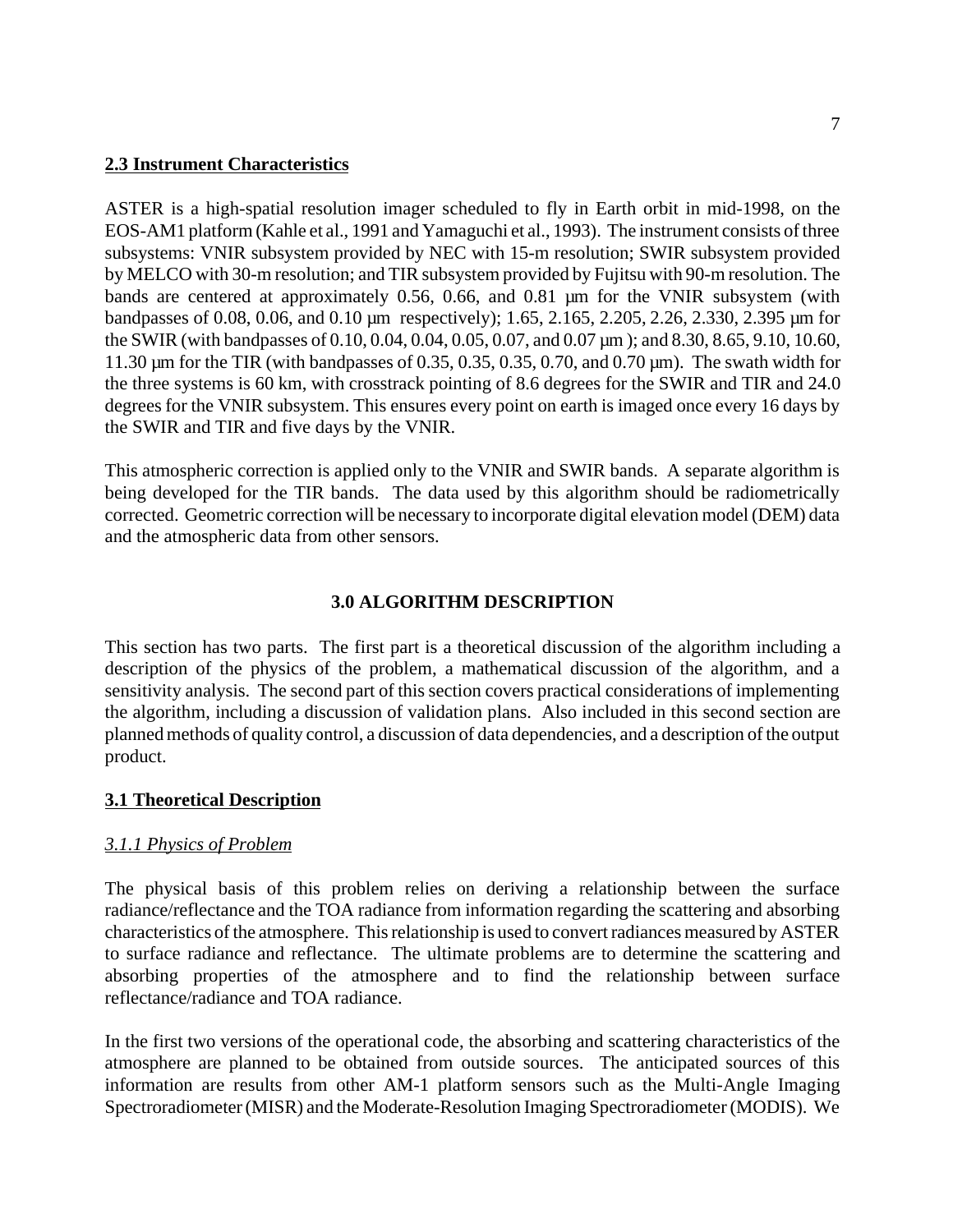also anticipate using global assimilation model (GAM) results. Difficulties arise when these sources of information are not available. In these first two versions of the code, climatological data will be used when no atmospheric information are provided. Later versions, the first of which is expected to be delivered six to nine months after the launch of EOS-AM1, will offer the user an opportunity to perform an ASTER-only correction. A proposed approach for this ASTER-only correction is described later.

The relationship between surface radiance/reflectance to the TOA radiance is determined from radiative transfer calculations stored in a look-up table. This assumes that, given the absorbing and scattering properties of the atmosphere, we can model the way in which solar radiation is scattered or absorbed. Thermal emission is not considered by this algorithm because in the VNIR and SWIR it is negligible. We assume the earth is flat with a homogeneous, lambertian surface because difficulties are encountered in modeling the way radiation interacts with the earth-atmosphere system when inhomogeneities are present. The atmosphere is composed of plane-parallel, homogeneous layers. Obviously, this is not the case in nearly all real-world applications, but to attempt to completely address these problems leads to RTCs which are too computationally intensive for an operational approach or require look-up tables that are prohibitively large. Of course, approximate methods exist which can partly account for these effects and these methods will be included in later versions of the atmospheric correction.

#### *3.1.2 Mathematical Description of Algorithm*

#### 3.1.2.a Radiative transfer code

The atmospheric correction algorithm is based on the relationship between the angular distribution of radiance, scattering and absorption in the atmosphere, and the surface properties. This relationship is described by the radiative transfer equation,

$$
L_{\lambda}(s,\omega) = L_{\lambda}(0,\omega) \exp(-\delta(0, s)) + \int_{0}^{s} J_{\lambda}(s',\omega) \exp(-\delta_{\lambda}(s', s)) d\delta_{\lambda}
$$
 (1)

where  $L_1(s,\omega)$  is the monochromatic radiance at the point s in the atmosphere in the direction  $\omega$  at the wavelength  $\lambda$ . L<sub> $\lambda$ </sub>(0, $\omega$ ) is the monochromatic radiance at the top or bottom of the atmosphere in the direction  $\omega$ , and  $\delta_1(s',s)$  is the monochromatic optical depth along the path s' to s given by

$$
\delta_{\lambda}(s', s) = \int_{s'}^{s} K_{\lambda T}(s')ds'
$$
 (2)

where  $K_{\lambda T}(s')$  is the total volume extinction coefficient. The source function for a scattering-only atmosphere,  $J_1(s',\omega)$ , is written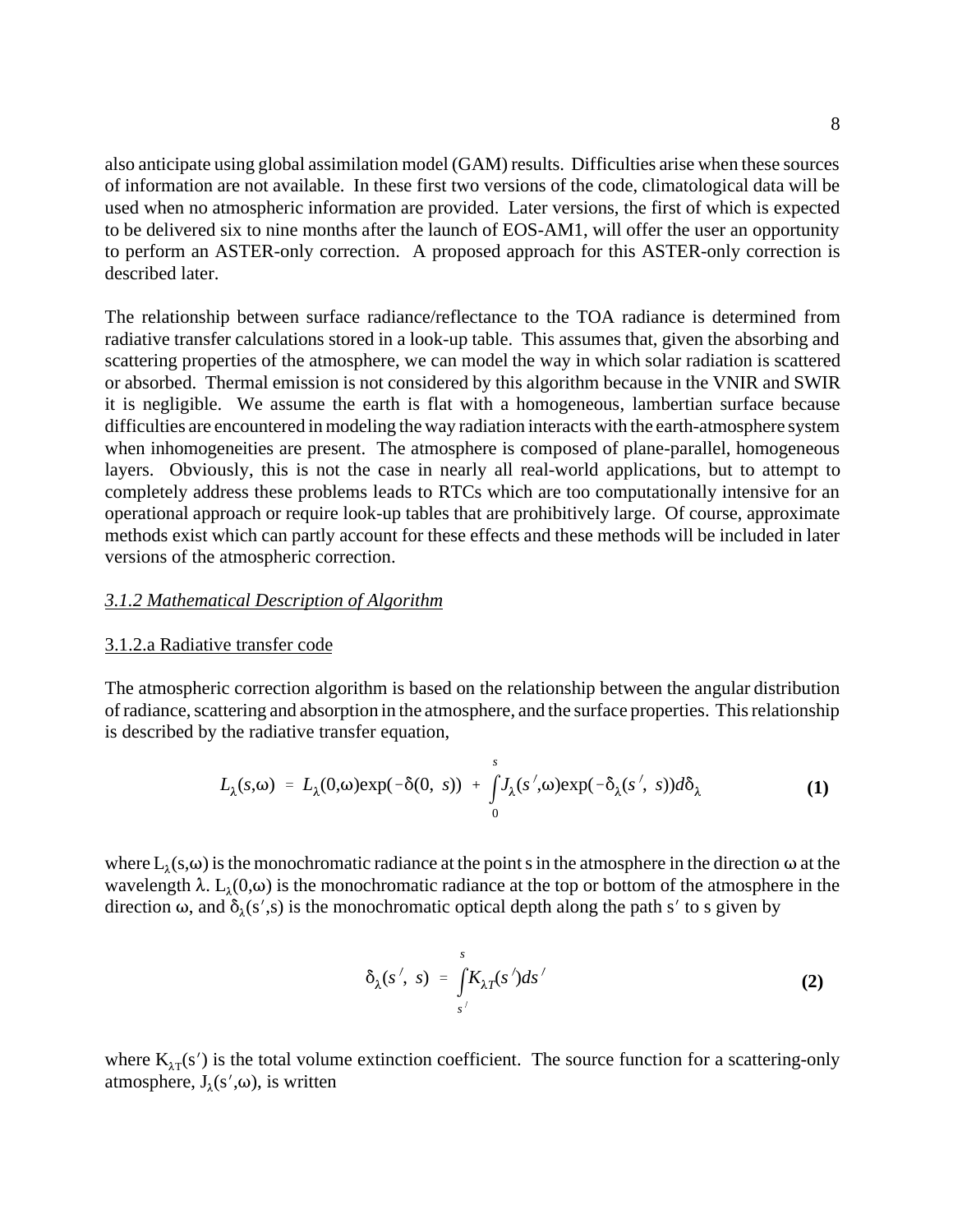$$
J_{\lambda}(s',\omega) = P_{\lambda}(\omega,\omega_0) E_{\lambda}(s',\omega_0) + \frac{1}{4\pi} \int_{0}^{4\pi} P_{\lambda}(\omega,\omega') L_{\lambda}(s',\omega') d\omega'
$$
 (3)

where  $P_1(\omega,\omega')$  is the phase function describing the angular distribution of particle scattering, and  $E_1(s',\omega_0)$  is the monochromatic, solar irradiance at the point s' in the solar direction,  $\omega_0$ .

Because the radiance distribution appears on both sides of (1), no analytical solution exists, but (1) can be solved numerically by dividing a model atmosphere into homogeneous, plane-parallel layers based upon the total optical thickness of the atmosphere. The horizontal distribution of scatterers is assumed to be homogeneous and their vertical distribution follows that of a modified 1976 U. S. Standard Atmosphere. The modification arises to allow for a separate phase function to be incorporated for stratospheric aerosols. The surface is assumed to be horizontally homogeneous in reflectance but it can be non-lambertian. The downwelling radiance at the top of the atmosphere is assumed to be zero. Aerosols in the atmosphere are assumed to be spherical and behave as Mie scatterers and molecules are assumed to be Rayleigh particles.

Solving for the radiance distribution begins by computing what is termed the single scatter component using the first term on the RHS of (3) and integrating by path length using (1). In practice, the path length integral is approximated by a summation over the discrete layers composing the model atmosphere. Single scatter radiances are found for each level for a discrete set of directions. These directions are every 10 degrees in zenith (5, 15, 25, ..., 155, 165, 175) and every 30 degrees in azimuth (0, 30, 60, 90, 120, 150, and 180). The code accepts arbitrary solar angles as input. The phase function that is computed is an average value determined for the solar input direction into an output wedge of directions. For example, to compute the phase function related to the solar beam being scattered to the zenith direction of 15 degrees and the azimuth direction of 60 degrees, a wedge corresponding to zenith angles of 10 to 20 and azimuths of 45 to 75 degrees is created. The scattering phase function is computed at one degree intervals in both azimuth and zenith within this wedge and averaged.

The single scatter radiances serve as the first guess to the Gauss-Seidel iteration. Beginning at the top of the atmosphere, the iteration begins by solving (1) numerically for the first discrete direction  $\omega$ . The updated value for radiance in this direction is then used in subsequent calculations to obtain the radiance in the second direction. This is repeated until new values of radiances have been calculated for all directions at the first level. The method then proceeds to the second level and repeats the process of iterating through all of the directions. This is done for all layers in the atmosphere moving downward one level at each step. When the bottom of the atmosphere is reached, the surface reflectance,  $\rho$ , is used to compute the upward traveling incident radiance. If  $E_{down}$  is the total downwelling irradiance at the surface and we assume the surface is lambertian, then the reflected radiance is  $\rho E_{down}/\pi$ . These radiances are used in the calculations as the method proceeds upward through the atmosphere. This downward-upward process is repeated until the radiances change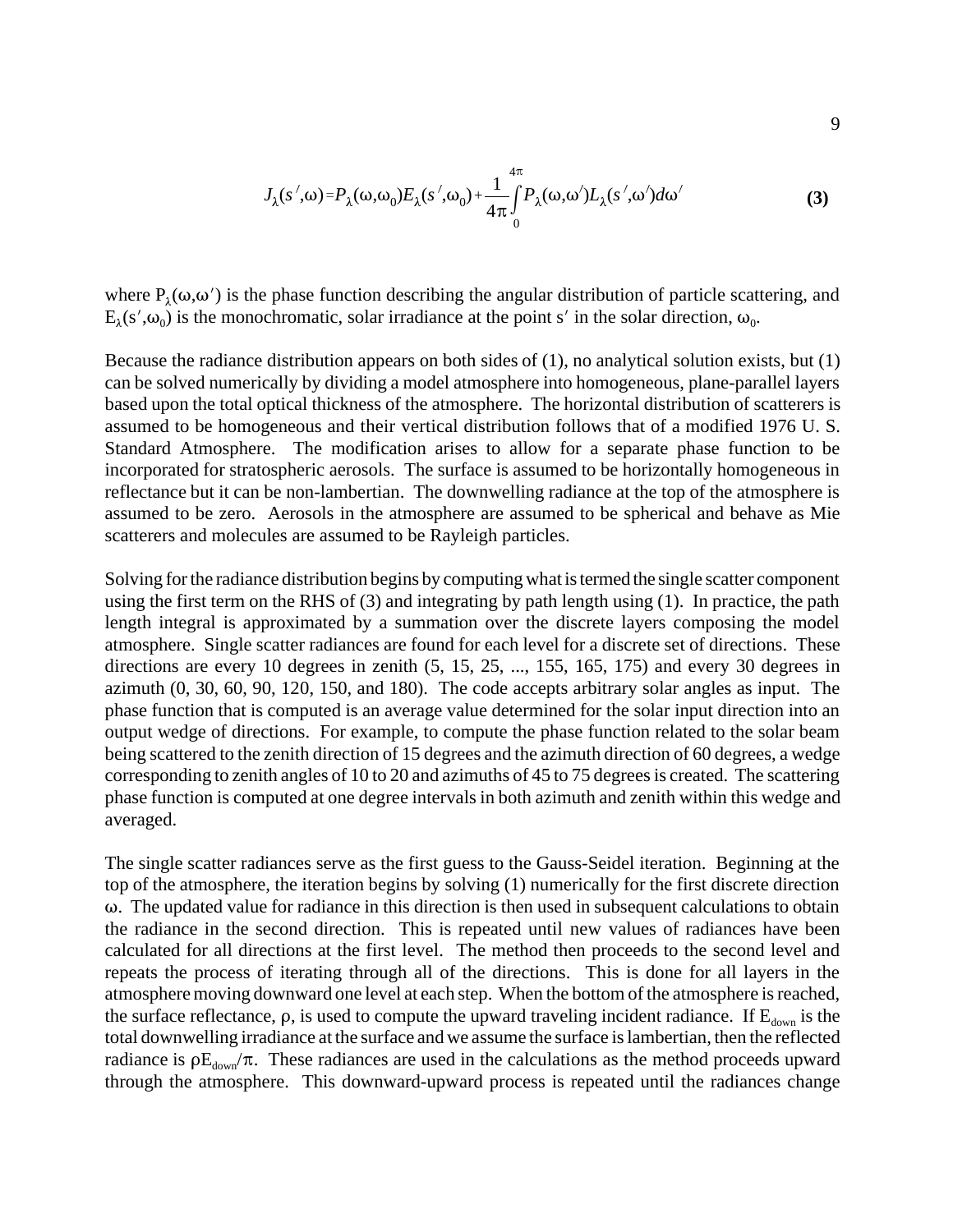<0.1% from one pass to the next and the angular distribution of radiance is known throughout the atmosphere at each of the discrete directions.

This radiance field is used to determine the radiance at the top of the atmosphere for the given arbitrary view directions using one last pass upward through the atmosphere. In this case, the process begins by computing the average phase functions in a similar fashion to that of the single scatter case. Here, the average phase function is computed for the specific output view direction and the wedge of angles as the input. The upwelling radiance in the direction of interest is computed using the directional reflectance and the downwelling irradiance. Equation (1) is then solved for each layer using the desired direction as the output direction and integrating over the discrete set of angles used to compute the entire radiance field.

The input parameters for the radiative transfer code include solar and view zenith angle and surface reflectance. Other inputs describe atmospheric properties, including molecular and aerosol scattering optical depths, aerosol index of refraction, and aerosol size distribution. The code handles ozone absorption but strong absorption by water vapor must be treated separately.

### 3.1.2.b Look-up-table approach

The above described RTC is very efficient computationally. Even so, it is not feasible to use the code itself to perform the atmospheric correction of ASTER data. A conservative estimate for the number of runs of the RTC to do the atmospheric correction is 25 per band. This corresponds to a total of more than 1500 runs for the VNIR and SWIR bands of ASTER when the multiple surface reflectances are considered. On a Sparc20 machine, this translates to nearly a day to simply perform the radiative transfer calculations for a typical set of atmospheric conditions and range of surface reflectances. A more approximate RTC that is more computationally efficient would still take on the order of hours to compute the necessary radiances, but at the expense of accuracy. Thus, we need either much faster computers (several orders of magnitude faster), fewer runs of the RTC, or a lookup table. It was decided to use the look-up table because it gives us an efficient means to solve the problem without sacrificing too much accuracy.

The RTC described above is used to generate the LUT used for the atmospheric correction. The LUT is based on the following parameters: solar zenith angle, satellite view angle, relative azimuth angle between the satellite and sun, molecular scattering optical depth, aerosol scattering optical depth, aerosol single scatter albedo, aerosol size distribution parameter, and surface reflectance. The size distributions that are used are based either on a Junge size distribution (or power law) or are based on the set of aerosol types used to develop the atmospheric correction for MISR.

The Junge-based distributions are useful because they allow the size distribution to be described with one parameter. This simplifies the look-up procedures and reduces the size of and the time to generate the LUT. If, for instance, a log-normal distribution were used, two parameters would be required to generate and use the table. This doubles the size of the table as well as doubles the time required to generate the table. Single scatter albedo incorporates the complex index of refraction for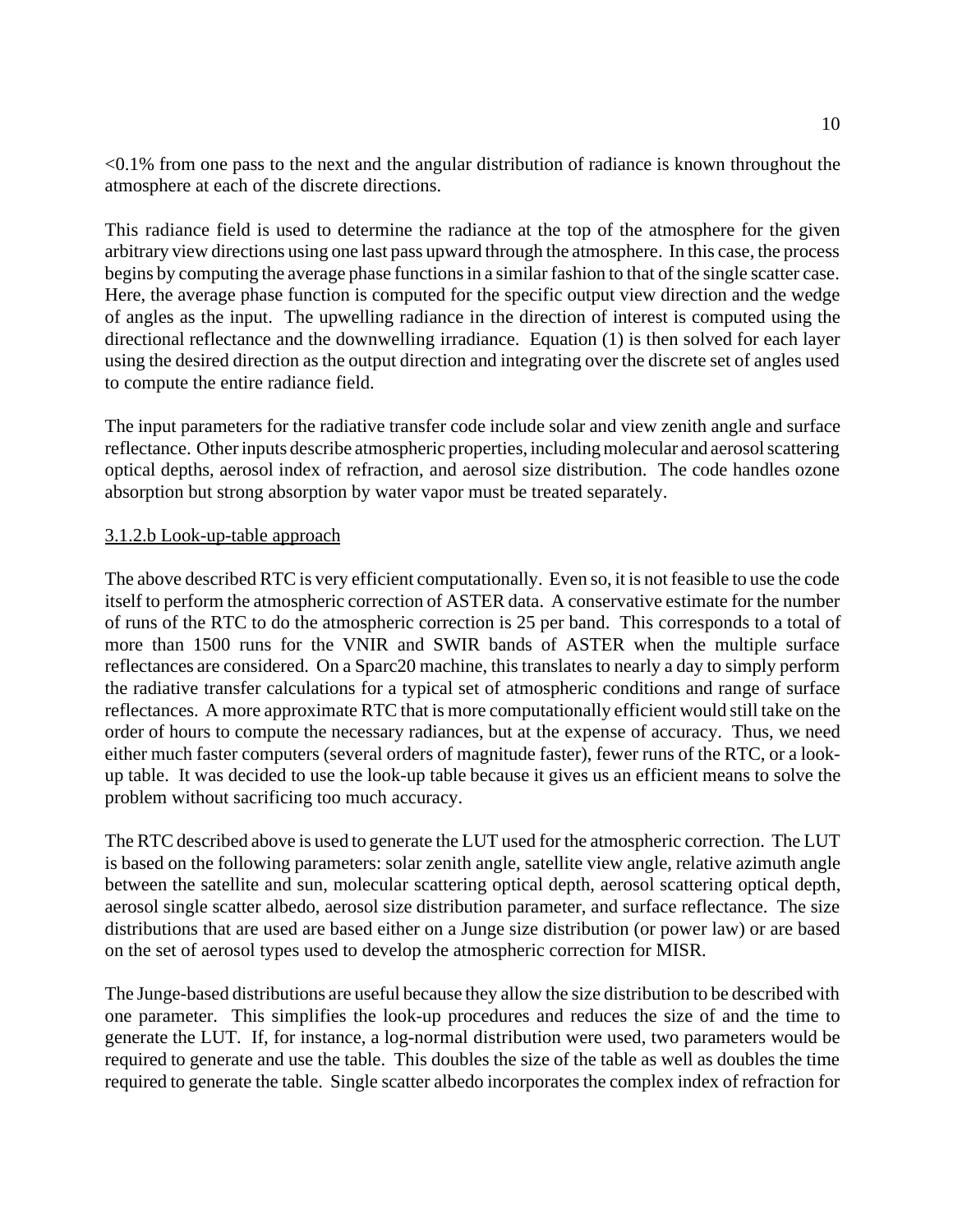the aerosol particles. Elevation changes are treated as changes in the molecular and aerosol optical depths to again simplify the table and the look-up procedures.

## 3.1.2.c Reflectance vs. Radiance

The actual atmospheric correction is the process of retrieving the surface radiance and surface reflectance from the satellite radiances. To do this, the scattering and absorbing properties of the atmosphere are determined using techniques described in the next section. Columnar amounts of absorbing gases are used to compute the sun-to-surface-to-satellite gaseous transmittance. The satellite radiances are divided by these transmittances to determine a satellite radiance for an atmosphere which does not contain gaseous absorption. The scattering optical depths, single scatter albedo, and size distribution are used along with the solar and view angles to determine the appropriate portion of the LUT to use.

In most cases, the values of the input parameters to the atmospheric correction will not match those used to generate the LUT. In these cases, there are several methods which could be used to determine the set of at-satellite radiances, surface radiances, and surface reflectances to be retrieved from the table. For the current work, a combination of interpolation and nearest-neighbor approaches will be used. The advantage to interpolation schemes is that the size of the table may be reduced. However, this is at the cost of increasing the complexity of the LUT scheme. If a nearest-neighbor approach is used, the resolution of the table parameters must be selected so that the use of the table is not a primary source of error. Thus, the LUT access is simplified, but the size of the table, and time needed to generate it, could become prohibitively large. By using a combined approach, we can optimize the size of the table while still maintaining satisfactory accuracy.

However, for Version 1, we have adopted a nearest-case approach. This allows the code developers to test computational requirements of the code. It should be emphasized that the Version 2 code will use a combination of nearest-neighbor and interpolation.

Once the appropriate surface radiances, reflectances, and TOA radiances have been determined from the table, piecewise-linear fits are calculated between the TOA radiance and the surface reflectance. Similar fits are also found between the TOA radiance and the surface radiance. The ASTER scene radiance is then used with the proper linear fit to determine the surface radiance and reflectance.

## 3.1.2.d LUT Resolution

The goal of selecting the parameters that will be used to generate the LUT is to develop the smallest table possible while still producing accurate results. The reasons for wanting a small LUT are it takes less time to generate and requires less computer storage. A study of the sensitivity of the TOA radiances to LUT parameters was done to determine what values should be used to generate the table. The study approaches the problem from two viewpoints. The first is to examine the percent difference in radiances for two runs of the RTC. The runs are nearly-identical except for changes in one of the input parameters. The differences found in this fashion show what errors could be expected if the ASTER data being atmospherically corrected relied on matching the actual case to the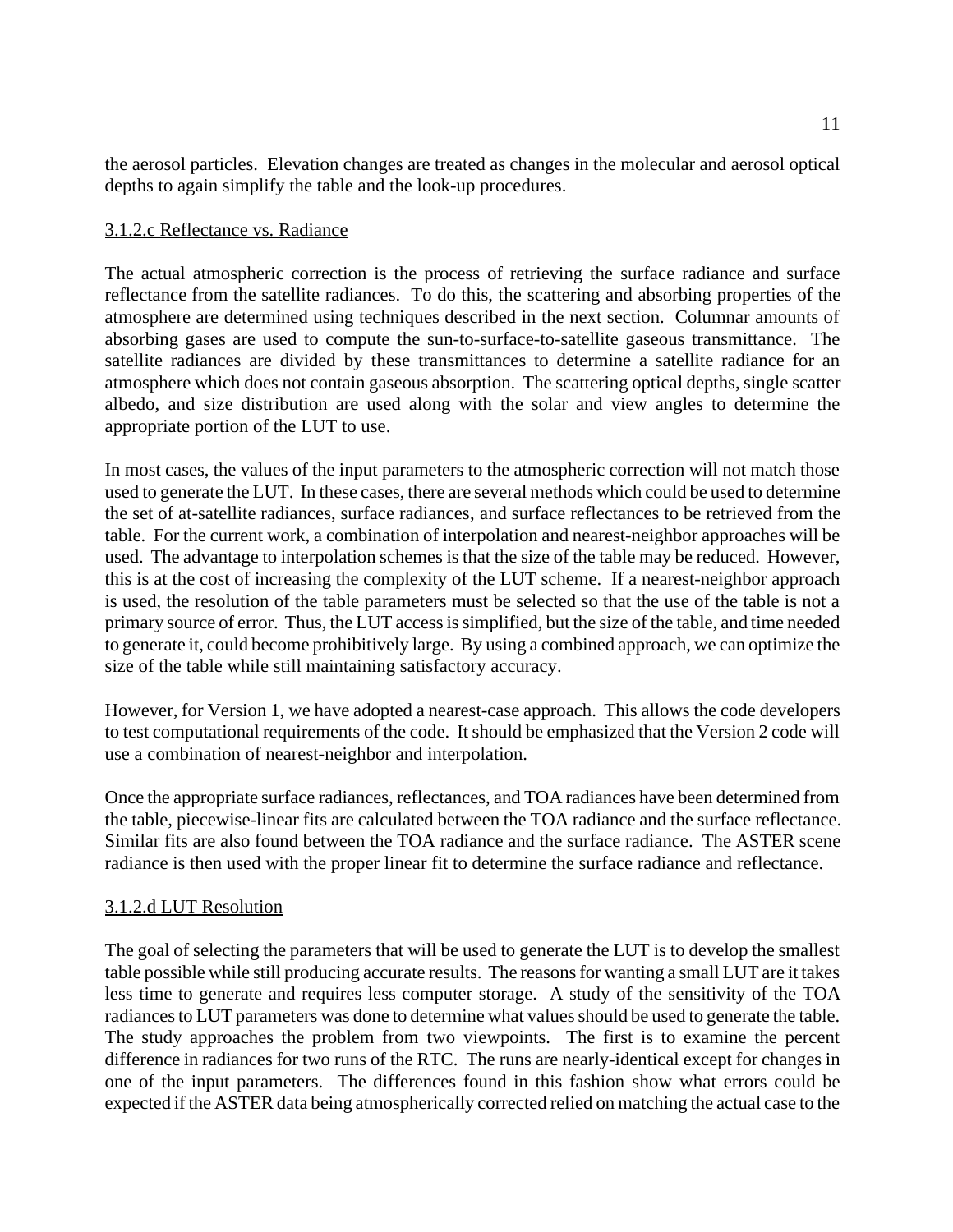nearest LUT case. The goal is to generate a LUT which contributes <3% to the determination of radiance at the top of the atmosphere for a given set of input parameters. As will be seen in the section discussing uncertainties, this will keep the LUT from being a dominant source of uncertainty in the problem.

Another approach, which requires more effort to develop and a greater number of clock cycles to implement is interpolation between LUT cases to the actual case being corrected. In all discussions below, it should be kept in mind that there is a direct tradeoff between LUT size and interpolation requirements. Each of the input parameters are considered separately with each section having a summary of recommended values/intervals.

It should be pointed out that in the following discussion we refer to intervals and differences in the parameters being examined. This interval is related to the difference between the value of the parameter that would be used to generate the LUT and the value of the parameter for a given ASTER pixel. Thus, when the interval for the work described below is 0.2, this means that the resolution of the LUT would be 0.4, or twice the difference listed in the following sections. This is because the largest difference between the scene value and LUT value will be one-half the interval used to generate the LUT.

*Wavelength:* Based on the results of numerous RTC runs, it can be concluded that only two wavelengths are required to generate the LUT, one for the VNIR and one for the SWIR. The one for the VNIR would use the wavelength for band 2 (660 nm) and the one in the SWIR would use band 5 (2205 nm). Changes in wavelength have only two effects on the radiative transfer. The first is a change in the scattering phase function. This is a small effect when compared to changes in the phase function imposed by uncertainty in the Junge parameter and index of refraction. The second effect is that single scatter albedo itself is

wavelength dependent. That is, for a given aerosol index of refraction, the single scatter albedo changes slightly with wavelength. Thus, if the single scatter albedo is known for each band, the wavelength effect can be partially corrected.

Figures 2, 3, and 4 help illustrate these effects. Figure 2 shows the percent change in the scattering phase function between the upper and lower wavelengths of both the VNIR and SWIR telescopes computed using a Junge parameter of 3.0, real index of refraction of 1.44, and imaginary index of 0.03. This figure represents one a severe



**Figure 2.** Percent difference in Mie scattering phase function computed for the upper and lower wavelengths of VNIR and SWIR telescopes.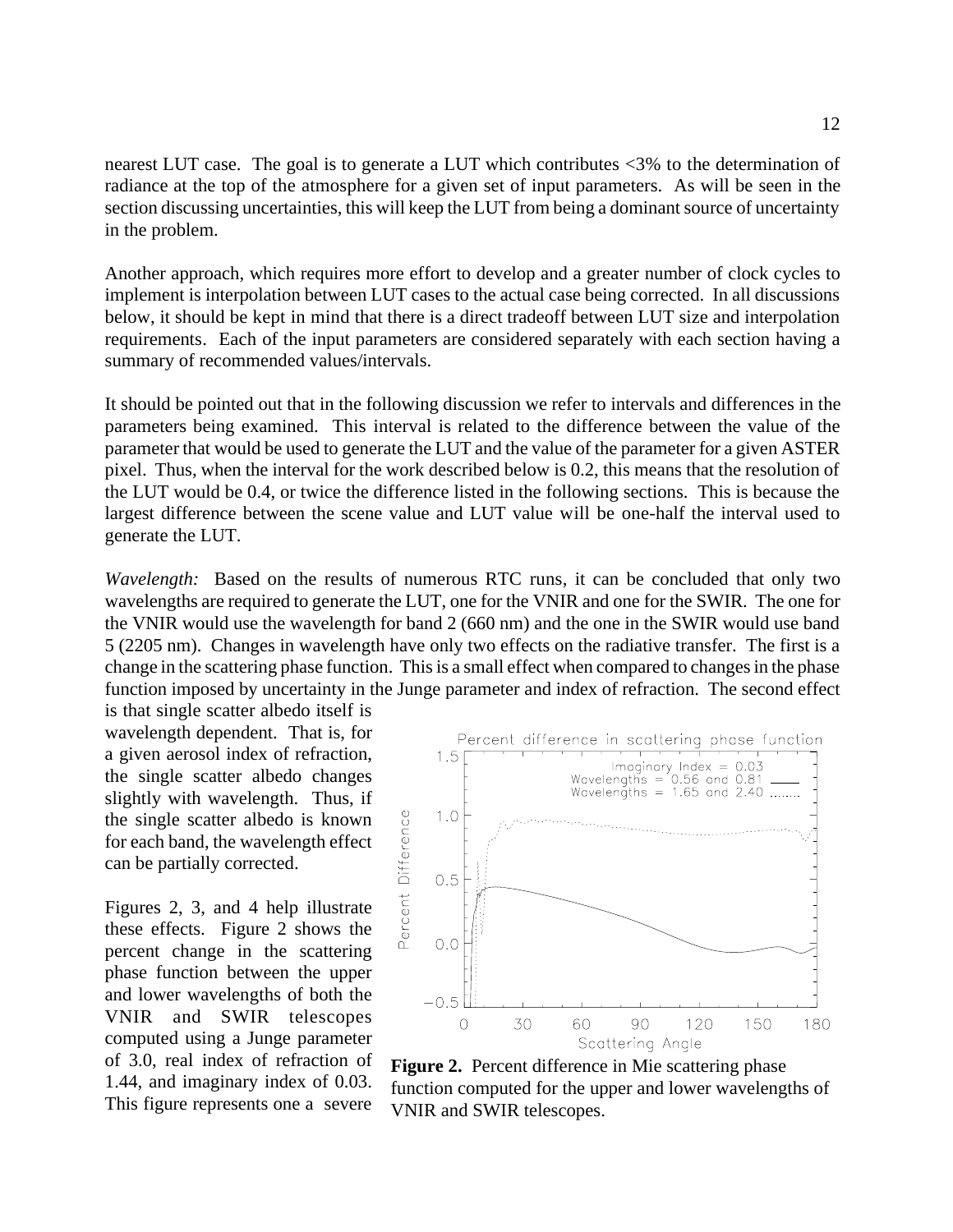case, yet still shows phase function differences <1% for scattering angles between the solar beam and the view angles of ASTER. The larger effects at other scattering angles are mitigated by multiple scattering.

Figures 3 and 4 show the percent change in TOA radiance between two wavelengths as a function of surface reflectance when the scattering optical depths are held constant. In these figures, the aerosol optical depths were assumed to be 0.8. The effects seen here are similar for other optical depths. Some of the percent difference can be attributed to the difference in single scatter albedo. For instance, the VNIR case in Figure 3 shows a percent difference of 2% for an imaginary index of 0.03. At 0.56 µm the single scatter albedo is 0.723 while at 0.81 µm the single scatter albedo is 0.715. This accounts for about 0.5% of the difference in the radiance. By selecting the middle wavelength for each spectral region and adjusting for imaginary index effects, the percent error from using only one wavelength should be in the 0.5-1.0% range.

The above results are valid when a Junge-based aerosol size distribution is used and the absorption can be controlled by altering the imaginary index of refraction. For the case of matching the aerosol size distributions used by the MISR team, use of a single wavelength is not adequate in all cases. Thus, for the MISR-type aerosols, we will generate LUT results for all three ASTER VNIR bands. A single wavelength will still be used for the SWIR bands because the uncertainty due to extrapolating the aerosol effects from the four MISR bands that are in the VNIR to the SWIR bands of ASTER is expected to be larger than the effects of changes in the aerosol properties across the SWIR spectral region.

*Reflectance interval:* For this parameter, only the interpolation differences were examined because the atmospheric correction relies on interpolating the TOA radiance versus reflectance to do the actual correction. Values of 0.0, 0.1, 0.2, 0.3, 0.5, 0.7, and 1.0 have been selected. If quadratic interpolation is adopted, the number of required reflectances would be further reduced. This reduces the time required to generate the LUT but increases the number of accesses required and this increases the time it takes to do the atmospheric correction.



**Figure 3.** Percent difference for VNIR TOA radiances due to wavelength differences.



**Figure 4.** Percent difference for SWIR TOA radiances due to wavelength differences.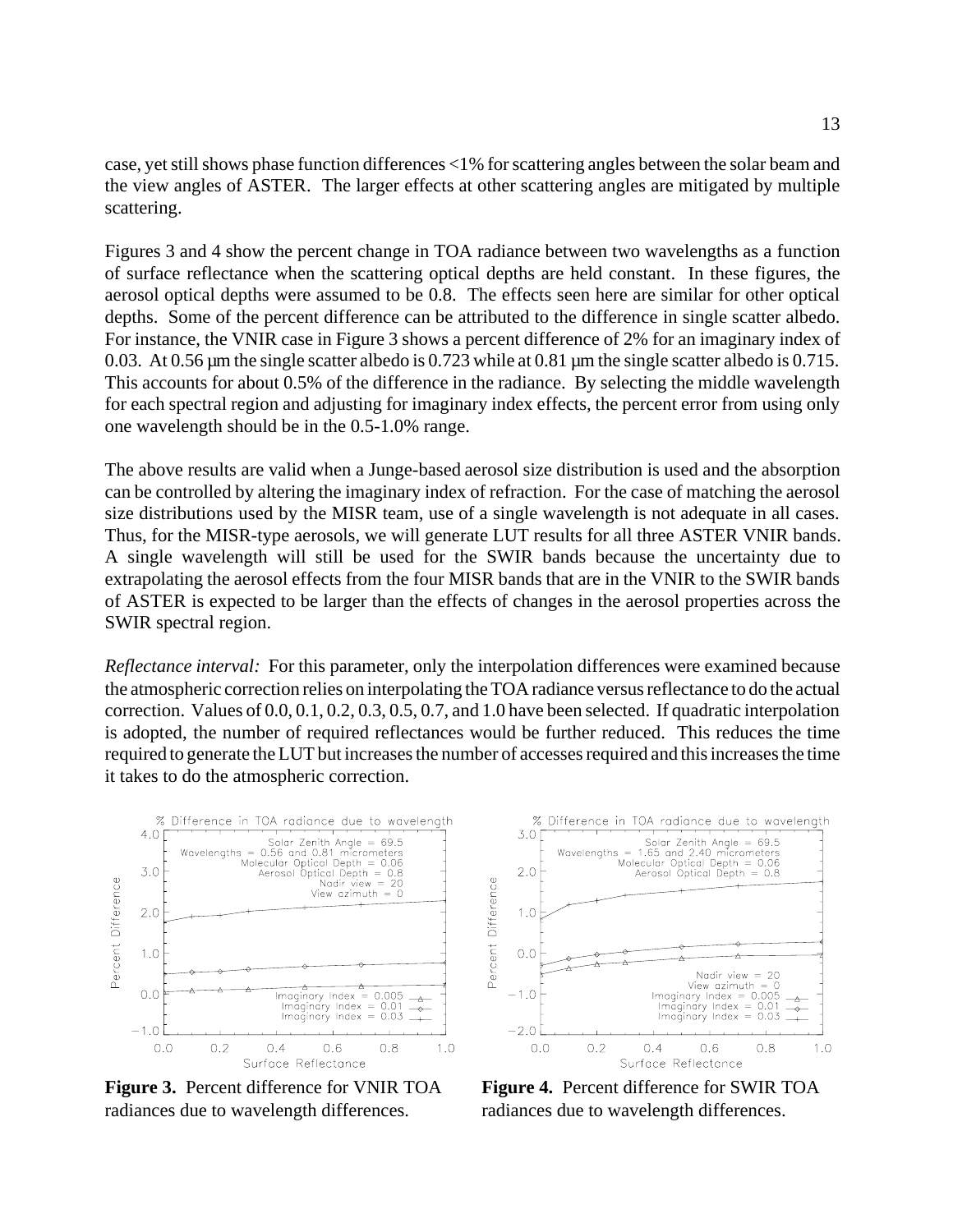*View azimuth effects:* The effect due to azimuth angle was examined using 15-degree differences. For reflectances greater than 0.3, a 15 degree interval is acceptable. At reflectances less than 0.3 a smaller difference is required when the view zenith is greater than 10 degrees. For view zenith <10 degrees, a difference of less than 15 degrees is not required except for reflectances less than 0.2.

Figures 5 and 6 illustrate some of these effects. Figure 5 shows the percent difference due to a 15 degree change in azimuth angle for the conditions listed in the graph. The feature to notice in this figure is that the uncertainty for a surface reflectance of 0.05 is nearly one-half the value for a reflectance of 0.0. The uncertainty becomes much smaller as the reflectance continues to increase.

Figure 6 is similar to Figure 5, except two different optical depths are shown as well as the results for a different solar zenith. This shows both the dependency on scattering optical depth and on the scattering phase function.

It still might be acceptable to have larger than 1% TOA radiance differences at low reflectances because at these reflectances a large percent difference does not translate into a large absolute difference in retrieved reflectance. This needs to be examined further. An additional point is that using a linear interpolation scheme does not reduce the required azimuth interval because the shape of the radiance versus azimuth curves are sharply peaked.

The values that have been selected are 0 to 180 degrees at 15 degree intervals for reflectances larger than 0.1. Thus, the largest difference between a LUT value of azimuth and a scene value will be 7.5 degrees. An interval of 7.5 degrees has been selected for reflectances of 0.0 and  $0.1.$ 



Figure 6. Percent difference in TOA radiance due to 15 degree uncertainty in relative azimuth.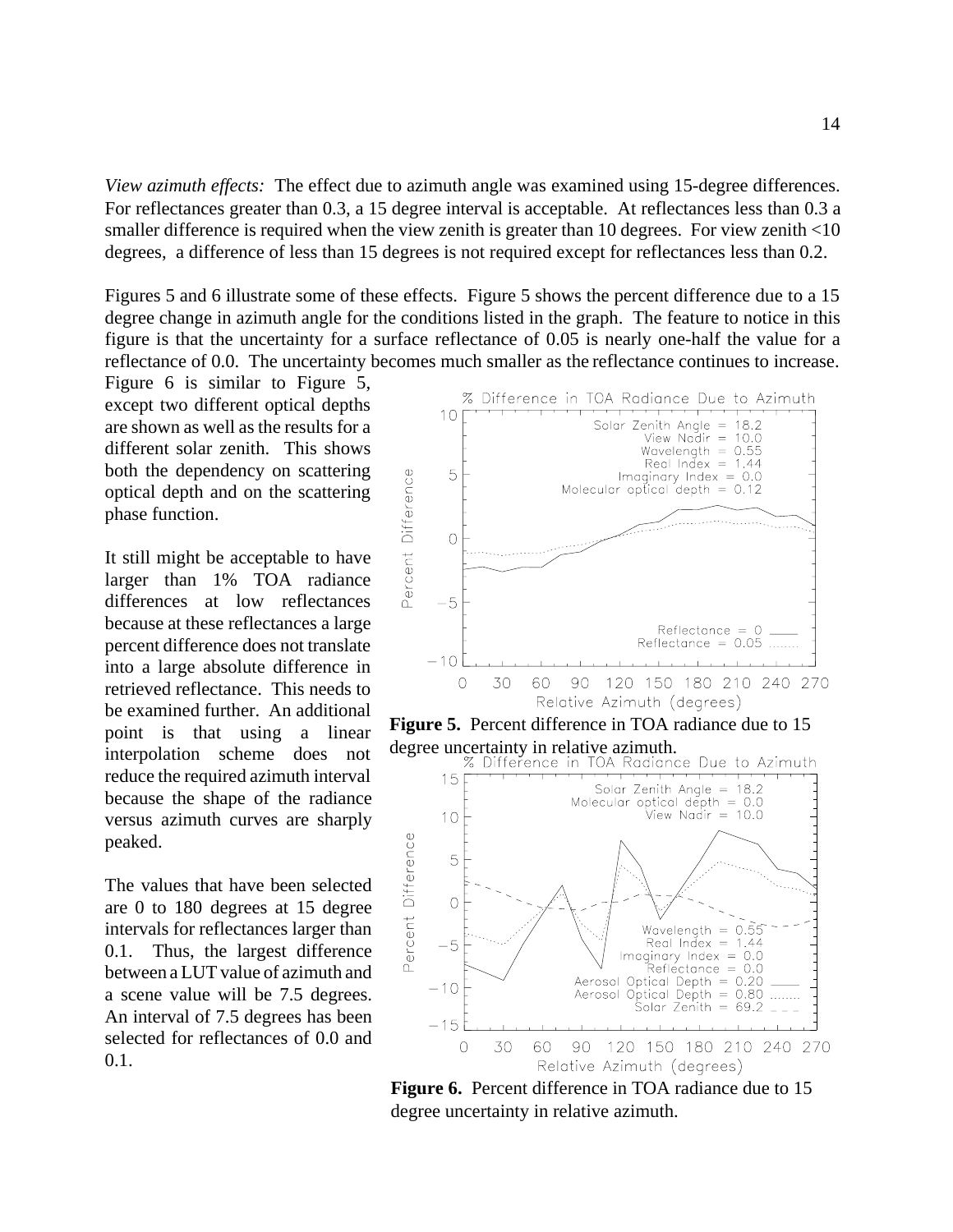*View zenith angle:* Work done in this study indicate the difference between view angles can be larger for smaller views and must be smaller for larger view angles. In no case, should the difference between the LUT value and the scene value exceed 2 degrees, unless the interval is tailored for specific situations. For example, a larger interval would be possible for higher surface reflectances, with a low solar zenith angle, and low scattering optical depth. The interval could be further increased if interpolation is done. The number of view angles required to handle the SWIR case is much fewer than for the VNIR because the SWIR telescope only points to about 8 degrees off-nadir. The angles that have been selected are at two-degree intervals for 0 to 10 degrees and at one-degree intervals for view angles larger than 10 degrees. For the SWIR, this means only five angles are used.

*Junge parameter:* As with most of the parameters, the effect due to changing Junge parameter is larger at lower reflectance. Changes of 0.25 in Junge parameter were found to give differences larger than 1% for all cases where the surface reflectance was less than 0.2 and for most cases when the surface reflectance was less than 0.5. Interpolation greatly reduces the difference in all cases to the point that a 0.5 difference in Junge parameter between the LUT value and the scene value is acceptable. Figures 7 and 8 illustrate these points. Figure 7 shows the percent difference in the radiance due to a 0.25 change in the Junge parameter for the conditions shown and surface reflectances of 0.0 and 0.1. Figure 8 shows the dependency of the uncertainty for different view angles. This shows that the effect is caused primarily by differences in determining the phase function.

Another issue which has been examined is the likelihood of some Junge parameter values. For instance, the theoretical upper limit for the parameter is 6.0 which corresponds to aerosols that are the same size as air molecules. This is extremely unlikely, but still possible. It should be reasonable, though, to accept larger errors in these



**Figure 7.** Percent difference in TOA radiance due to a 0.25 difference in Junge parameter.



**Figure 8.** Percent difference in TOA radiance due to a 0.25 difference in Junge parameter.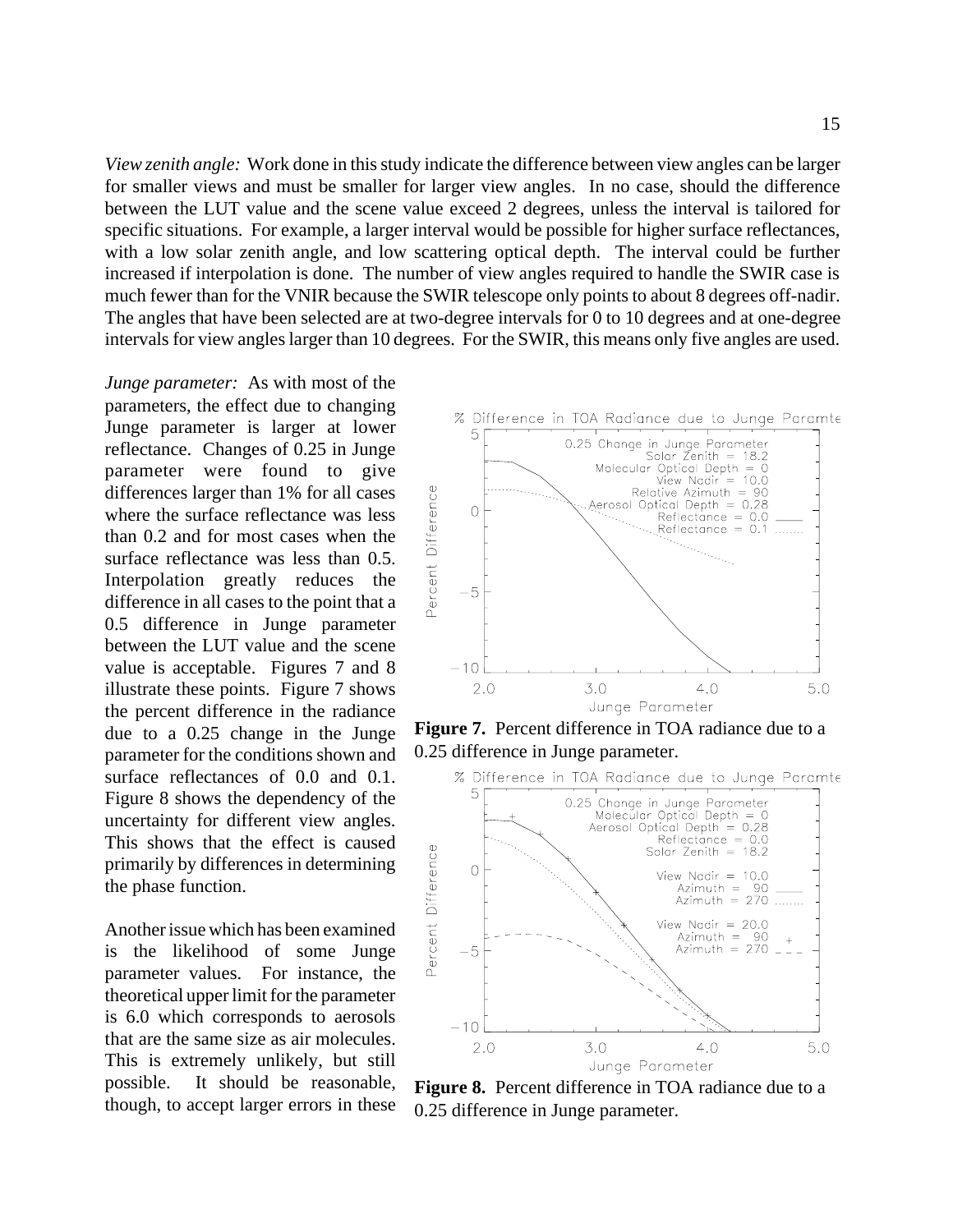unlikely cases as a tradeoff for reducing LUT size to improve efficiency for the much larger number of "normal" cases. Finally, the lower limit for the Junge parameter needs to be examined. The limit used currently is 2.0 but there is no theoretical lower limit, except that imposed by gravitational fallout of larger particles. The current table is based on Junge size distributions with 6 values (2.0, 2.5, 3.0, 3.5, 4.0, and 4.5) coupled with interpolation.

*Solar Zenith Angle:* This work examined the effect on TOA radiance due to changing the solar zenith angle by 0.01 in cosine of the angle. That is, the cosine of the solar zenith at 0 degrees is 1.00. The next solar zenith angle used was 8.1 degrees for which the cosine is 0.99. The radiances were computed for solar zenith from 0 to 70 degrees at the 0.01 cosine interval. In all cases, the differences between runs was greater than 1% and much larger for backscatter situations. Differences are much smaller when interpolation is used and in all cases, except for backscatter situations, the cosine interval can exceed 0.05 and still have less than a 1% difference between the actual and interpolated values.

It should be obvious that it is unrealistic to use a cosine interval of 0.01. This leads to 66 values for solar zenith angle to cover the range from 0 to 70 degrees. Thus, the current approach will be to use interpolation techniques to account for the variation of this parameter and we plan to use 14 values for solar zenith angles ranging from 0 to 70 degrees at 0.05 intervals in cosine. Work is still being done to determine the optimal method for handling solar zenith angles larger than 70 degrees. This will be complicated by the fact that at larger solar zenith angles the assumption of the earthatmosphere system being plane-parallel begins to break down.

*Aerosol Optical depth:* The study showed the effect of aerosol optical depth resolution is larger for smaller reflectance cases. If the zero reflectance case is ignored, differences are less than 1% for differences in aerosol optical depth of 0.025. Larger than 1% differences occur at surface reflectance of 0.0. If interpolation is used, the change in radiance is less than 0.3% for a 0.15 interval in optical depth. The maximum value for aerosol optical depth still needs to be determined. Values in excess of 1.00 are extremely unlikely and these cases would suffer from larger errors regardless of the optical depth interval used. The current proposal is to use 7 values, 0.0 to 0.9 at 0.15 intervals with an interpolation scheme.

*Molecular Optical depth:* The results of studies of this parameter are essentially identical to those for aerosol optical depth. If the zero reflectance case is ignored, differences are less than 1% for differences in molecular optical depth of 0.025. If interpolation is used, the difference in radiance is less than 0.3% for a 0.15 interval in optical depth. This covers the entire range of expected molecular optical depths for ASTER since the maximum expected value for molecular optical depth is around 0.12 for band 1 at a high surface pressure. The maximum expected value for the SWIR is less than 0.002 for band 4 which is the shortest wavelength band in the SWIR. The current plan is to use 3 values of molecular optical depth, 0.01 to 0.13 at 0.06 intervals for the VNIR and 1 value of 0.002 for the SWIR bands.

*Index of refraction:* The most likely driver of what values will be used for real index will be the expected values from MISR, MODIS, and climatology for each telescope. For a Junge aerosol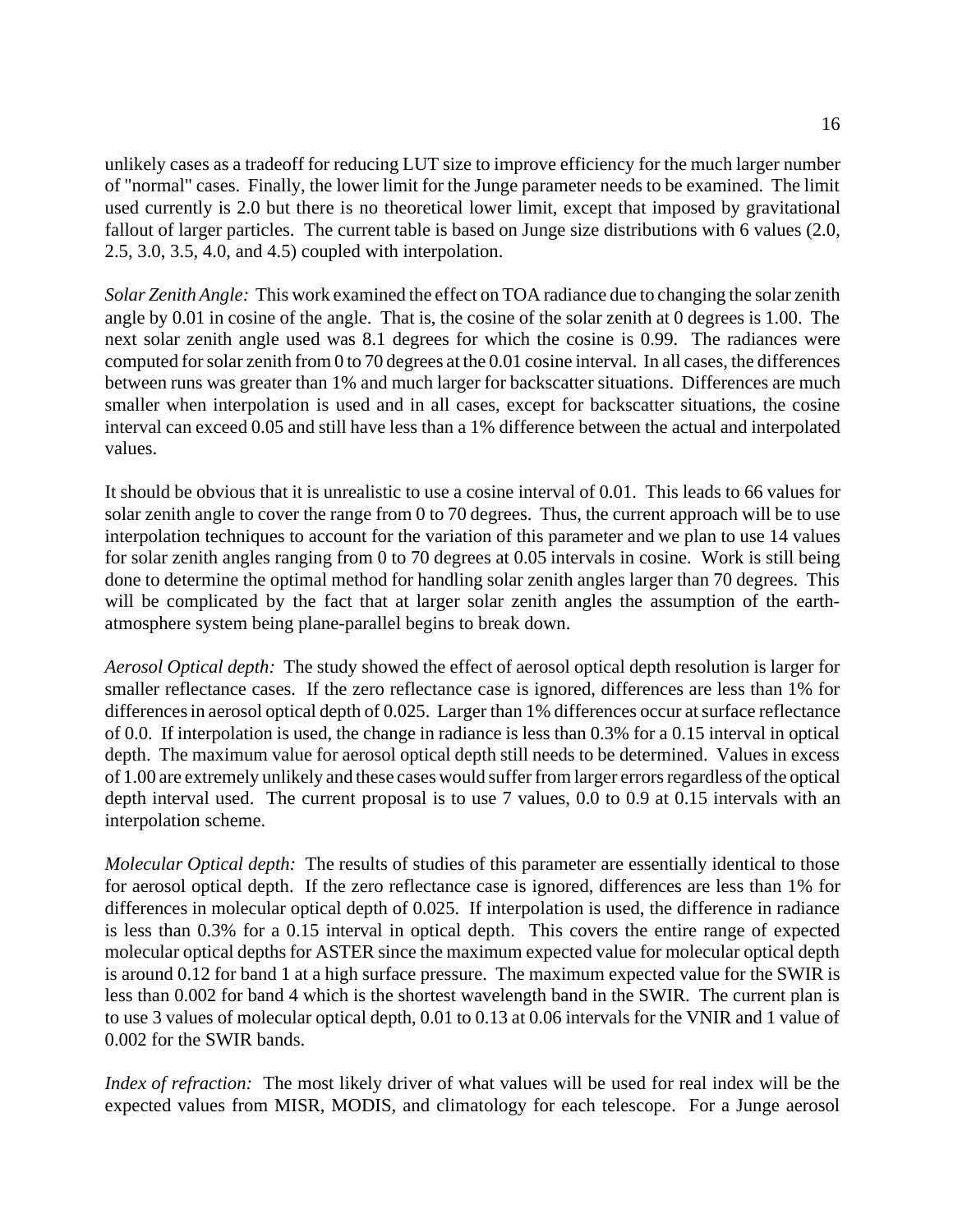distribution and 0.1 intervals in real index, the differences are much larger than 1%. This is reduced to less than 1% for interpolation cases. The imaginary index is related to the single scatter albedo and thus the absorption by aerosol particles. In this study, we used imaginary index values from 0 to 0.1 at 0.005 intervals. These intervals gave differences greater than 2% for all cases. Interpolation reduced the differences to less than 1% for imaginary index intervals of up to 0.01.

To overcome some of the problems with determining an index of refraction interval, we have opted to develop the table based on typical real and imaginary index pairs (d'Almeida et al., 1991). Climatological values indicate that 26 different real and imaginary cases are needed for the VNIR and 20 for the SWIR. The values selected for the VNIR are:

[(1.39, 0.0000), (1.40, 0.0000), (1.52, 0.0100), (1.52, 0.0150), (1.53, 0.0012), (1.53, 0.0040) (1.53, 0.0045), (1.53, 0.0050), (1.53, 0.0055), (1.53, 0.0060), (1.53, 0.0070), (1.53, 0.0078) (1.53, 0.0085), (1.53, 0.0350), (1.53, 0.0400), (1.54, 0.0320), (1.54, 0.0330), (1.54, 0.0340) (1.61, 0.1820), (1.61, 0.1870), (1.62, 0.1800), (1.62, 0.1810), (1.62, 0.1820), (1.62, 0.1840)  $(1.62, 0.1880)]$ and for the SWIR, the cases are: [(1.18, 0.0034), (1.27, 0.0020), (1.32, 0.0107), (1.36, 0.0019), (1.37, 0.0007), (1.37, 0.0018) (1.38, 0.0007), (1.42, 0.0014), (1.42, 0.0120), (1.42, 0.0175), (1.42, 0.0225), (1.42, 0.0800) (1.44, 0.0420), (1.44, 0.0450), (1.44, 0.0490), (1.44, 0.1050), (1.57, 0.2020) (1.59, 0.2070), (1.59, 0.2160)]

*MISR aerosol parameters:* In addition to developing the LUT with a set of Junge-based aerosol size distributions, we are developing a LUT that uses aerosol types corresponding to those being used in the MISR atmospheric correction. The planned MISR aerosol types include 95 different non-cloud, aerosol mixtures that, when coupled with the spectral bands, required means a total of 285 and 95 aerosol cases for the MISR types for the VNIR and SWIR respectively. For the Junge size distributions, there are 156 and 120 aerosol cases for the VNIR and SWIR respectively.

*Summary of LUT parameters*: The above results for the LUT are summarized in Tables 1 and 2 for the VNIR and SWIR respectively. If test output of the radiative transfer code are used with the numbers listed, the LUT would have a total size of approximately 3.0 GBytes in ASCII form. However, the use of the database format for the LUT causes this size to be dramatically reduced, and the overall size of the entire table is expected to be less than 3 Gbytes.

#### 3.1.2.e Atmospheric scattering and absorbing properties

As has been mentioned previously, the number and type of scattering and absorbing properties will be obtained from outside sources whenever possible. The reasons for this are 1) the ASTER wavelengths were not selected for atmospheric remote sensing, 2) atmospheric sensors (MISR and MODIS) are on the same platform as ASTER, and 3) it will ensure that an atmospheric correction product will be ready at launch. The above should not be construed to imply that no ASTER-only atmospheric correction approaches will be attempted. This is elaborated in the next section. The discussion of this section assumes the atmospheric properties are available from an outside source.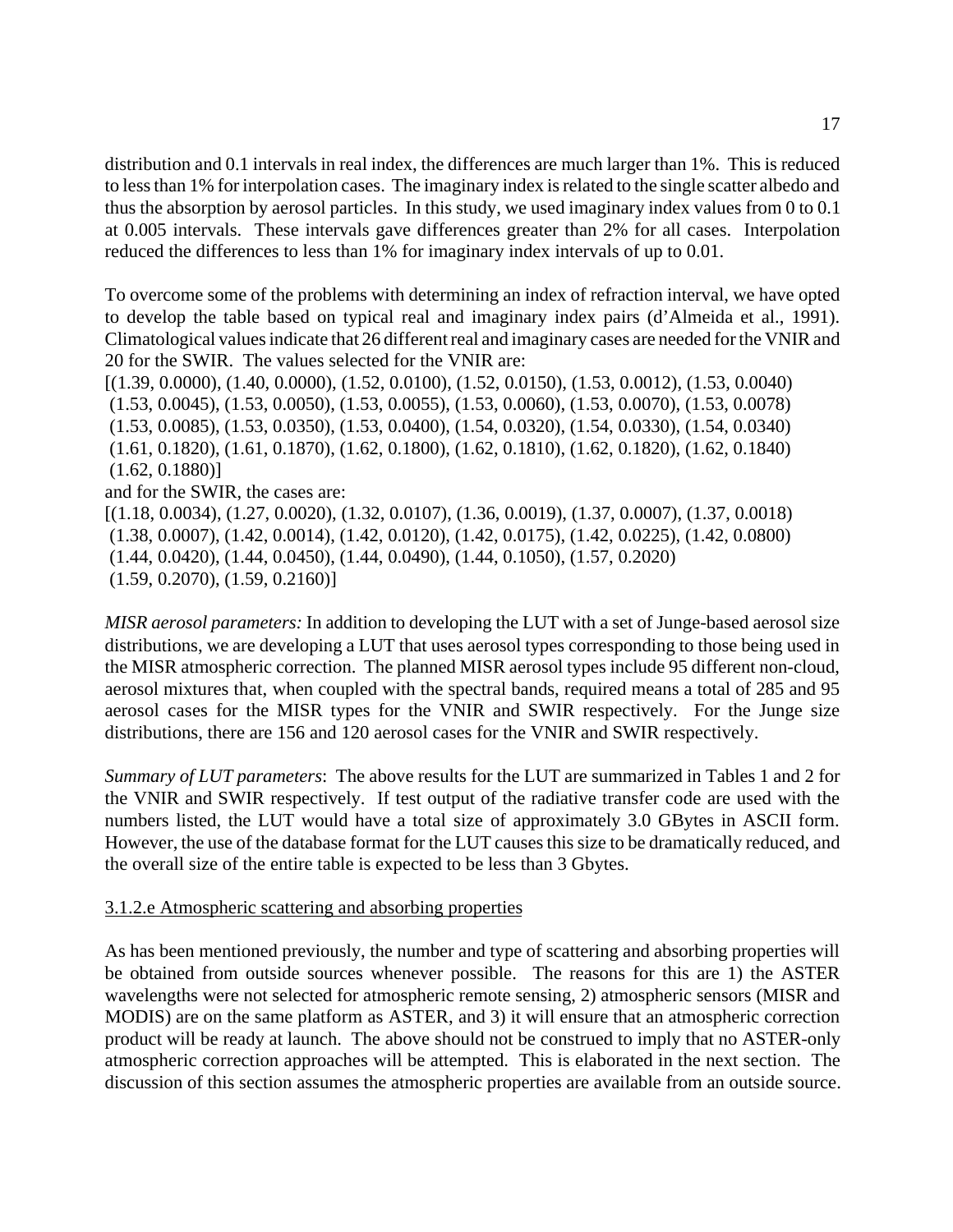#### **Table I**

Number of values required to generate the VNIR LUT for the atmospheric correction.

| Reflectance               |             |
|---------------------------|-------------|
| Relative azimuth          | 13          |
| View zenith               | 20          |
| Solar Zenith              | 14          |
| Aerosol optical depth     |             |
| Molecular optical depth   | 3           |
| Junge aerosol cases       | 156         |
| <b>MISR</b> aerosol cases | 285         |
| <b>Total Cases</b>        | 235,970,280 |

#### **Table II**

Number of values required to generate the SWIR LUT for the atmospheric correction.

| Reflectance             |           |
|-------------------------|-----------|
| Relative azimuth        | 13        |
| View zenith             | 5         |
| Solar Zenith            | 14        |
| Aerosol optical depth   | 7         |
| Molecular optical depth | 1         |
| Junge aerosol cases     | 120       |
| MISR aerosol cases      | 95        |
| <b>Total Cases</b>      | 9,586,850 |

Because several of the ASTER bands are sensitive to gaseous absorption, it is necessary to obtain the columnar amounts for absorbing gases. The transmittance is computed using a modified form of the program MODTRAN for the ASTER spectral responsivities determined during preflight calibration. These transmittances are computed for the sun-to-surface-to-satellite path and are used to correct the ASTER radiances.

It is expected that information about the scattering properties of the atmosphere will be available in a wide variety of formats. The following describes how these different inputs will be converted to size distribution, single scatter albedo at the ASTER wavelengths, and scattering optical depths at the ASTER wavelengths.

The simplest atmospheric parameter to derive is the molecular scattering optical depth. If we assume air molecules approximate Rayleigh scatterers, the molecular scattering optical depth depends only upon the atmospheric pressure (from the number of molecules) and wavelength,

$$
\delta_r(\lambda) = \sigma_s(\lambda) \int_{z_0}^{z_t} N(z) dz , \qquad (4)
$$

where N(z) is the number density of molecules as a function of height,  $z_0$  is the ground elevation, and  $z_t$  is the height of the top of the atmosphere. The scattering cross-section for unpolarized light,  $\sigma_s(\lambda)$ , can be written as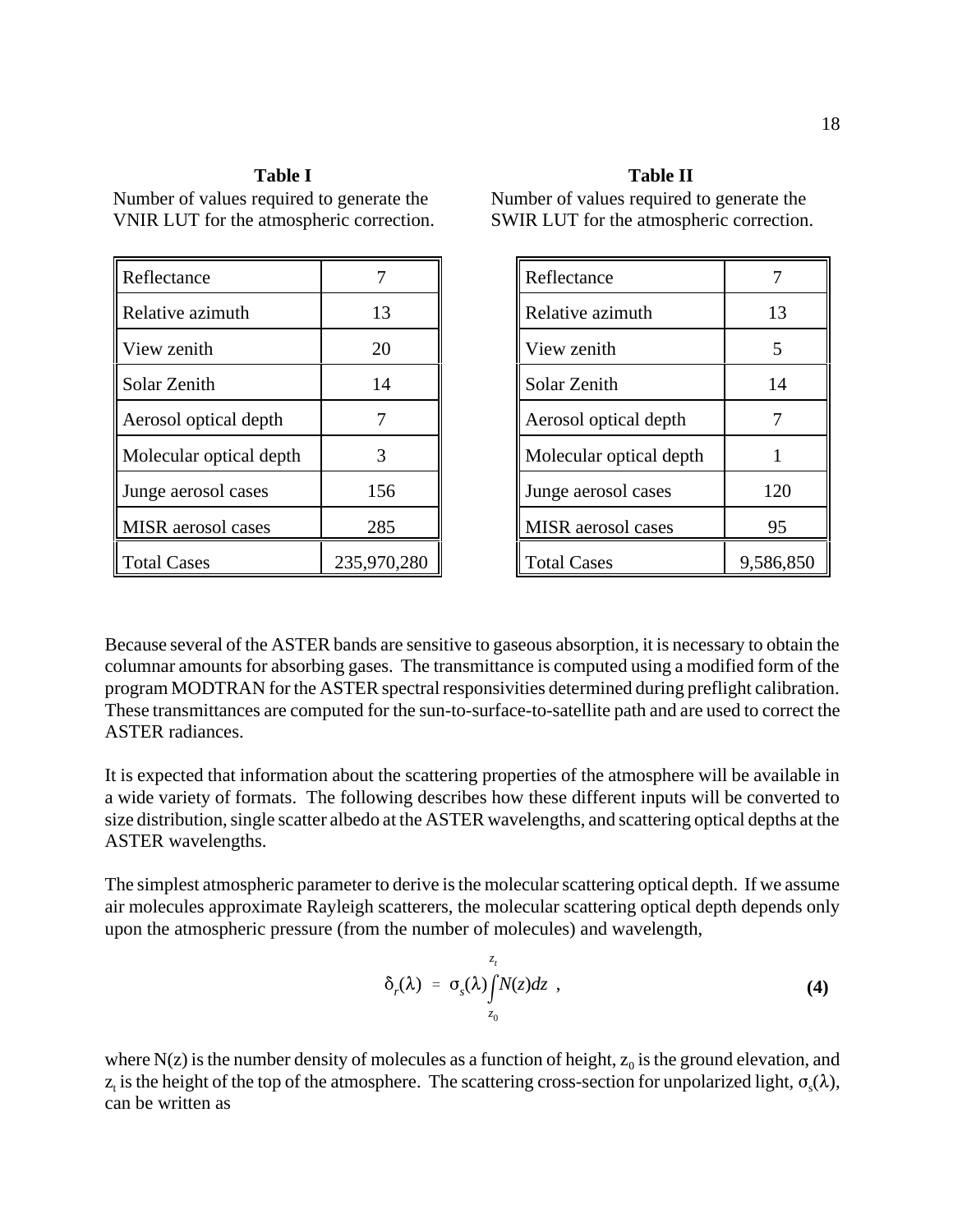$$
\sigma_s(\lambda) = \frac{8\pi^3(m_r^2 - 1)^2}{3\lambda^4 N_s^2} \frac{6 + 3\rho}{6 - 7\rho} \ . \tag{5}
$$

In this case,  $\rho$  is an anisotropy factor of 0.0279 (Young, 1981),  $m_r$  is the real part of the complex refractive index of the molecules and is close to unity, but wavelength dependent.  $N_s$  is the number of molecules per unit volume. As can be seen from (4) and (5), we can calculate  $\delta_r(\lambda)$  from the number of molecules,  $N_s$ , obtained from the atmospheric pressure.

All of the other atmospheric parameters are related to the atmospheric aerosols. Ideally, these parameters would be given in a fashion that exactly matches values used in the LUT for the bands of ASTER. This will not be the case for most situations, thus it is necessary to convert the input data to parameters of this format. In all cases we assume the aerosol scattering phase function can be computed assuming Mie scattering (Bohren and Huffman, 1983).

If the only available information are spectral aerosol scattering optical depths, these data are used to determine a Junge aerosol size distribution. The aerosol size distribution is then used to determine scattering optical depths at ASTER wavelengths. The Junge distribution may be written as

$$
\frac{\mathrm{dn}(a)}{\mathrm{da}} = C(z)a^{-(v+1)} \tag{6}
$$

where a is the radius,  $n(a)$  is the number density, v is the Junge parameter, and  $C(z)$  is a factor proportional to the aerosol concentration which is dependent on the height z. If we assume limits on the radius of 0 and  $\infty$ , we can show the aerosol optical depth may be written as

$$
\delta_a(\lambda) = k\lambda^{-\nu+2} \quad , \tag{7}
$$

where

$$
k = \pi (2\pi)^{v-2} \int_{z_0}^{z_t} C(z) dz \int_{0}^{\infty} \frac{Q_e(x)}{x^{v-1}} dx
$$
 (8)

 $Q_a(x)$  is the extinction efficiency computed from Mie theory, and x is the size parameter defined as  $x=2\pi a/\lambda$ . If the limits of integration for the particle size are not 0 and  $\infty$ , k is not independent of wavelength. From (7), we can see  $log(\delta_a(\lambda))$  versus  $log(\lambda)$  gives a straight line. By fitting a straight line through all given aerosol optical depths using a weighted least-squares technique based on the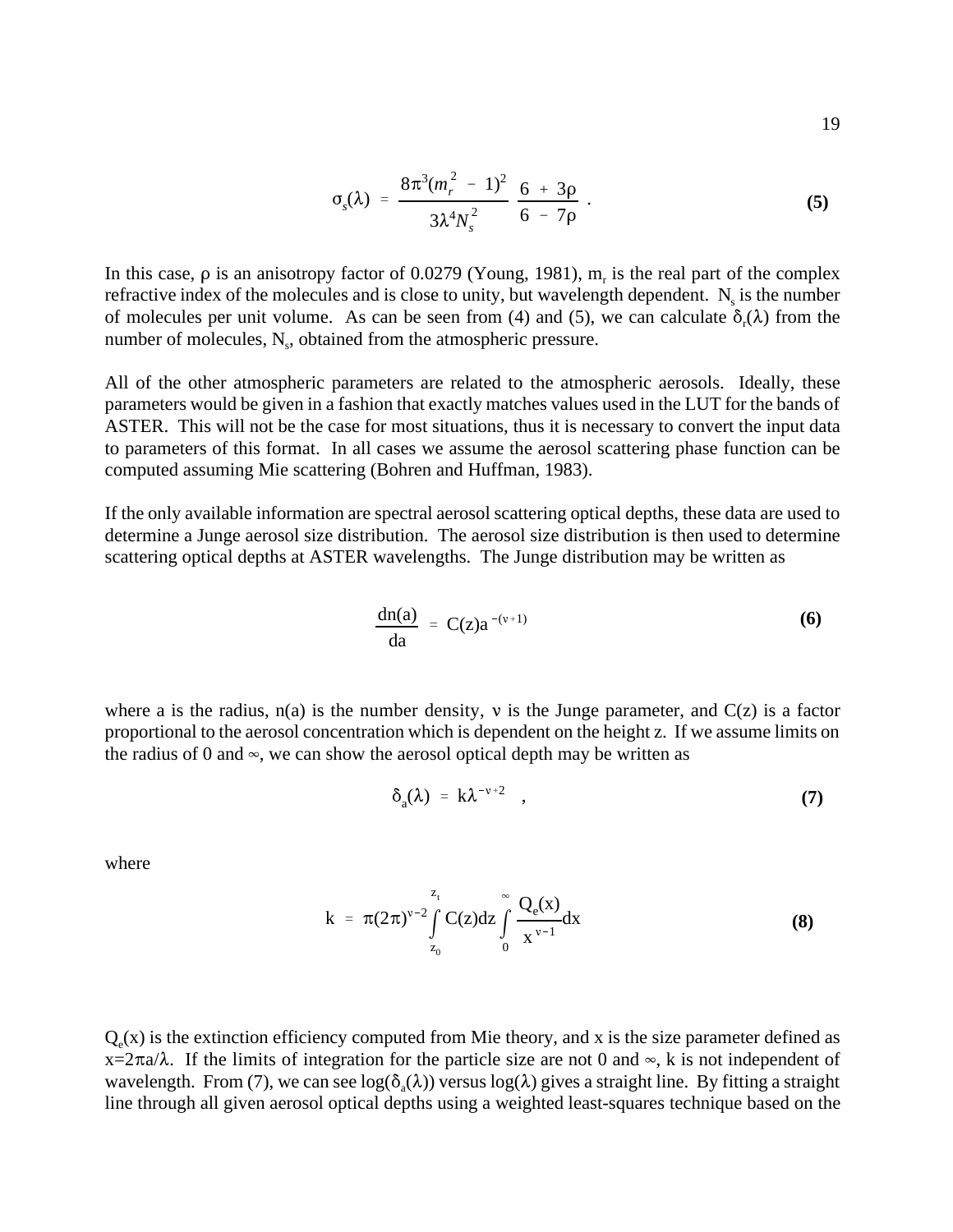estimated error for each optical depth we can determine the Junge parameter (Biggar et al., 1990). Now we have an analytic expression for the aerosol optical depth as a function of wavelength based on the derived Junge parameter, and we can compute optical depths we need for use in our atmospheric correction for any sensor wavelength within the range of our measurements.

If the aerosol size distribution is available (in an arbitrary form) as well as an aerosol scattering optical depth for at least one wavelength, the aerosol scattering optical depth at ASTER wavelengths can be determined from Mie theory. The last parameter needed for the atmospheric correction is the single scatter albedo at ASTER wavelengths. The current approach for converting single scatter albedos at non-ASTER wavelengths to those at ASTER wavelengths will rely on climatological data.

### 3.1.2.f Atmospheric correction in the absence of atmospheric data

Currently, the atmospheric correction relies on aerosol information, either size distribution or spectral optical depths, from sources outside the ASTER data stream. If no concurrent aerosol information is available, the algorithm will rely upon climatological values determined as a function of location. In we have investigated other methods to be used for cases where no outside data are present. There are currently two basic methodologies being considered. The first of these is to determine the needed aerosol parameters for the LUT approach directly from ASTER data. The second approach is to develop an alternative approach which does not use the LUT. In this case, atmospheric properties are never explicitly determined. The problem with these approaches has already been alluded to in a previous section, ASTER bands were not selected for the purpose of determining atmospheric characteristics. ASTER does, however, have the advantage of having high spatial resolution and several bands in the SWIR.

One approach for in-scene atmospheric correction is using ground targets of known reflectance. Because of ASTER's high, ground-spatial resolution, this is easier than for sensors with larger ground footprints. We will attempt to implement an approach similar to that proposed by the MODIS atmospheric group. In this approach, SWIR data are used to determine areas of low reflectance due to dark vegetation or water. These areas correspond to areas of low reflectance in the VNIR which can then be used to determine the aerosol properties (Kaufman and Sendra, 1988). For MODIS, it has been proposed that bands at 3.9 and 2.1 µm will be used to determine the reflectance at 0.47 and 0.66  $\mu$ m. ASTER does not have a band at 3.9  $\mu$ m, but has several possible bands in the SWIR which can be used. Research must still be done to determine the relationship between the reflectance in the ASTER SWIR bands and those in the VNIR. The primary disadvantage to using ASTER data to determine aerosol properties is the lack of a band in the blue portion of the spectrum.

Two types of aerosol LUTs can be developed to handle the ASTER-only atmospheric correction. The first would be a LUT which uses the VNIR radiances over dark targets to determine the aerosol properties needed to access the appropriate part of the large atmospheric correction LUT used for the atmospheric correction approach described in a previous section. The second type of aerosol LUT would use the dark target radiances to define a set of reflectance/radiance curves for each band of ASTER and then directly retrieve the surface reflectance and radiance from these reflectance/radiance pairs. This approach avoids accessing the large atmospheric correction LUT. Both techniques will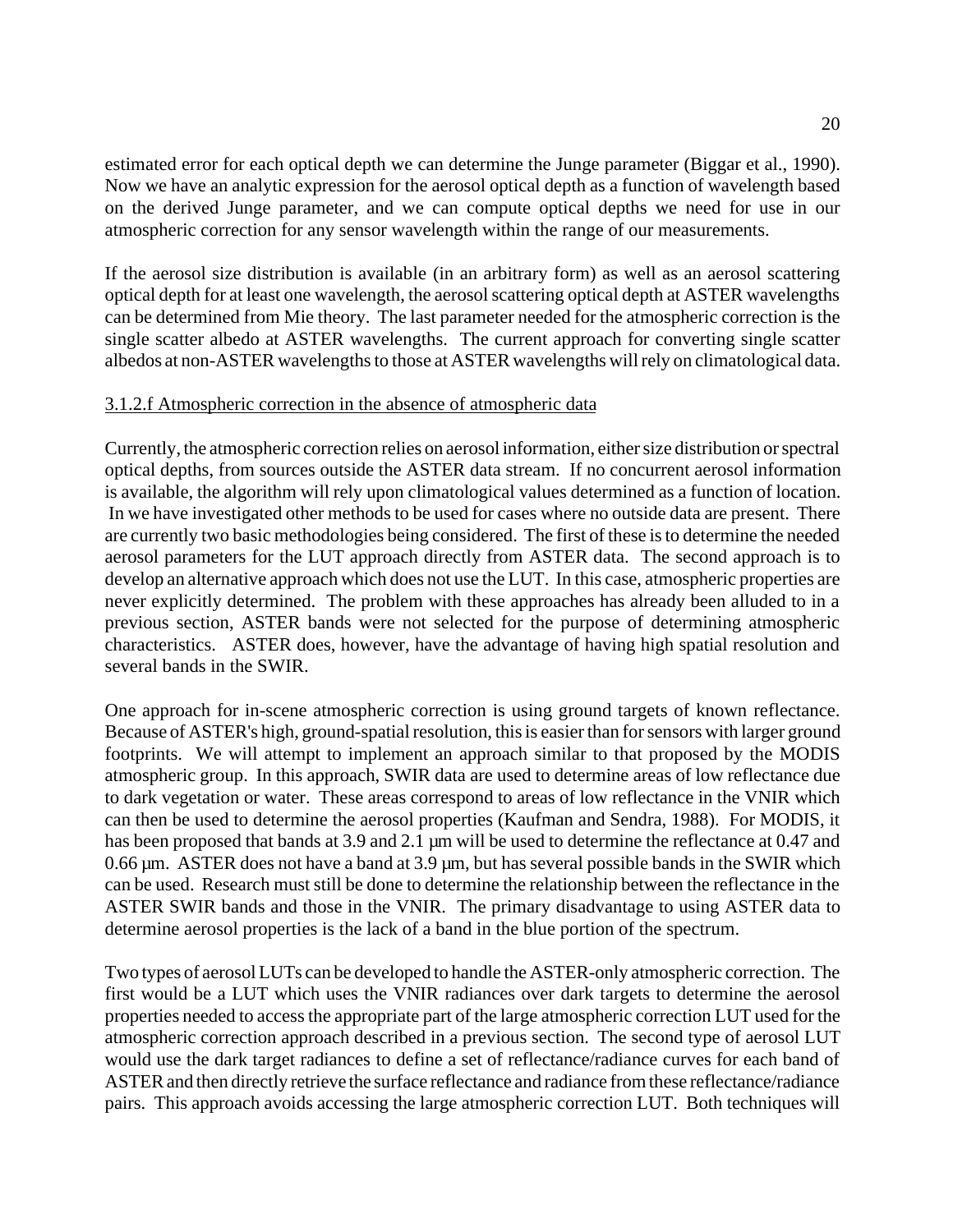be investigated and one will be selected to be implemented in a post-launch upgrade of the atmospheric correction code.

#### 3.1.2.g Adjacency effect

Because of ASTER's high spatial resolution, it will be necessary to correct for adjacency effects to obtain accurate results. The approach that is planned is similar to that developed by Richter (1990) where a low pass filter is used to calculate the reflectance in the neighborhood or background of a selected pixel. This reflectance is used with the pixel reflectance to determine the amount of correction needed using a set of precomputed values. The advantage this method has is the number of pixels used in computing the background reflectance can be adjusted to make the approach more computationally efficient. Of course, if too few pixels are used, the results will be less accurate.

Tanre et al. (1981) investigated the adjacency effect for lambertian surfaces where the radiance at the top of the atmosphere is expressed by a sum of the radiative interactions between the atmosphere and the surface. The approach used an average reflectance of the environment and interactions for a maximum of six terms were considered with remaining, higher-order terms not exceeding 10 to 15% of the total contribution. Takashima and Masuda (1996) considered nine terms with a surface that was assumed to be lambertian. This work shows that the adjacency effect depends on the scene contrast, the sensor's spatial resolution, and the optical properties of the atmosphere. Because it is largest for high-spatial resolution sensors, large atmospheric scattering optical thicknesses, and high-contrast scenes, it should be clear that the adjacency effect must be taken into account to properly determine the surface reflectance and radiance for ASTER.

The adjacency effect is due to atmospheric scattering, and thus depends on the observation direction, incident solar direction, and atmospheric conditions. For the model presented here, we assume a plane-parallel, stratified atmosphere where the scatterers are constant within a layer. If the surface reflectance is spatially varying, the reflection function for the earth-atmosphere system can be expressed in a form consistent for use in a doubling-adding radiative transfer code

$$
S_R(\delta) = S(\delta) + \frac{[\exp(-\delta/\mu) + T(\delta)]R_s(A, v_{wind})}{1 - S(\delta)R_s(A, v_{wind})} [\exp(-\delta/\mu_0) + T(\delta)]
$$
 9

where  $S_R(\delta)$  provides the energy at the sensor for an optical thickness of  $\delta$  (Takashima and Masuda, 1992). S and T are the reflection and transmission functions of the atmosphere,  $\mu$  and  $\mu_0$  are the cosine of the view and solar zenith angles, A is the surface albedo,  $v_{wind}$  is the surface wind speed, and  $R<sub>s</sub>$  is the surface reflection function. The denominator in this equation indicates an infinite series of hemispherical radiative interactions between the surface and the atmosphere. Including the first nine of these interactions for cases with the optical thickness less than 2.0 is enough to ensure uncertainties less than 1% (Takashima and Masuda, 1992).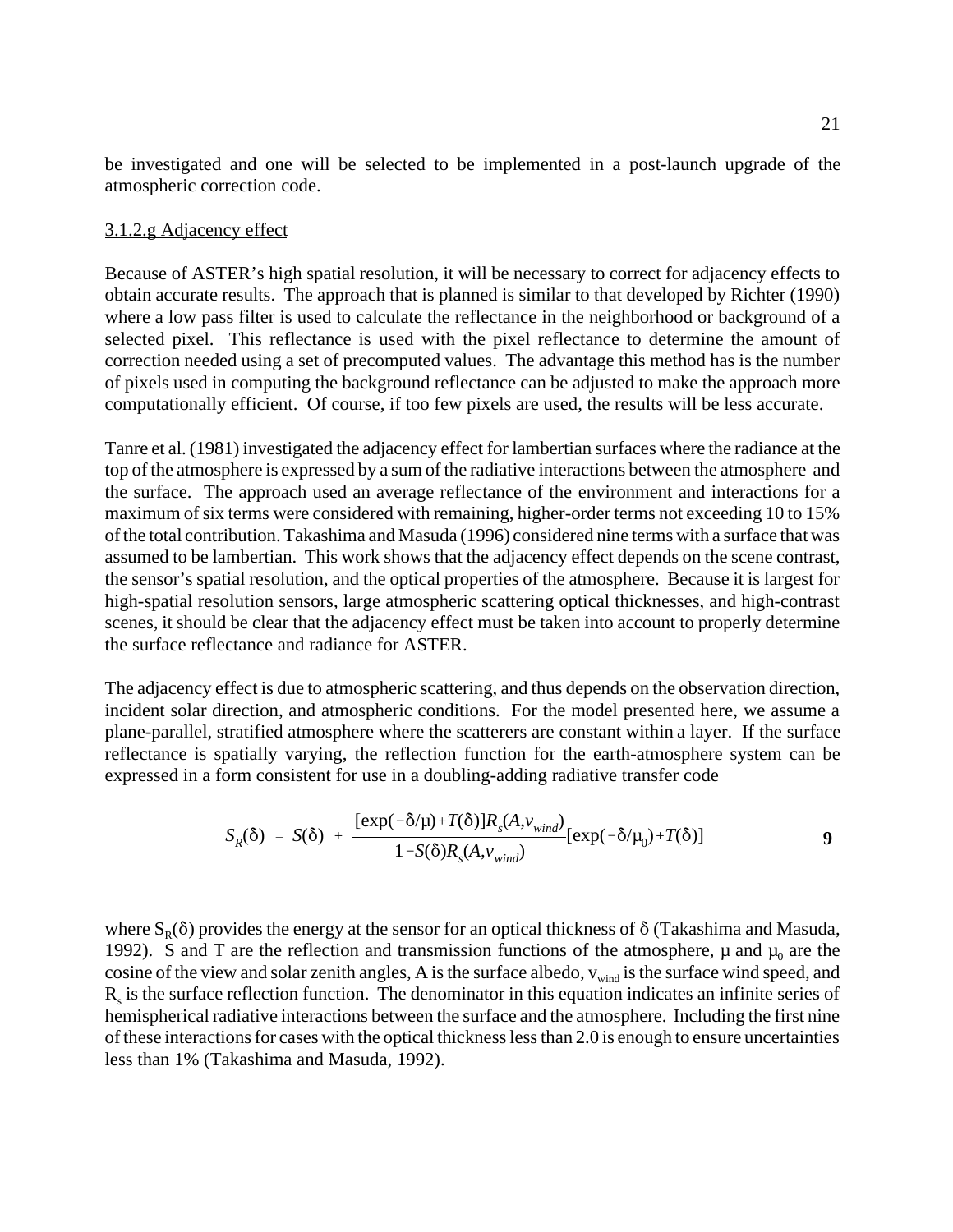Because the multiply-scattered energy from areas adjacent to the target is difficult to derive, we divide this process into three parts. First, the radiation from the target pixel is scattered diffusely through the atmosphere within the instantaneous field of view (IFOV), or equivalently, this is the forwardscattered energy from the surface. Second, radiation is scattered from within the sensor's IFOV outside the IFOV and back into the IFOV by atmospheric constituents. This can be viewed primarily as energy reflected from the surface scattered out of the sensor's IFOV and then scattered back into the IFOV by the atmosphere. Third, radiation reflected by adjacent pixels is scattered into the IFOV. The contribution of the first part is large because of the strong forward scattering by aerosol; the second and third parts are relatively small. Also, as the distance from the target pixel increases, the optical thickness of the slant path from the adjacent pixel to the sensor IFOV becomes larger and the contribution of the adjacent pixel to the target pixel decreases because the attenuation becomes larger.

Because of the assumptions made in our model, the ratio of the diffusely transmitted radiation from the adjacent pixel to that from the target pixel and the value of the diffusely transmitted radiation within the IFOV should be the same as that computed for single scattering. This assumption emphasizes the relative position of each respective pixel to the target rather than the precise radiative transfer processes in the atmosphere. The ratio, of course, decreases with increasing distance from the target, since the attenuation of the transmitted diffuse radiation increases with the distance. Accuracy may be improved if the interaction of radiation in and out of the IFOV is considered for the second and higher ordered scattering. Once a contribution is derived, multiple scattering in the atmosphere is considered in the IFOV for interactions of radiation between the atmosphere and pixels. Let  $T_{a-i}$  be the singly-scattered diffuse radiation through the atmosphere that has been reflected from the i-th adjacent pixel. Similarly, let  $T_t$  be that from the target pixel and  $T_{\text{prl}}$  denote the value from a one-dimensional, atmosphere-surface system. If we define  $a_i=T_{a-i}/T_t$ .,  $\alpha_i=Ta-i/T_{prl}$ , and  $c=\Sigma\alpha_i$ . Then  $c=(T_t + \Sigma T_{a-1})/T_{\text{pri}}$ . We use the parameter c to deduce the accuracy of our adjacency effect modeling since it should have a value of 1.0 for the best accuracy. It is also possible to determine the value of c for the homogeneous surface using the present simulation technique. Similarly we can also define a parameter  $\beta_i$  that is that same as  $\alpha_i$  except for the case of diffuse reflection processes.

For a given set of atmospheric conditions and surface reflectance, it is possible to compute  $\alpha_i$  and  $\beta_i$ as part of the LUT. Because this correction is for use in an operational environment, application of the adjacency correction will be limited to those cases where the surface heterogeneity causes the adjacency effect to cause a change in retrieved surface reflectance of 3% at reflectances greater than 0.2 and 0.006 reflectance units for low reflectance. As will be seen in the section on uncertainties, this applies the adjacency correction to cases where the uncertainty caused by ignoring the adjacency effect would exceed the uncertainties due to the use of a LUT.

Ideally, we would like to include all contributions from all pixels to determine the correction for adjacency effects for ASTER. However, this is simply not feasible in an operational method. If the contribution of the width of 20 km is considered, the total number of adjacent pixels becomes 2666 x 2666 for the case of the VNIR subsystem of ASTER. Therefore, substantial computation time would be required if all of these pixels were considered. Thus, a checkerboard size will be selected based on the distance between the target and adjacent pixels to reduce this computation time. Preliminary work indicates that adequate results can be obtained with as few as 441 pixels for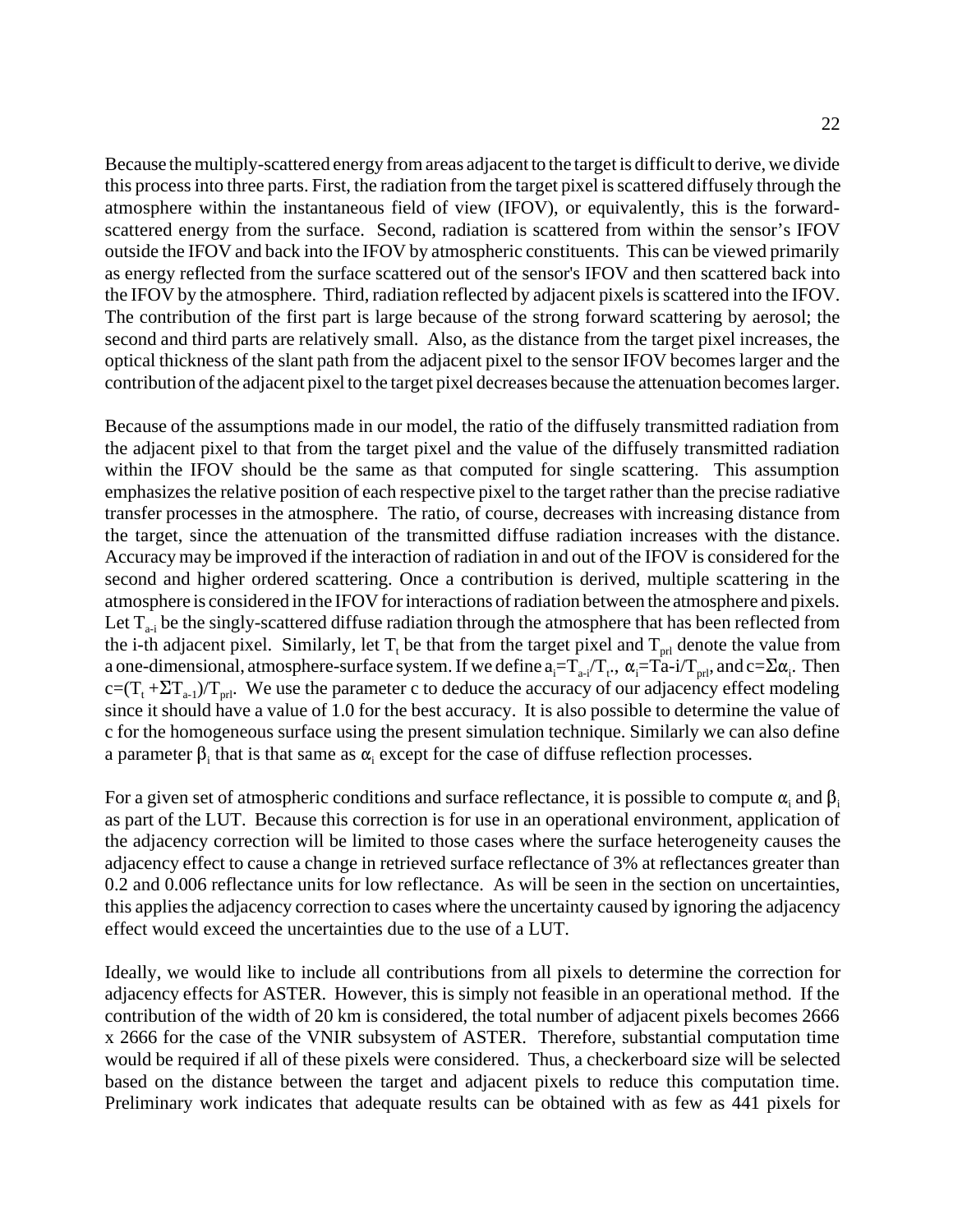heterogeneous cases (and as few as 25 pixels in some situations). One other problem that we will have to deal with in performing an adjacency correction is that accurate profile data of the scatterers cannot be provided for ASTER data. Therefore we will adopt an equivalent height, where the optical properties equal those of an homogeneous atmosphere is introduced for the runs that are used to generate the adjacency correction LUT.

## *3.1.3 Variance/Uncertainty Estimates*

For simplicity, the discussion of uncertainties is broken into two parts. The first part discusses the sensitivity in the TOA radiance to the input parameters for the LUT. This work is very closely related to the results presented previously for the LUT resolution study. The second part then relates the uncertainty in the TOA radiance to an uncertainty in retrieved surface reflectance. Throughout this discussion, the TOA radiances have been computed using the same Gauss-Seidel RTC which will be used to generate the LUT.

Table 3 lists the error sources we have identified for the atmospheric correction for cases where the surface reflectance is less than 0.1. Table 4 is the same as Table 3 except it is for cases where the surface reflectance is greater than 0.1. The reason for dividing the discussion into low and high reflectance is that many of the uncertainties depend strongly on reflectance. The error column is the error in the quantity listed in the source column. The source column values should be viewed as those which might be expected for this work, but post-launch validation will be required to determine their actual values. The total error column is the error in TOA radiance in percent caused by the item in the source column. The total is the root sum of squares of all the error sources. The choice of the root sum of squares is not necessarily valid as the sources are not known to be independent.

These tables are not meant to give the expected uncertainty in the retrieved reflectance from the atmospheric correction of ASTER. Rather, it is intended to indicate what parameters might cause problems when the atmospheric correction is implemented. A discussion of how these values were obtained follows.

## 3.1.3.a Sensor calibration

The first source of uncertainty to discuss is the sensor calibration. This is related to the error in converting the satellite digital numbers to radiance. The specification for ASTER is that this value is 4% absolute. In creating the summary tables, this value was assumed to be the same for both low and high values of reflectance, although this will most likely not be the case.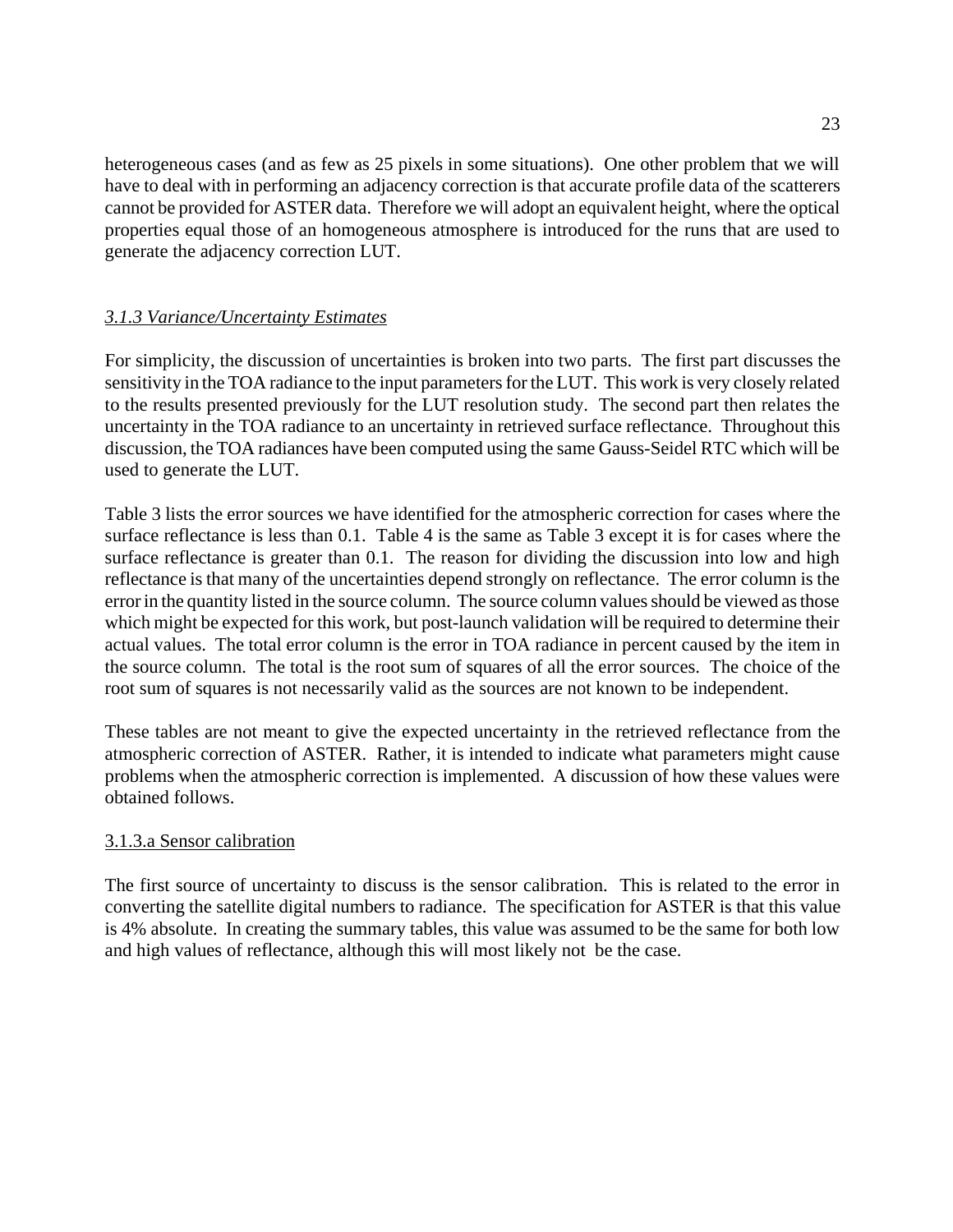### **Table III**

Uncertainty in TOA radiance determined from RTC runs for the listed sources. This case presents results for the low reflectance case.

| Source                                      | Error            | Total<br>Error |
|---------------------------------------------|------------------|----------------|
| Sensor radiometric<br>calibration           | 4%               | 4%             |
| Scattering optical depth                    | 0.05             | 8%             |
| Single scatter albedo                       | 0.01             | 5%             |
| Junge size distribution<br>parameter        | 0.5              | 10%            |
| Surface height                              | 100 <sub>m</sub> | 4%             |
| <b>LUT</b>                                  |                  | 3%             |
| Inherent code accuracy                      |                  | 1%             |
| <b>Total Error</b><br>(root sum of squares) |                  | 15%            |

### **Table IV**

Uncertainty in TOA radiance determined from RTC runs for the listed sources. This case presents results for the high reflectance case.

| Source                                      | Error            | Total<br>Error |
|---------------------------------------------|------------------|----------------|
| Sensor radiometric<br>calibration           | 4%               | 4%             |
| Scattering optical depth                    | 0.05             | $1\%$          |
| Single scatter albedo                       | 0.01             | 5%             |
| Junge size distribution<br>parameter        | 0.5              | 2%             |
| Surface height                              | 100 <sub>m</sub> | 1%             |
| <b>LUT</b>                                  |                  | 3%             |
| Inherent code accuracy                      |                  | 1%             |
| <b>Total Error</b><br>(root sum of squares) |                  | 8%             |

### 3.1.3.b Scattering optical depth

Another source of uncertainty is determining the scattering optical depths at the ASTER wavelengths. To examine this uncertainty, we performed numerous runs of the RTC to examine the sensitivity in TOA radiance to changes in aerosol optical depth. The solar zenith was selected to be 45 degrees, a satellite view angle of 10 degrees, a relative azimuth of 150 degrees, a molecular scattering optical depth of 0.121, and a real index of refraction of 1.44. The aerosol size distribution was defined by a Junge parameter of 3.00. The imaginary index was 0.005 which yielded a single scatter albedo of 0.93. These parameters were then held constant while the aerosol scattering optical depth was varied from 0.0 to 1.0 at 0.025 increments and surface reflectance was varied from 0.0 to 1.0 at 0.1 increments.

The output of the runs was used to compute percent differences in TOA radiance for 0.025 and 0.05 changes in optical depth. The results of this are given in Figures 9 and 10. Figure 9 shows the percent change in TOA radiance as a function of optical depth for several surface reflectance values and an 0.025 change in optical depth. Figure 10 is the same except here the optical depth change is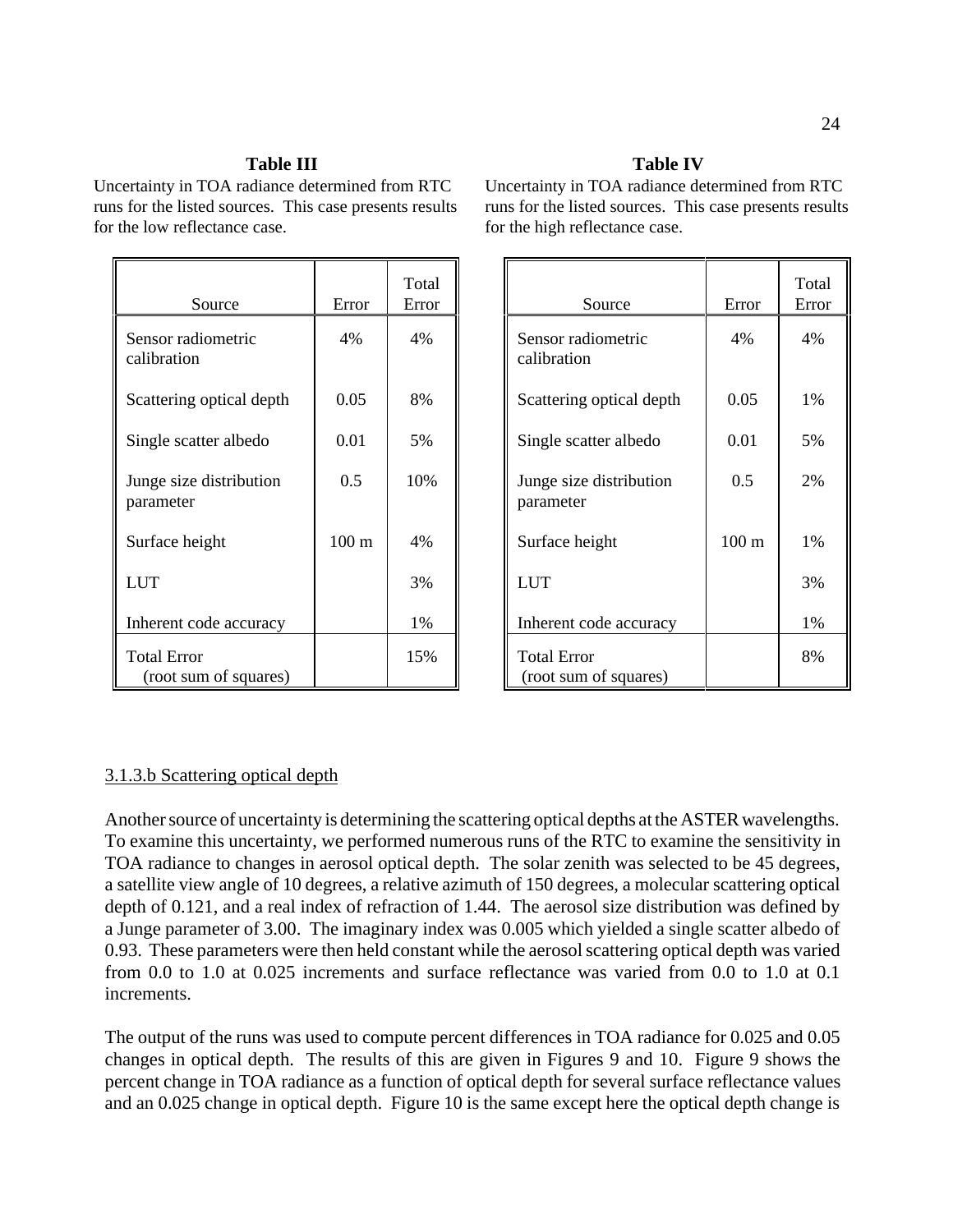0.05. From the figures it can be seen that the sensitivity to optical depth is strongly dependent upon the surface reflectance at low surface reflectances. When the surface reflectance exceeds 0.1 it can be seen that TOA radiance changes by less than 1% for optical depth uncertainties of 0.05. When the surface reflectance is less than 0.1, the uncertainty in TOA radiance can be as large as 8% for an optical depth uncertainty of 0.05.

#### 3.1.3.c Imaginary index

The next source of uncertainty listed in the table is that due to the complex index of refraction (or single scatter albedo). To examine the effects due to this parameter RTC runs were performed using

the case described above as the base case and using values for the complex index of 0.000, 0.0025, 0.005, 0.0075, and 0.010. The computed single scatter albedos for these runs were 1.00, 0.96, 0.93, 0.90, and 0.88, respectively.

Figure 11 shows the resulting percent difference in TOA radiance as a function of optical depth and surface reflectance using the cases for imaginary indexes of 0.0025 and 0.005. From the figure it is apparent that the uncertainty in TOA radiance is more strongly dependent upon the optical depth than on surface reflectance. Figure 12 shows the uncertainty in TOA radiance for an 0.0025 change in imaginary index for each of the values of imaginary index listed above as a function of optical depth. From this figure it can be seen that TOA radiance is more sensitive to changes in complex index for low values of index and high values of optical depth. Assuming that we can determine the single scatter albedo to better than 0.01 (about 0.0015 in complex index), the error due to this parameter should be less than 5%.



**Figure 9** Uncertainty in TOA radiance due to an 0.025 change in aerosol scattering optical depth



**Figure 10** Uncertainty in TOA radiance due to an 0.05 change in aerosol scattering optical depth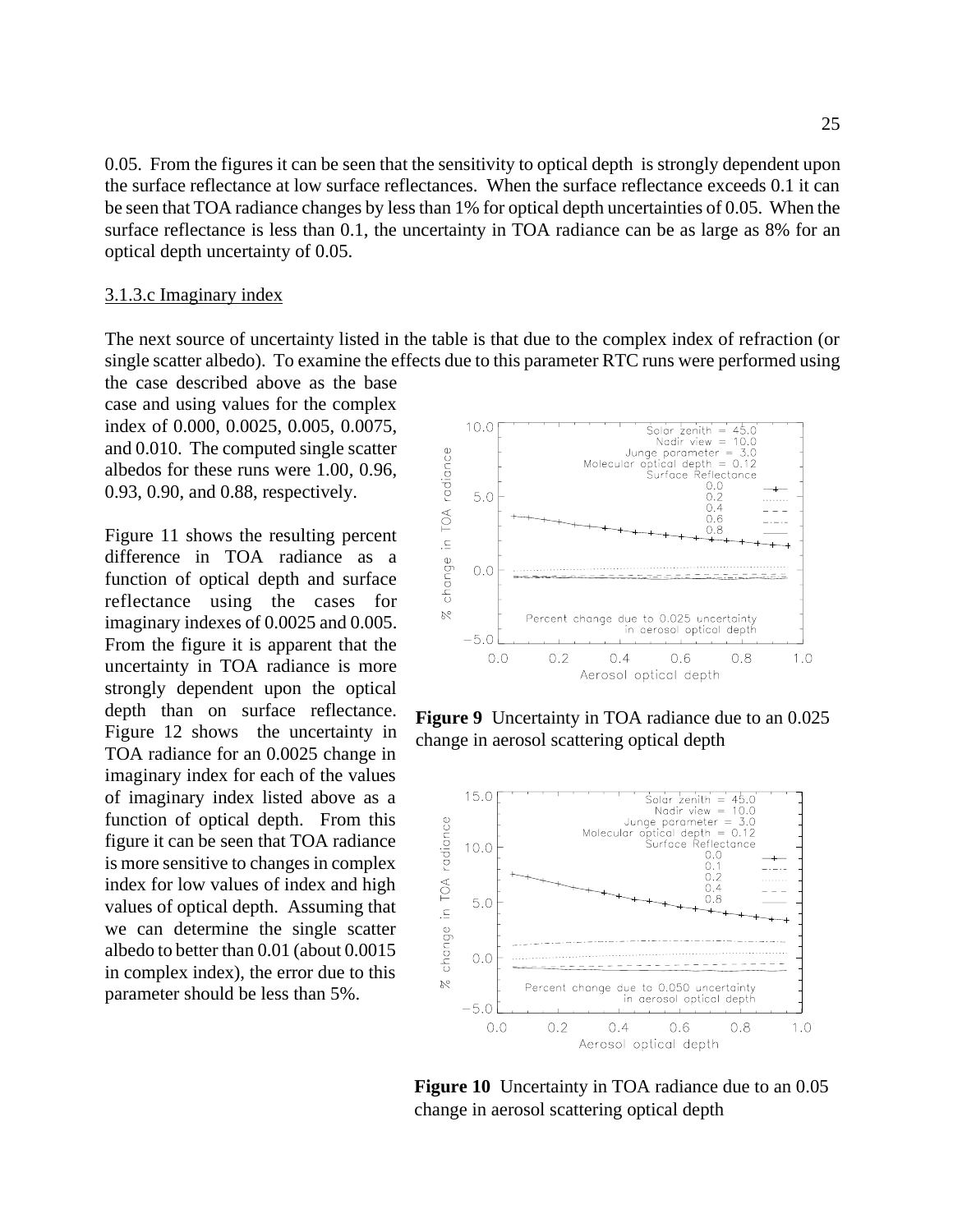#### 3.1.3.d Junge parameter

To examine the effects of incorrectly estimating the Junge size distribution parameter, the same basic case as used to study the effects of optical depth was used. In addition, further RTC runs were made with Junge parameters of 2.0, 2.5, 3.5, and 4.0. The percent change in TOA radiance due to a 0.5 error in Junge parameter is shown as a function of reflectance for several optical depths in Figure 13. For clarity, only the case for a Junge parameter of 3.0 is presented in this figure. As can be seen, the effects of errors in the Junge parameter depend heavily on both the optical depth and the surface reflectance, with the largest errors for cases of low reflectance and high optical depths.

Figure 14 presents the results for a surface reflectance of 0.1 for each of the Junge parameters as a function of optical depth. From this figure it can be seen that errors are largest for larger values of the Junge parameter.

A much larger possible error can be the assumption of a Junge size distribution when this size distribution is not appropriate. King et al. (1978) and Hart (1990) investigated the inversion of spectral optical depths to obtain the

Uncertainty due to 0.0025 change in imaginary index



**Figure 11** Uncertainty in TOA radiance due to an 0.0025 change in complex index of refraction



**Figure 12** Uncertainty in TOA radiance due to an 0.0025 change in complex index of refraction

aerosol size distribution. Hart finds as high as a 3.6% change in TOA radiance and as low as 0.2% for conditions at White Sands Missile Range. This uncertainty is difficult to quantify and is thus ignored in this error analysis. It should be kept in mind though that this error is present.

#### 3.1.3.e RTC accuracy and LUT

The LUT line in the table shows the largest expected uncertainty in computing the radiance using the LUT. If this value is exceeded, the LUT will be modified to reduce the uncertainty.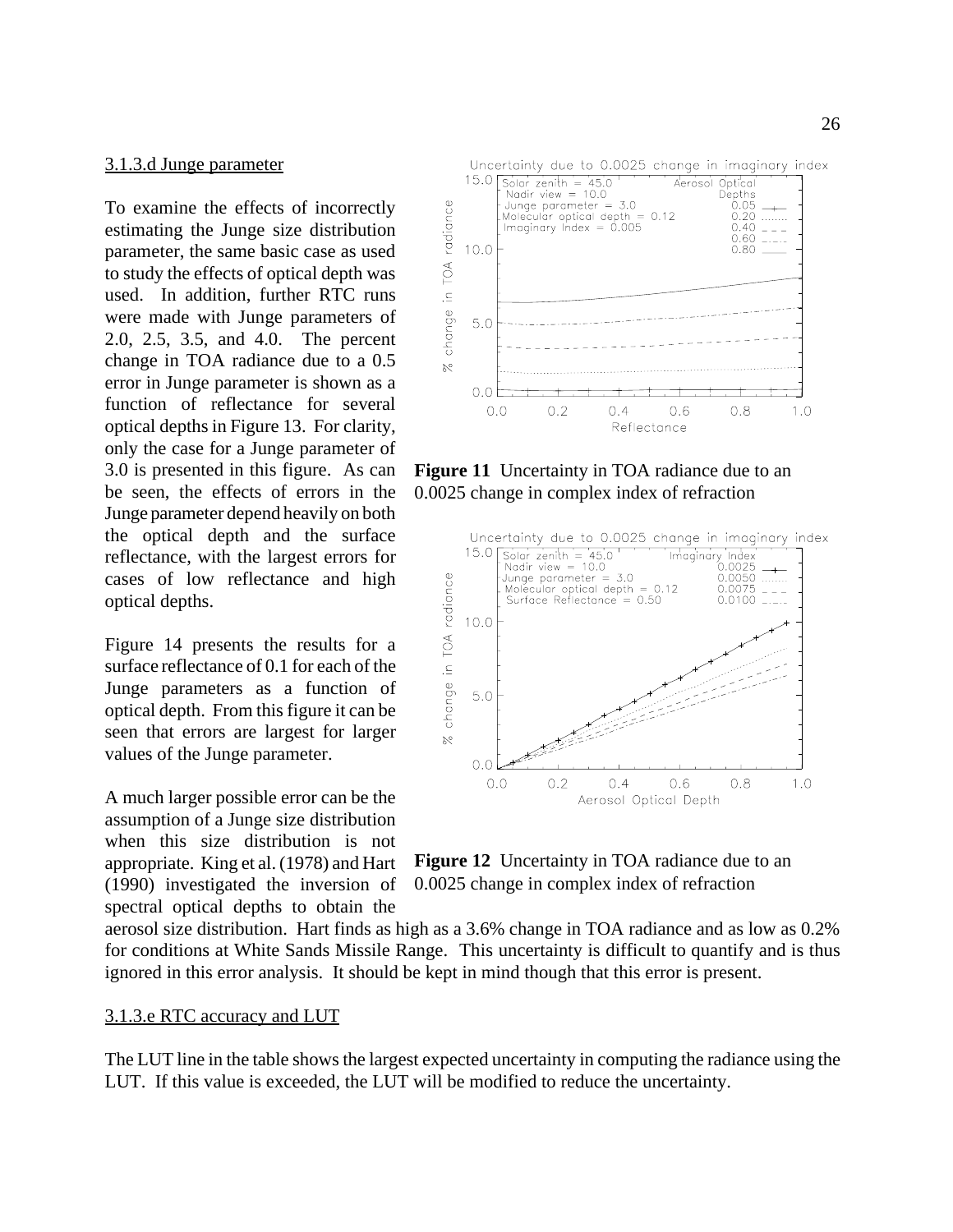The authors of the radiative transfer code used here claim an inherent code accuracy of no worse than 1%. Comparisons between independent codes making similar assumptions (Mie scattering by the aerosols, Junge size distributions, etc) but different numerical techniques, give results which compare at the 1% level.

#### 3.1.3.f Surface height and slope

Since the surface elevation will be used to adjust the scattering optical depths, there will be uncertainties due to the surface height derived from the input DEM. To examine this uncertainty, the same base case used above was used and run for a surface elevation of 0 m. The molecular and scattering optical depths were then reduced to correspond to value which would be seen at 100 m based upon the vertical profile of scatterers in the standard model atmosphere used in the RTC. The results depend heavily upon the surface reflectance and the total scattering optical depth, with the largest errors occurring at low reflectance and large optical depths. For the low reflectance case, the error is approximately 4% and for the high reflectance case it is <1%.

Uncertainty due to surface slope has not been included in either table because it is not possible to assess this using the Uncertainty due to 0.50 change in Junge parameter

![](_page_26_Figure_5.jpeg)

**Figure 13** Uncertainty in TOA radiance due to an 0.5 change in the Junge size distribution parameter

![](_page_26_Figure_7.jpeg)

**Figure 14** Uncertainty in TOA radiance due to an 0.5 change in Junge size distribution parameter

current RTC. In retrieving the surface radiance we will not attempt to account for surface slope effects because this would make the LUT prohibitively large. We will use surface slope to adjust the retrieved surface reflectance. Since this will be a simple cosine correction, the uncertainty in retrieved surface reflectance will be related to the cosine of the slope angle of the surface. Thus, for a given slope error, the error in surface reflectance will be much larger as the slope angle increases. A five degree error in slope at 30 degrees gives a five percent error in surface reflectance. The same five degree error at a slope angle of 45 degrees is eight percent. It should be noted that, since the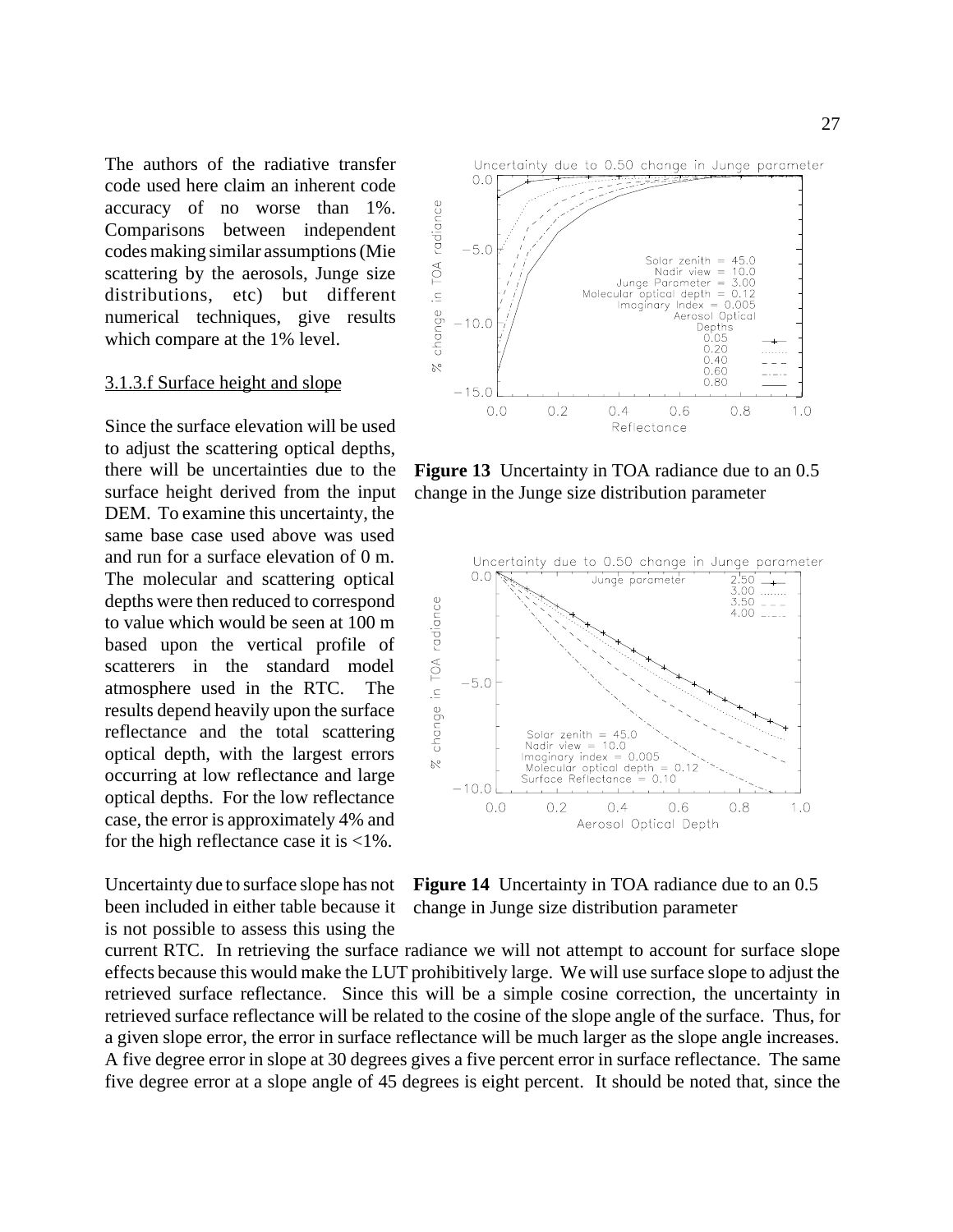RTC assumes a plane parallel earth-atmosphere system, as the slope angle increases, so will uncertainties in the RTC results.

## 3.1.3.g Surface BRF

The LUT being generated for the atmospheric correction assumes the surface to be lambertian. This has been done for two reasons, the first is that to include BRF effects in the LUT would make the table prohibitively large. The second is that there will be no BRF information available at the 30-m scale which could be used for the atmospheric correction. To understand the effects caused by assuming a lambertian surface, the radiative transfer code was run for a number of different surface BRFs.

Case 1 used a surface which had a factor of 10 greater reflectance factor for angles within 30 degrees of the horizon than for the nadir hemispherical-direct value. Case 2 simulated a hotspot effect with the reflectance factor in the backscatter direction being a factor of 2 greater than that for the nadir hemispherical-direct value. For these two cases, the solar angle was 45 degrees, thus, BRF effects only manifested themselves in the multiply-scattered radiance at the sensor. Case 3 was identical to Case 2 except the sun angle was assumed to be 18 degrees and thus, the hotspot was viewed directly.

Using these cases, plus the lambertian case, the RTC was run for a variety of hemisphericaldirectional reflectances and aerosol optical depths. Aerosol absorption was assumed to be zero, the real index of refraction was 1.44, and the Junge parameter was 3.0. Satellite view nadir angles from 0 to 24 at two degree intervals were used as well as relative azimuths of 0, 90, and 180 degrees. The molecular optical depth was assumed to be 0.12, which corresponds to the value at sea level for band 1 of ASTER.

To compute the effect of BRF on the retrieved reflectance, the percent change in TOA radiances were determined between the lambertian and non-lambertian cases. For all three of the above described cases, the percent difference in radiance was less than 1%, except of course for the cases when the sensor would be directly viewing the hotspot. In this case, the reflectance derived from the nonlambertian radiances using a linear interpolation of the lambertian results gives an error of 4-7% at low optical depths. This error is larger at higher optical depths due to attenuation of the radiation from the hotspot.

One other effect which has not been examined yet is that due to specular reflection from water bodies. While the current radiative transfer code can use a non-lambertian surface, it does not treat specular reflection properly. The effect of specular reflection could be important for the ASTER-only atmospheric correction described earlier because a small change in the apparent reflectance of the water surface will seriously affect the retrieved aerosol parameters.

### 3.1.3.h Total estimated error

Based upon the above, the total uncertainty due to all of these components is 15% for the low reflectance case and 8% for the high reflectance case. This estimated error does not include the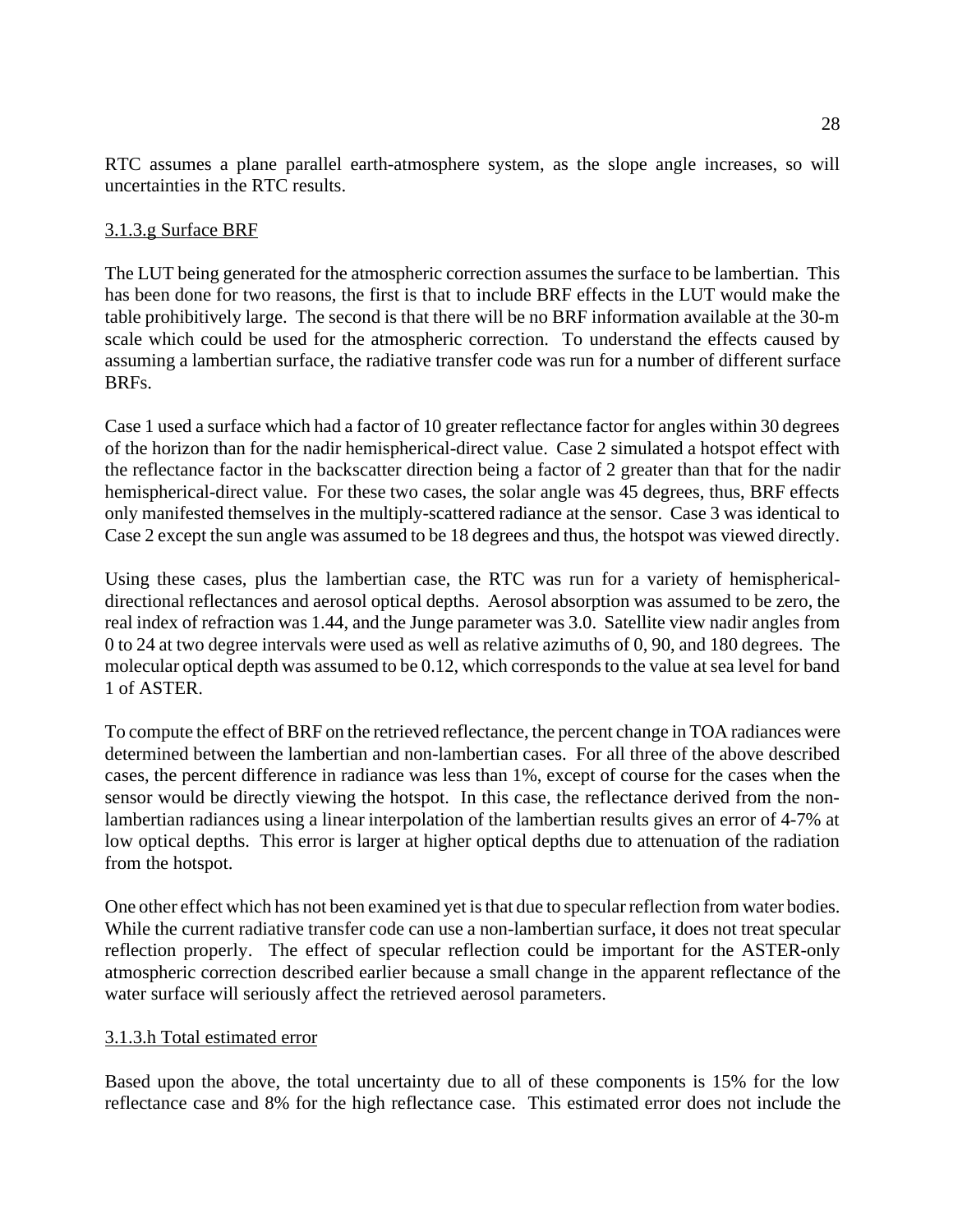effects of assuming a lambertian surface. It must also be reiterated that these uncertainties are only

being used here to give the reader a feel for possible sources of uncertainty and levels, but they do not represent the actual values from ASTER. The error in the retrieved surface reflectance and surface radiance due to this will depend on the relationship between TOA radiance and surface reflectance and surface radiance. We used the results shown in Figure 1 to estimate the error in retrieved surface reflectance.

For the low surface reflectance case (Table 4), a 15% uncertainty in the radiance leads to an uncertainty in the surface reflectance of 30-70% from a true surface reflectance of 0.05 depending upon the total optical depth. This corresponds to between 0.016 and 0.035 units in reflectance. For the high surface reflectance case (Table 3), the 8% uncertainty leads to a 7-9% uncertainty in surface reflectance at a value of 0.5 for the true surface reflectance. This corresponds to between 0.037 and 0.043 units in surface reflectance.

It should be noted that the above values correspond well to those found when this approach was applied to TM (Holm et al., 1989) and HRV (Moran et al., 1990). These values are also similar in size to those found for several other atmospheric correction approaches (Moran et al., 1992). It should be heavily emphasized that the papers which have been cited all used ground-based measurements of atmospheric parameters, and thus represent what one would expect to be a best case. Thus, it is doubtful that using a more complicated atmospheric correction scheme will improve the uncertainties listed above, since it will be the uncertainty in the input parameters which is the largest source of uncertainty in the final result.

## **3.2 Practical Considerations**

This section describes anticipated techniques for algorithm implementation. A detailed plan for implementation is not given here. This section focuses on the practical issues involved in algorithm implementation, including programming and procedural issues, validation, quality control, data dependencies, exception handling, and a description of the output product.

## *3.2.1 Implementation Plans*

The software will be developed to allow for future upgrades. Currently, we are developing Version 1 of the code to be followed by two upgraded versions. We do not anticipate major algorithmic changes between this version and the final version because of the history of LUT approaches. This, however, does not preclude improvements as knowledge of the problem becomes greater. Some of the items for improvement include handling adjacency effects, surface slope, and lack of outside aerosol information. The detail with which each of these items is implemented will depend on the computational requirements of the Version 1 code. By knowing ahead of time that such possible upgrades are planned, the code can be developed to allow these modifications to be implemented without major rewrites.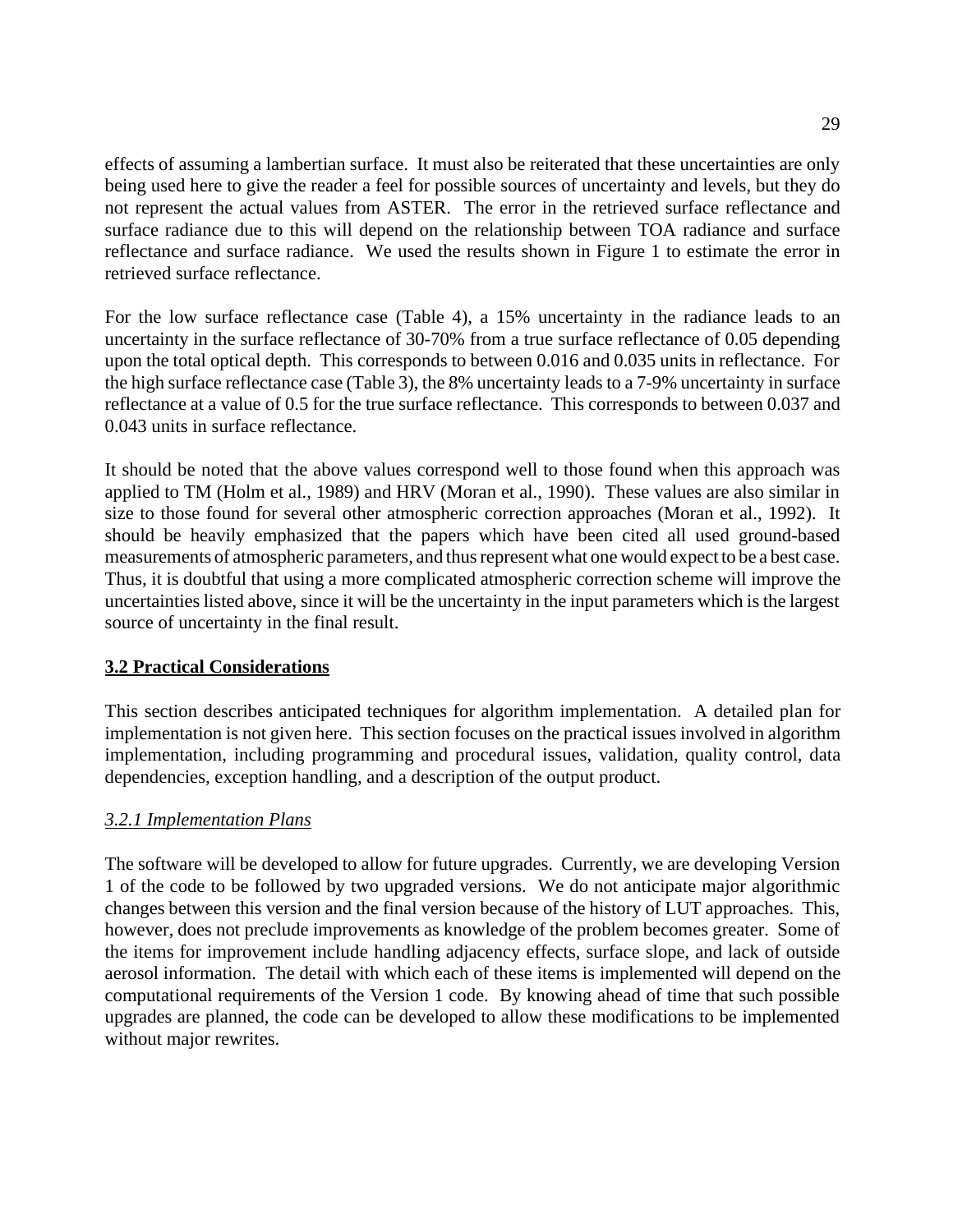## *3.2.2 Programming/Procedural Considerations*

The primary programming effort in this project focuses on two separate issues. The first involves development of the LUT code to retrieve the surface reflectance and surface radiance. This programming effort is concentrated at the Jet Propulsion Laboratory (JPL) with input from RSG personnel. The second effort concentrates on the development of the code which generates the LUT itself. This work is occurring primarily at the RSG with help from JPL personnel to ensure the finished software will run properly on alternate platforms.

The atmospheric correction code is being developed in steps. This development began with a prototype implementation of the code to test the basic processing steps at the DAAC. In addition, early coding efforts developed software to store the LUT results in a database and software to retrieve these data from the database. The prototype implementation showed that several modifications are necessary to optimize the way in which the LUT is accessed from the database. The prototype was also used to ensure that the method of code development at JPL from algorithm specifications from the RSG proceeded in a satisfactory fashion.

The prototype code used only a limited version of the LUT. The version that will be used for Version 1 should closely match the size of the final table, but does not include the results of the LUT resolution study. Thus the Version 1 table will be different from the at-launch version.

## *3.2.3 Calibration and Validation*

The validation approach is similar to past work (Holm et al., 1989) and is based upon the methods developed for the reflectance-based calibration described earlier (Slater et al., 1987). The field measurements will provide an opportunity to validate both the inputs to the atmospheric correction and the output products. It will be important to determine the uncertainties of the inputs to the atmospheric correction because, as shown in the sensitivity analysis, it is expected that these uncertainties will dominate the overall uncertainty. In the prelaunch phase of the validation, the climatological inputs will be validated. The post-launch work will continue to examine the climatological data sets as well as look at the uncertainties of the MODIS, MISR, and GAM products which will be used. Another reason to determine the input uncertainty effects on the output product, is this will allow us to reduce the number of field campaigns required.

### 3.2.3.a Test site selection and required measurements

The most difficult aspect of the validation is selecting appropriate test targets. Currently, all test sites used by the RSG are for vicarious calibration. As such, they are sites with high reflectance located in clear atmosphere regions. These sites could be used for the validation of the atmospheric correction of ASTER, but they would not provide much information about the accuracy of the algorithm.

Recall that the bands of interest are the VNIR and SWIR which have ground-spatial resolutions of 15 and 30 m respectively. Two criteria will be applied to the test targets to minimize the effects of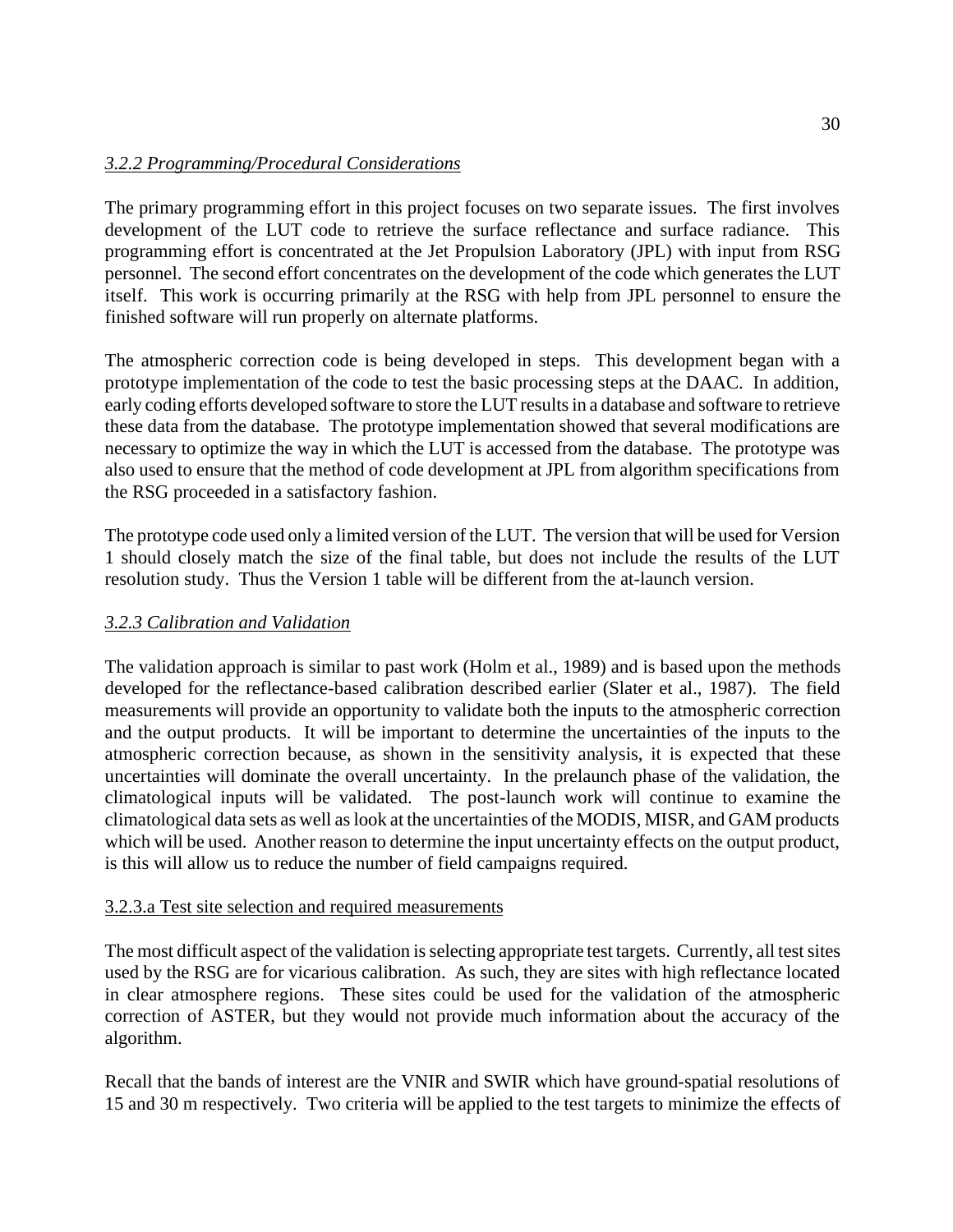sampling. The first is targets should be homogeneous over at least a  $45-m \times 45-m$  area. This ensures the pixel we use in the ASTER image will be a "pure" pixel. The second criteria defines what is meant by "homogeneous." The average of the measured reflectance of the target must not vary by more than 0.005 in reflectance units when the sampling by the ground-based spectroradiometer is changed. Ideally, the site should have a high probability of cloudless skies to increase the chance of successful field campaigns, easy access, and proximity to the RSG (to reduce travel costs).

To completely study the problem, requires test sites which satisfy a wide range of surface reflectances, surface relief, horizontally varying surface reflectance, different aerosol types, a range of aerosol concentrations, and varying amounts of absorbing gases. If the extremes are selected, this leads to validation sites which have combinations of

- 1) Low and high aerosol optical depths
- 2) Two different aerosol types (marine and continental, for example)
- 3) Low and high humidities
- 4) Dark and bright surfaces
- 5) Flat and highly-sloped surfaces
- 6) Horizontally-homogeneous surface and one with widely varying reflectance
- 7) Clear-sky and thin-cloud cases

This would lead to a dizzying number of targets and require a large validation budget. Thus, a compromise is required. This compromise is to select targets which first ensure the algorithm operates properly for simplistic cases. Theoretical data are then used to predict cases for which the algorithm might have difficulties and select targets to evaluate these predicted problem areas. An example of how this might work would be to select a flat, homogeneous, dark target in a turbid atmosphere. If the algorithm is successful in this case, the algorithm is used as part of a sensitivity analysis to determine what conditions are likely to cause problems. While this approach does not experimentally test all cases, it makes good use of available resources.

A single target will be used as a primary validation site. This primary target should have several areas of at least 45 m  $\times$  45 m in size with uniform reflectance and each area having a different value of surface reflectance. The target area should have moderate levels of turbidity (aerosol optical depths  $> 0.30$ ) and preferably a possibility of both continental and marine aerosols. Since it is hoped the site can be within a one-day drive from Tucson, Arizona, the most likely candidates will be along the California coast. At this time, no specific targets have been selected. The prelaunch time frame will be used to evaluate possible targets for post-launch validation and we hope a coordinated selection can be made with inputs from other AM-1 sensor teams.

The number of validation sites being supported by ASTER can also be decreased through cooperative data collections with other validation groups. The only requirement is that these field campaigns must have surface reflectance data. It is also better if the data sets include atmospheric measurements, but these are not the critical data. No plans have been made to use any of the operational surface networks. The primary reason for this is the lack of surface reflectance data. For example, the DOE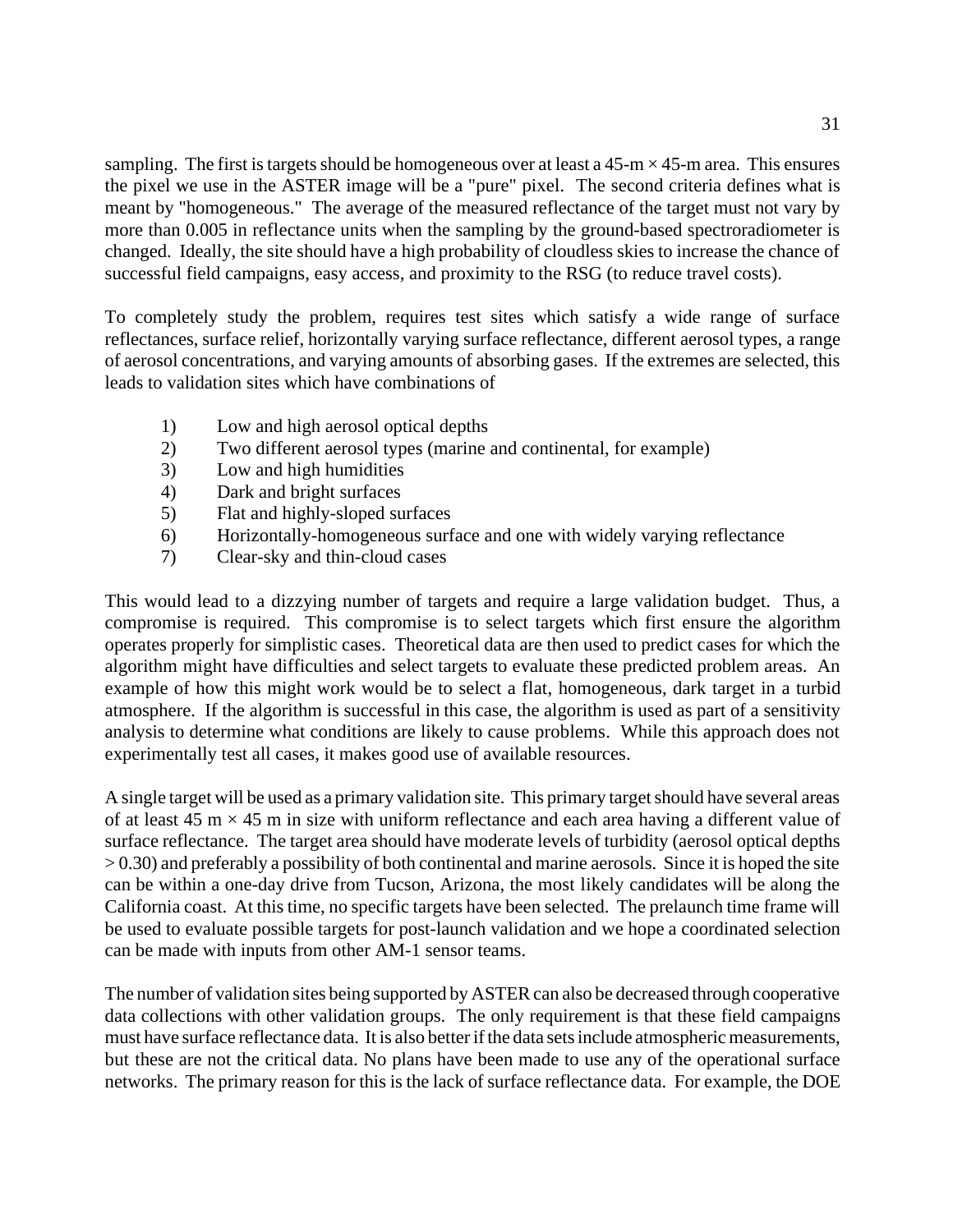ARM CART site is an excellent resource for information regarding atmospheric composition. It does not have information about the surface reflectance and thus cannot be used to validate this algorithm.

The measurements for the validation approach described below are in three categories: essential, desirable, and optional. There are two essential pieces of information. These are the surface reflectance of a selected test target and the location of this target. Without these data, a validation cannot be done. Desirable data are the characteristics of atmospheric aerosols and columnar amounts of gaseous absorbers. Without any of these data, the validation will rely on climatological values. This is still a useful validation, but is not as important as those which include more realistic inputs to the algorithm. There are two pathways with which the aerosol and gaseous absorber information can be obtained, ground-based measurements and satellite-derived values. Both are important to the overall validation plan, but only one is truly needed to perform a single validation. Ideally, both would be available. Optional data consists of additional atmospheric data. These would include sky radiance measurements used to derive scattering phase functions, downwelling diffuse and global irradiance, or surface meteorological data. These data are helpful in this validation work but are not essential.

## 3.2.3.b Validation criteria and measures of success

Successful validation of the algorithm occurs when the retrieved reflectance/radiance from groundbased methods agrees with the value retrieved by the algorithm to within the uncertainties of the two methods. The level of agreement will be site dependent because uncertainties are a function of the surface reflectance of the target and the atmospheric conditions.

### 3.2.3.c Prelaunch validation

Prelaunch validation activities are divided into two parts, theoretical and experimental. The theoretical validation uses test data sets to check the algorithm's sensitivity to a wide range of simulated atmospheric conditions. These tests will examine effects of input parameter uncertainties and LUT resolution. The test data sets are generated by converting surface reflectance to surface and TOA radiance using the same RTC used to generate the LUT. The experimental validation uses data sets from past field campaigns as well as from planned prelaunch field campaigns. The data sets consist of measured surface reflectance of selected test sites and ground-based solar radiometer measurements.

The prelaunch theoretical studies follow the same philosophy as that of the sensitivity and uncertainty analysis shown above. This work focuses on understanding what the output uncertainties of the algorithm are for a given input uncertainty. Understanding this effect will allow the output product uncertainty to be determined once the input uncertainties and values are known. This work will also point out the most sensitive cases which should be the focus of experimental, validation efforts.

For example, the sensitivity analysis discussed earlier shows effects of imaginary index are not strongly dependent upon surface reflectance. Thus, finding a specific surface target is not as critical as finding a high turbidity site with varying aerosol type. The results also show greater uncertainties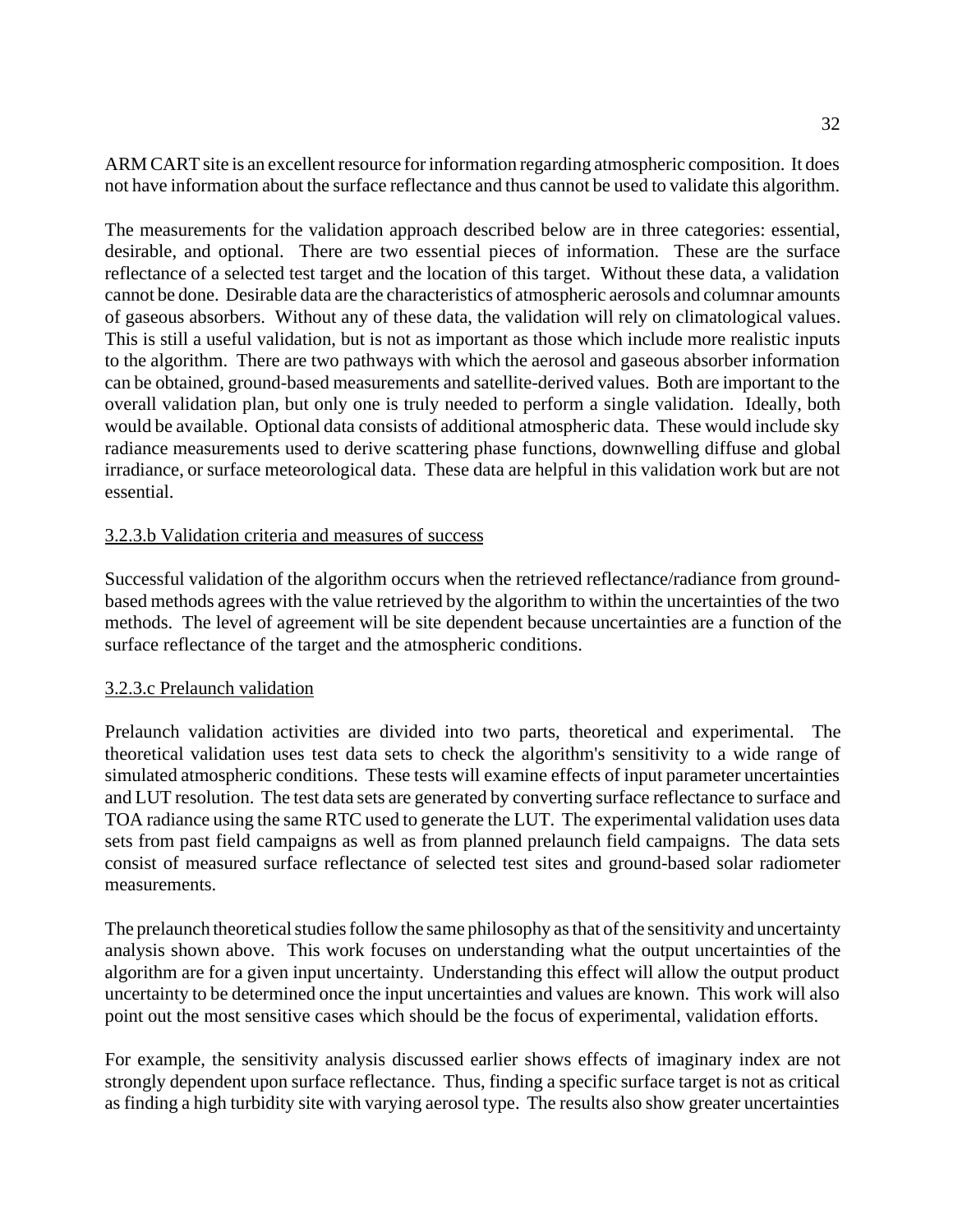for cases of high Junge parameter, or equivalently, the aerosols are dominated by small-sized particles. This implies the validation site selected should sample this type of aerosol. The optical depth studies indicate more knowledge about the atmospheric correction's accuracy is obtained by studying a low-reflectance target (reflectance less than about 0.1). This implies that high-reflectance targets are not critical to understanding the accuracy of the atmospheric correction. These conclusions allow a more focused search for candidate sites and reduces the number of targets which are needed.

The sensitivity study also indicates that finding methods for determining the aerosol size distribution and complex index of refraction will be critical to the validation work. This has led to the RSG developing new instrumentation which should be available for the validation of the atmospheric correction. This includes a system to measure the downwelling diffuse irradiance and another system which will be used to measure the solar aureole.

Also included in prelaunch validation will be a comparison of results obtained by different RTCs to quantify the accuracy of the code used in the LUT generation. The uncertainty/sensitivity analysis will examine effects from the LUT including the parameterization the aerosols into a format suitable for using the LUT and effects due to the discrete nature of the LUT.

In addition to prelaunch theoretical studies, there will also be prelaunch experimental work. This experimental work will serve three primary purposes: 1) validation methodology tests; 2) test site evaluation; and 3) algorithm testing. Validation methodology tests mean prelaunch field campaigns will be used to practice techniques needed in the post-launch era. Test site evaluation will be used in the prelaunch time frame to help select the one or two primary sites which will be used for the postlaunch algorithm validation. Finally, the prelaunch experiments will be used to determine any major flaws in the algorithm so that it can be changed before the post-launch version is delivered to the DAAC. The experimental approach for prelaunch validation is identical to the approach for the postlaunch validation described later.

The prelaunch validation will also use the large number of currently existing data sets, such as the FIFE data. These data sets consist of coincident ground-, aircraft-, and satellite-based data which are ideally suited for the prelaunch validation of this algorithm. This work will focus on those portions of the data sets which have high-spatial resolution VNIR and SWIR data. The preferred satellite data is Landsat-5 Thematic Mapper or AVIRIS because both have bands in VNIR and SWIR. The key point is this work can use only those images for which ground-based atmospheric and surface reflectance data exist at the time of overpass.

#### 3.2.3.d Post-launch validation

The post-launch validation plan is very similar to the prelaunch, with both experimental and theoretical studies. The plan for the post-launch validation is to focus efforts during the first six months of the sensor's time in orbit. These early efforts must be considered carefully because this is the time during which the sensor is expected to change most rapidly. It would not be productive to plan a validation campaign if the uncertainty in the sensor radiance dominates the retrieval of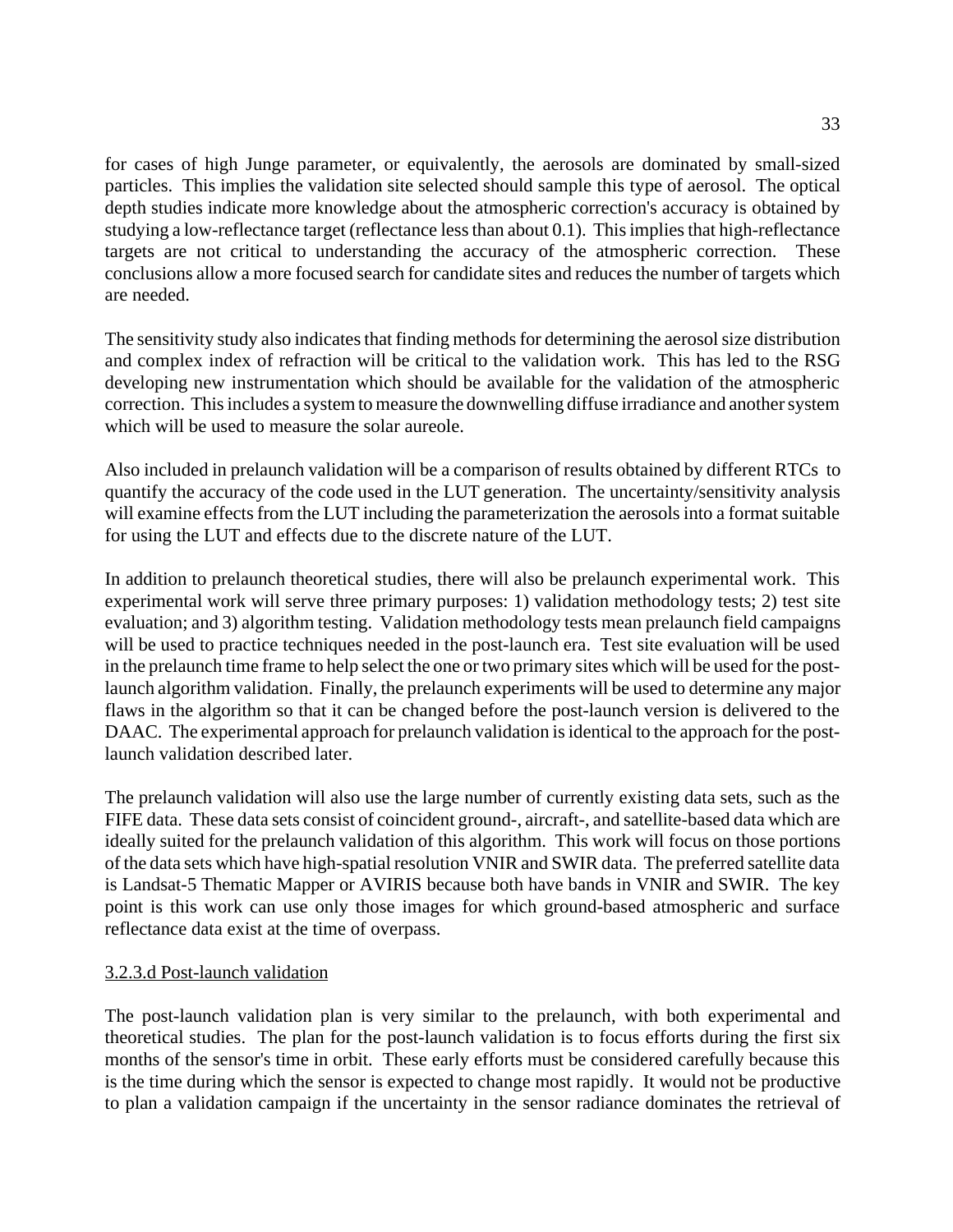surface reflectance and surface radiance. Once the sensor has stabilized to a point where the calibration of the system is not the dominating uncertainty, several validation campaigns will occur. The goal will be to collect three data sets of the same target under similar atmospheric conditions that will be processed and used to assess the algorithm's accuracy.

The data will also be used to modify the algorithm if needed. These modifications will not occur until the next delivery of the post-launch code. Thus this first set of validation campaigns will be used primarily to determine algorithm accuracy.

The basic approach to the field validation is to measure the surface and atmosphere at the time of sensor overpass. The surface reflectance of the site is found by comparing radiometer measurements of the site to those from a panel of known reflectance. This known reflectance is found by calibrating the panel at RSG facilities using a pressed polytetrafluoroethylene standard by measuring the reflected radiance from the panel and standard at a variety of wavelengths and illumination angles. We use a value for directional, hemispheric reflectance of the standard provided by the National Institute of Standards and Technology. Polynomial fits are made to the measured data to calculate the reflectance of the barium sulfate for the sun-view geometry and wavelengths for a given set of field measurements (Biggar et al., 1988).

Field measurements are made by carrying a spectroradiometer across the entire site. The radiometer has bands in both the VNIR and SWIR. The instrument is transported across the site by attaching it to a backpack device, or yoke, which extends the instrument away from the body of the user. The user collects at least 10 reflectance samples along a straight-line path within the area representing an ASTER SWIR pixel. Reflectance of the site is determined by comparing measurements of the site to those of the calibrated panel and averaging all of the measurements. Sun-angle changes and the bi-directional reflectance of the reflectance panel are taken into account when determining the reflectance. Global irradiance data are used to determine the significance of changes in diffuse skylight illumination.

Atmospheric measurements rely primarily on solar radiometers. We use two solar radiometers, one with ten bands and the other with three. Data from the ten-band radiometer are used in a Langley method retrieval scheme to determine spectral-atmospheric optical depths (Gellman et al., 1991). The radiometer is relatively calibrated immediately prior to, during, or after each field campaign. The optical depth results are used as part of an inversion scheme developed by the RSG to determine ozone optical depth and a Junge aerosol size distribution parameter (Biggar et al., 1990). The size distribution and columnar ozone are used to determine the optical depths at the wavelengths of the ASTER bands in the VNIR and SWIR.

The three-band radiometer is designed for columnar water vapor retrieval (Thome et al., 1994) using a modified Langley approach (Thome et al., 1992). Here, as for the optical depth retrieval, the primary uncertainty in water vapor is the instrument calibration and the system is calibrated prior to, during, or immediately after each campaign. The retrieved columnar water vapor is used in MODTRAN to determine band-integrated transmittances for ASTER wavelengths for the sun-tosurface-to-satellite path.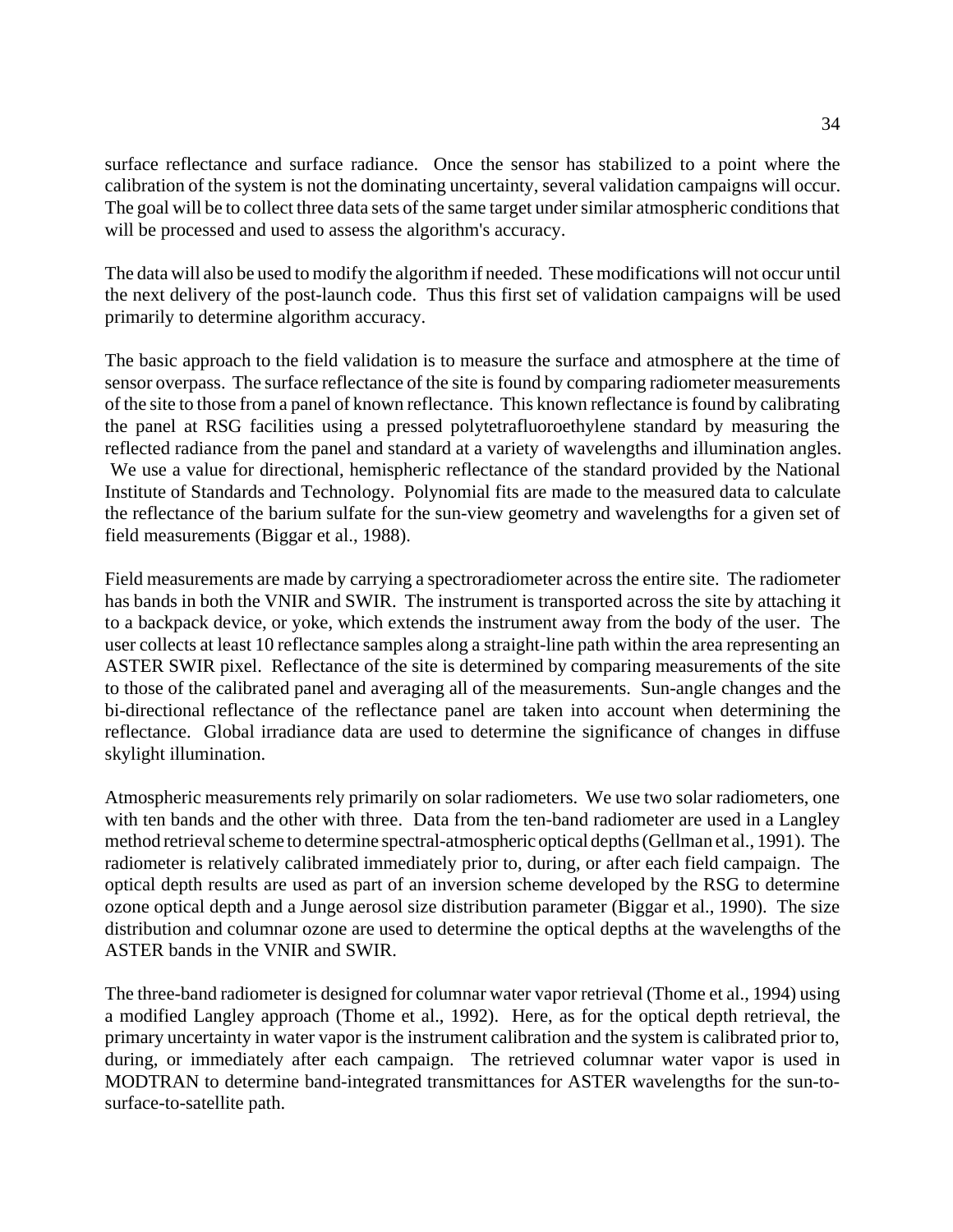The surface reflectance and atmospheric data are collected at the selected test site at the time of an ASTER overpass. The ASTER data are then atmospherically corrected to surface radiance and surface reflectance in two ways. The first is the normal processing path of using satellite-derived inputs. The second replaces the satellite-derived inputs with the results of the ground-based, atmospheric measurements. Both sets of atmospherically corrected surface reflectance and radiance are compared to the ground-based surface reflectance and radiance measurements to determine the level of agreement. The results of the comparisons are then used to evaluate the success or failure of the algorithm and the role of input uncertainties.

#### 3.2.3.e Validation example

Data collected by the RSG during a vicarious calibration at White Sands can be used as an example to illustrate the validation approach. Reflectance data were collected for an area equivalent to 64 Landsat-5 TM pixels on October 8, 1994 using a filtered spectroradiometer. The surface reflectance data were collected over a 40-minute period centered about the TM overpass by referencing to a field reflectance standard as described above. The reflectances computed at the wavelengths of the filtered radiometer were used in a spline fit routine to determine the reflectance for the bands of TM.

Solar radiometer data were collected during this same time period using the RSG's 10-band manual solar radiometer. Atmospheric optical depths were computed from these data for the 10-minute average around the overpass time and used to determine a Junge parameter related to the aerosol size distribution and a columnar ozone amount. These quantities were used to compute the atmospheric optical depths for the TM wavelengths. The optical depths and size distribution were used as inputs to the Gauss-Seidel iteration RTC for surface reflectance values of 0.4 and 0.5. The RTC results give the at-sensor radiance for the altitude of TM for each band.

The DN values for the 64 pixel area, marked in the image by tarpaulins laid at all four corners of the site, were converted to radiance using the calibration coefficients for TM. These radiances were then converted to surface reflectance using the RTC results for the two surface reflectances and assuming a linear relationship between at-sensor radiance and surface reflectance. The RTC-derived results using the TM imagery can be compared to the values measured at the surface. For this case,  $3 \times 3$ pixel areas of the ground-based and image-based reflectances were averaged for the comparisons. This averaging reduces effects of misregistration of the ground-based data to the imagery. When the  $3 \times 3$  pixel average reflectances for band 2 of TM were compared, the absolute difference between the image-based and ground-based reflectances differed by less than 0.01. The difference between the average reflectances for all 64 pixels was found to be less than 0.002. Of course, this excellent agreement is to be expected since the calibration coefficients for TM were computed using the reflectance-based calibration approach. That is, the same surface reflectance data and radiative transfer code used to determine the sensor radiances were used in the atmospheric correction example. For the validation of ASTER data, an independent calibration will be used. Even though the calibration and validation in this example are not independent, the example still illustrates the approach that will be used.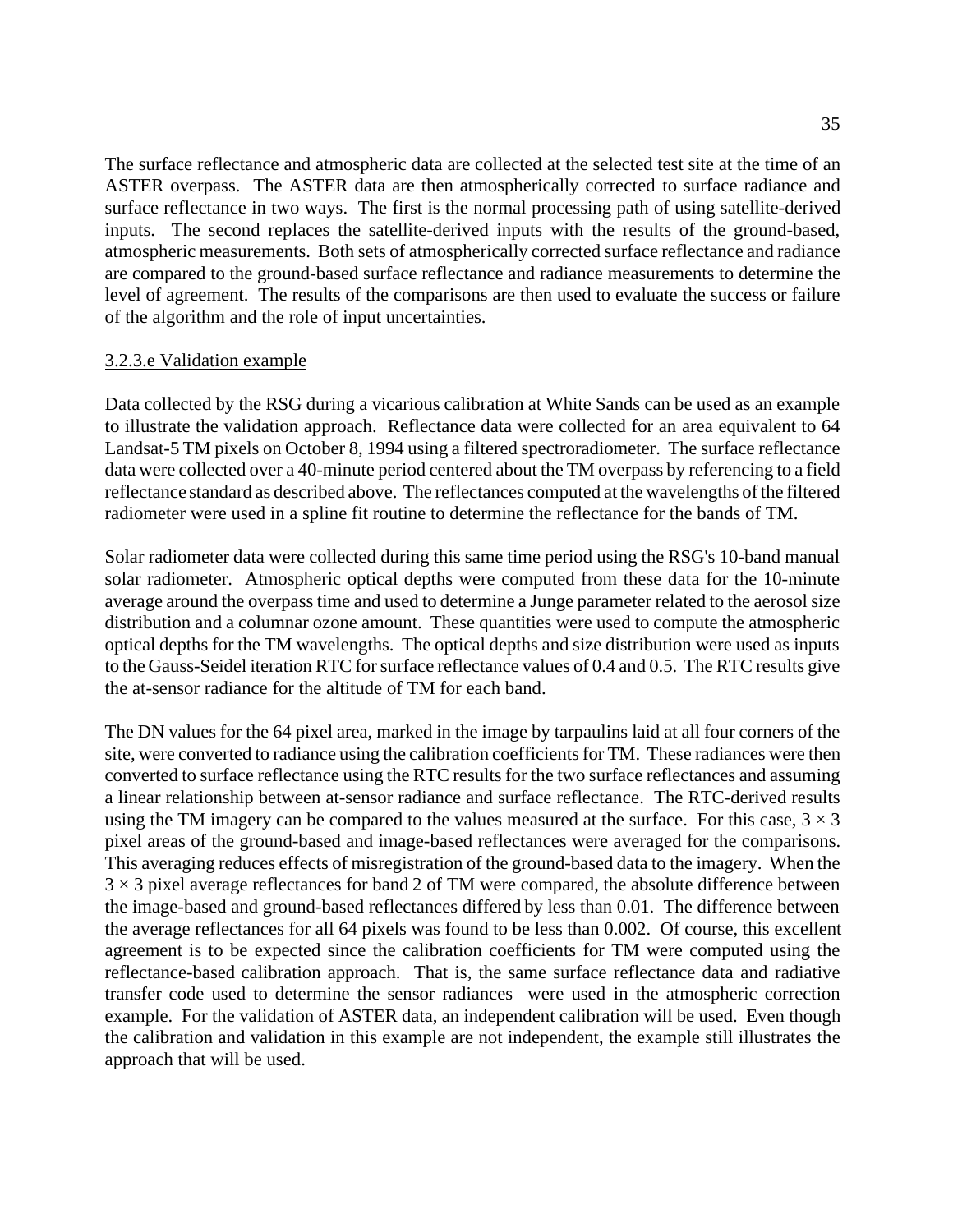## 3.2.3.f Implementation of validation results

The results of the validation campaigns will be used in two ways. The first will be to refine uncertainty estimates reported with the data product. These uncertainties will be developed during the prelaunch phase using the theoretical data sets described above. Once experimental data are obtained, the uncertainties will almost certainly require some changes. This could be in two fashions. The first would be to simply adjust the values of the reported uncertainties. The second is to use the validation results to indicate areas where the algorithm should be revised. As an example, the validation data could indicate the treatment of surface slope effects causes uncertainties which could be reduced by changing the algorithm. Whether the algorithm is actually modified depends on the anticipated change in uncertainty, the complexity and computational requirements of the change, and cost to implement the algorithm change.

The second way validation results will be used is to determine the primary sources of uncertainty. There are two approaches to validation, the first is to simply see how well the final product is retrieved and assess its uncertainty. This is described in the previous paragraph. The second approach evaluates the input parameters and algorithm. This is the purpose of the ground-based measurement of atmospheric properties. These can be used to evaluate the accuracy of the inputs to the algorithm, in essence validate the inputs. The goal of this portion of the validation will not be to force changes in how the input data are produced. Instead, it is to identify unsuitable inputs, determine which parameterizations of the inputs affect the results, create uncertainty estimates which are a function of input type and value, and evaluate other ways to use input data sets through algorithm modification.

## 3.2.3.g Archival of validation data

Archival of the validation data will be done at RSG facilities. The data will be archived in raw and processed format on Sun-based hard disks and 8-mm tapes using UNIX tar commands. Distribution of the data will be through ftp access. A word-wide web site is currently being developed for the RSG. This site will be used to allow others to see a list of available data, samples of the data, and summaries of the results. The site will also instruct users how to retrieve copies of the data from the ftp site.

## *3.2.4 Quality Control and Diagnostics*

Quality control and diagnostics will be developed to inform the end user of the uncertainties expected in the final results. This includes addressing the effects of sub-pixel clouds and adjacent clouds. We anticipate that a cloud mask routine will be supplied to this algorithm that allows the uncertainty reported with the quality assessment (QA) to be adjusted accordingly when clouds are present. This information, as well as the information indicating the accuracy of the required input parameters, will be used to inform the end user of the quality of the results.

Diagnostics will be implemented to flag results which are not physically plausible, such as reflectance greater than 1 or less than zero. In these cases, the scene will be manually inspected to determine if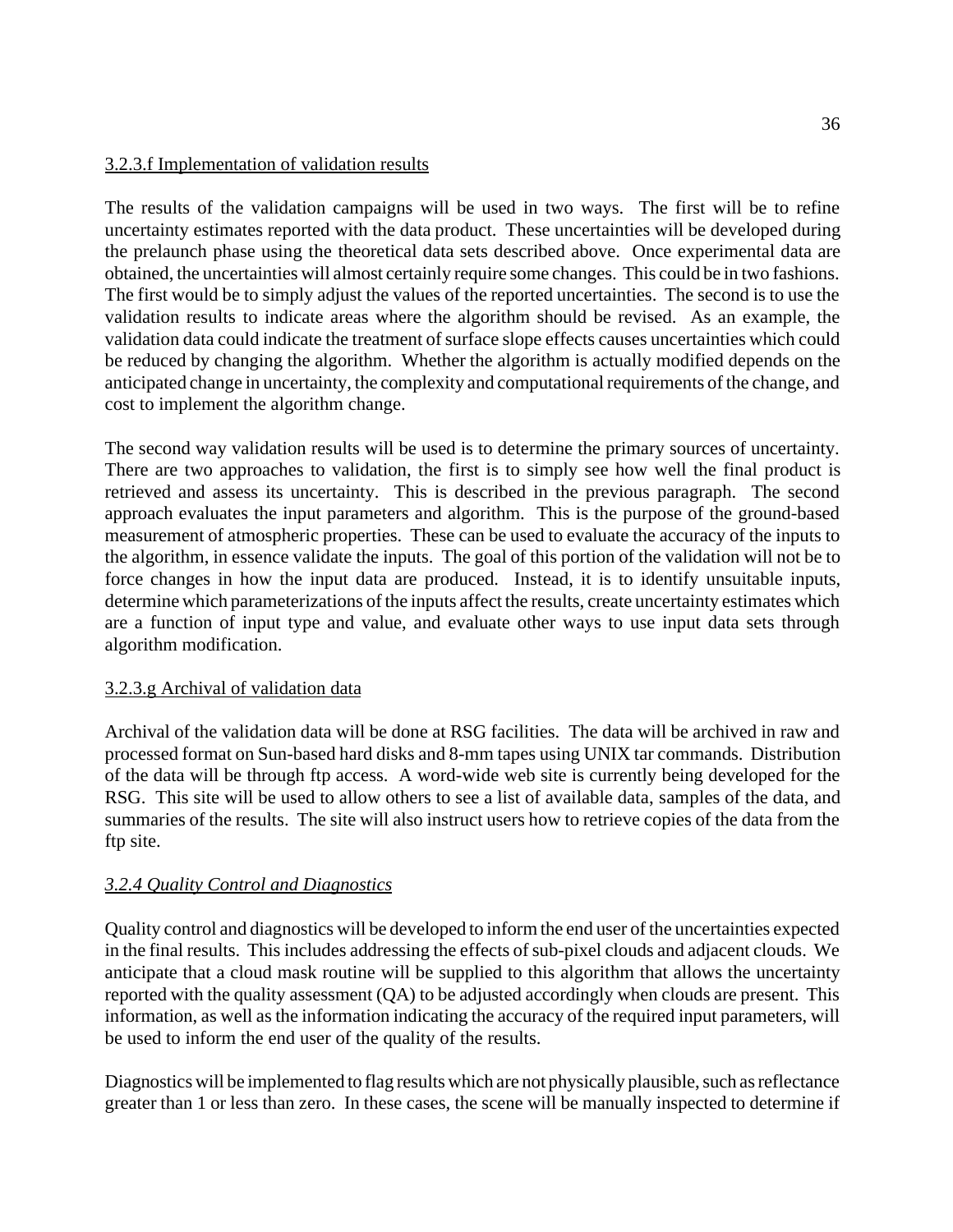the atmospheric correction broke down, the satellite data are bad, or some other cause. A certain number of scenes will be manually inspected to determine if the atmospheric correction is behaving as expected.

## *3.2.5 Exception Handling*

In cases when no ASTER data are available for some pixels either due to saturation or data dropouts, no retrieved surface reflectance or surface radiance will be reported. The user will be informed of these pixels through a QA image supplied with the output of the algorithm.

A more important case to consider is when outside data are not available. In these cases, secondary sources for the information will be accessed until all possible sources have been exhausted. When this occurs, climatological data will be used. Thus, whenever valid ASTER data for a pixel are present, there will be a retrieved surface reflectance and radiance. These reported values will have the appropriate uncertainties associated with them, with increasing uncertainty as more secondary data sources are used.

### *3.2.6 Data Dependencies*

There are several data dependencies for this algorithm. Figure 15 shows a data flow diagram for the atmospheric correction. In this figure all dashed lines indicate data which must be obtained from sources outside of the ASTER data stream. Data included within the ASTER data stream are instrument view angle, satellite and solar zenith angles, and the ASTER TOA radiances. The rounded boxes indicate processes which act upon the data. Open rectangles indicate data files. The

LUT is represented by the LUT Radiances open rectangle. It is generated by the RTC represented by process 7. This process obtains the RTC parameters necessary to generate the table from the LUT Parameters data file. Processes 1, 2, and 3 can be considered as pre-processing steps to the actual atmospheric correction which occurs in processes 4, 5, and 6.

The current planned sources for outside data are as follows. The inputs to process 1 are surface pressure, band-absorption model data, filter profiles, absorption-model atmospheres, and columnarabsorbing gases. Surface pressure will be used to compute the carbon dioxide and oxygen gaseous transmittances. This can be obtained approximately from the surface elevation based on climatology or can be obtained from the same source used by the MODIS and MISR Science teams. The bandabsorption model data and the absorption-model atmospheres are used to compute the band-integrated transmittances based on the supplied filter profiles and the columnar amount of the absorbing gas, either water vapor or ozone. The filter profiles must be obtained from the manufacturer of the VNIR and SWIR sensors of ASTER. The information related to the absorption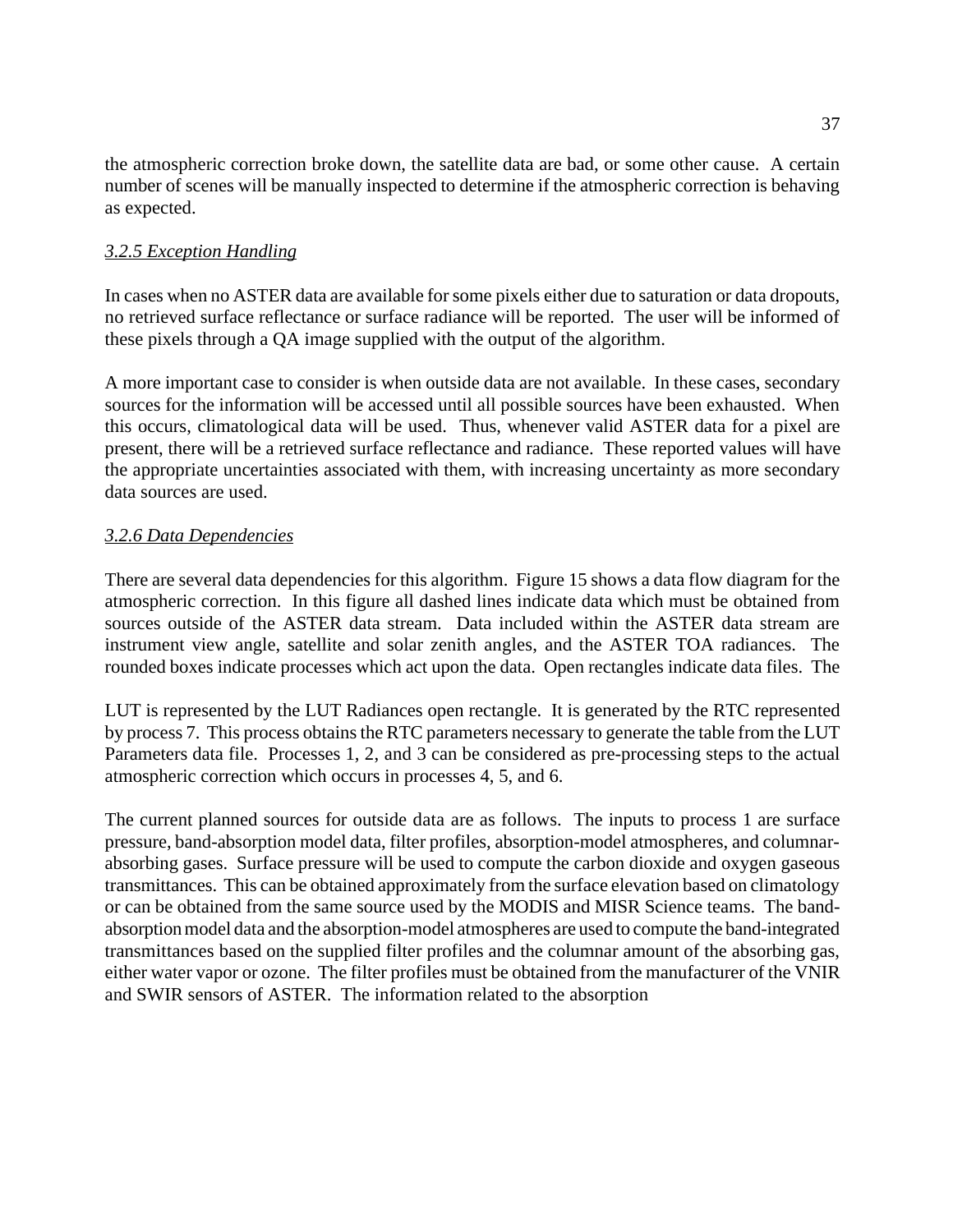![](_page_37_Figure_0.jpeg)

**Figure 15** Data flow diagram for the ASTER Level 2B1 surface radiance and Level 2B5 surface reflectance retrievals.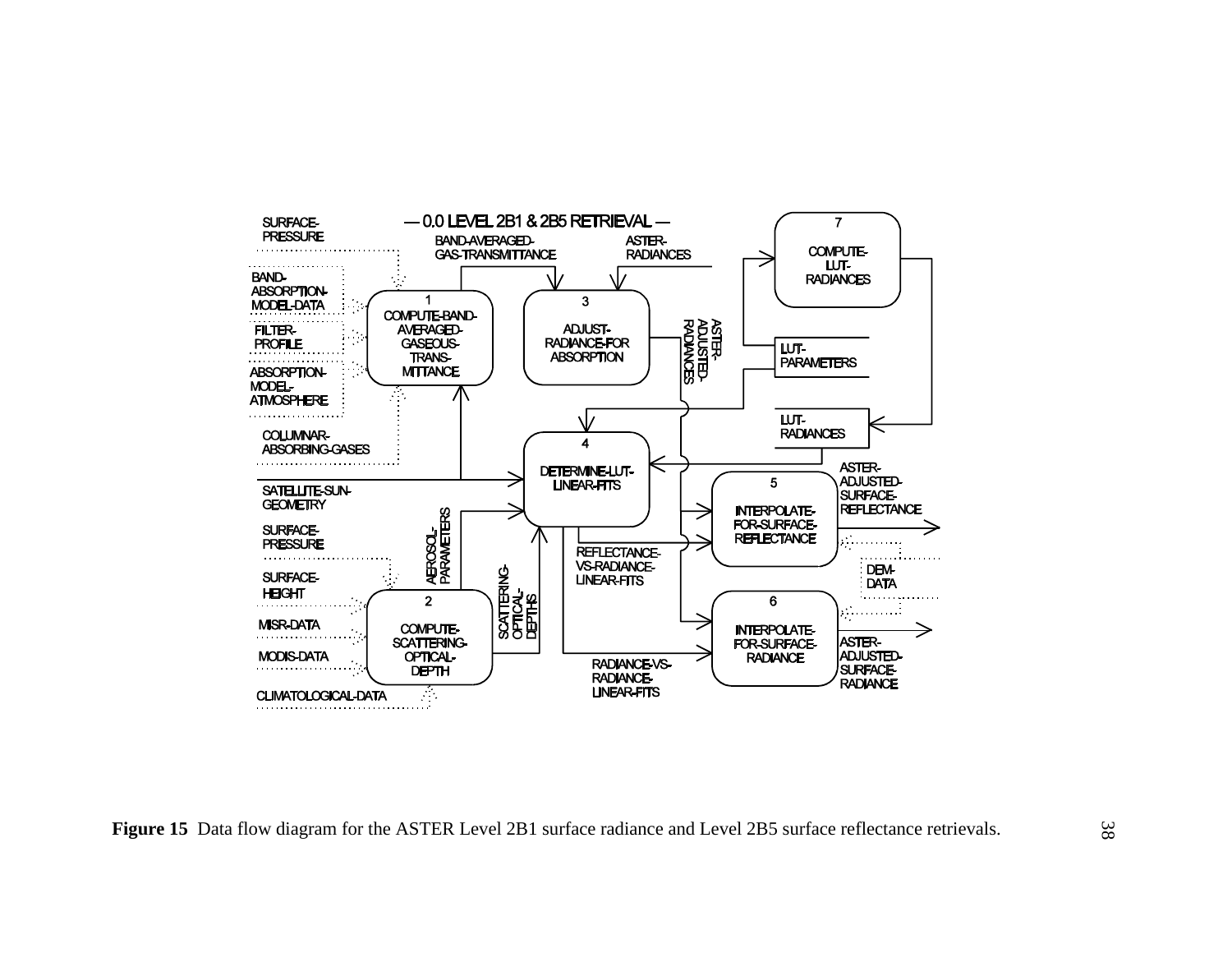model and the columnar amounts will be obtained from the same source as used by the TIR atmospheric correction to maintain internal consistency. Possible sources of the columnar amounts are GAM or MODIS results. The most likely source of the band-model data is MODTRAN/LOWTRAN.

The inputs to process 2 are surface pressure and height, MISR data, MODIS data, and climatology. All of these input variables are used to determine the scattering optical depths at the ASTER bandcenter wavelengths. The surface pressure will be obtained as described above. The surface height must be obtained from a DEM. MISR data refer to the aerosol products to be produced by the MISR Science Team, specifically aerosol size distribution and single scatter albedo. If no aerosol size distribution is available, a derived distribution based on the aerosol optical depths will be found. If no MISR data are available, we will rely on MODIS derived aerosol parameters in a similar fashion. If no MISR or MODIS data are available then climatologically derived values are intended to be used. At a later date, process 2 will be revised to allow the calculation of the needed aerosol parameters using ASTER data alone.

The only other scene-dependent outside data required for this algorithm are DEM derived surface slopes and heights. The intended use of the slope is for performing a slope correction to the surface reflectance. The intended use of the height is to adjust the scattering optical depths for elevation.

Figure 16 shows the ASTER product interdependencies and the relationship of the atmospheric correction to the other products that will be produced by ASTER. From this diagram it can be seen that the ASTER data used by the surface reflectance and radiance retrieval require data from the DEM database and uses calibrated, registered radiances from the VNIR and SWIR telescopes. The results of the atmospheric correction are in turn used to refine the cloud classification.

## *3.2.7 Output Product*

The output products of this algorithm are surface reflectance and surface radiance. Both will be reported as real numbers with a precision that does not exceed the estimated accuracy. Accompanying each product will be a summary of the input parameters used to derive the reported surface reflectance and radiance. Also included will be uncertainty estimates and a description of the algorithm.

### **4.0 CONSTRAINTS, LIMITATIONS, AND ASSUMPTIONS**

Constraints, limitations, and assumptions can be broken into four sections. The first relates to the RTC used to generate the LUT, the second to the determination of aerosol optical depths at the ASTER wavelengths, the third to the actual look-up approach, and the fourth to the radiometric changes that the sensor itself introduces into the image. The reader should always keep in mind that the atmospheric correction can always be applied to any scene. Thus there are no limits to the application of this algorithm. However, the accuracy of the results can be severely reduced if the assumptions made in the method are not valid.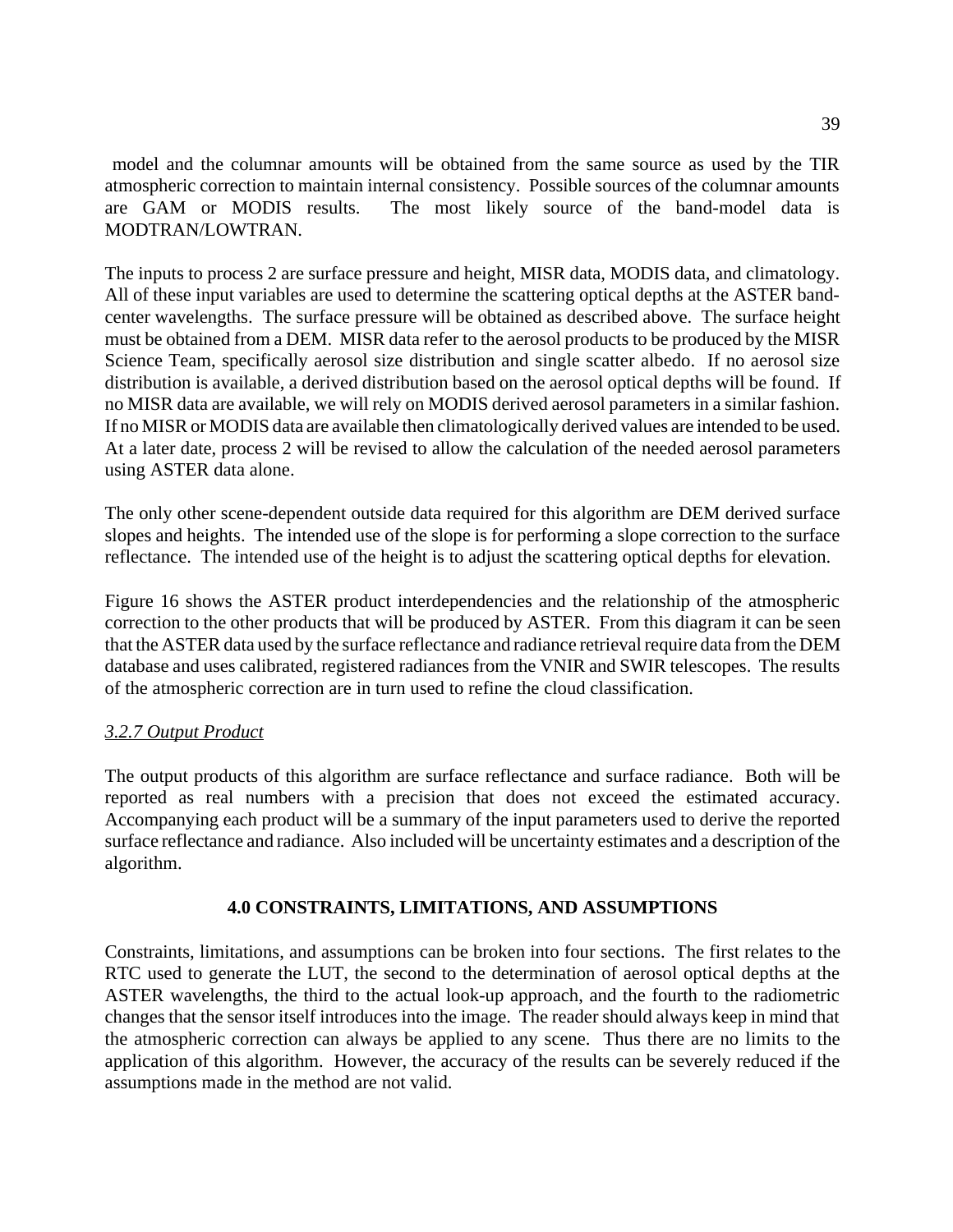![](_page_39_Figure_0.jpeg)

**1 Produces a cloud mask that is incorporated into other products 2Computed simultaneously with Radiance at Surface 3 Refers to a database of DEM data regardless of the source**

**Figure 16.** Figure showing ASTER product inter-dependencies.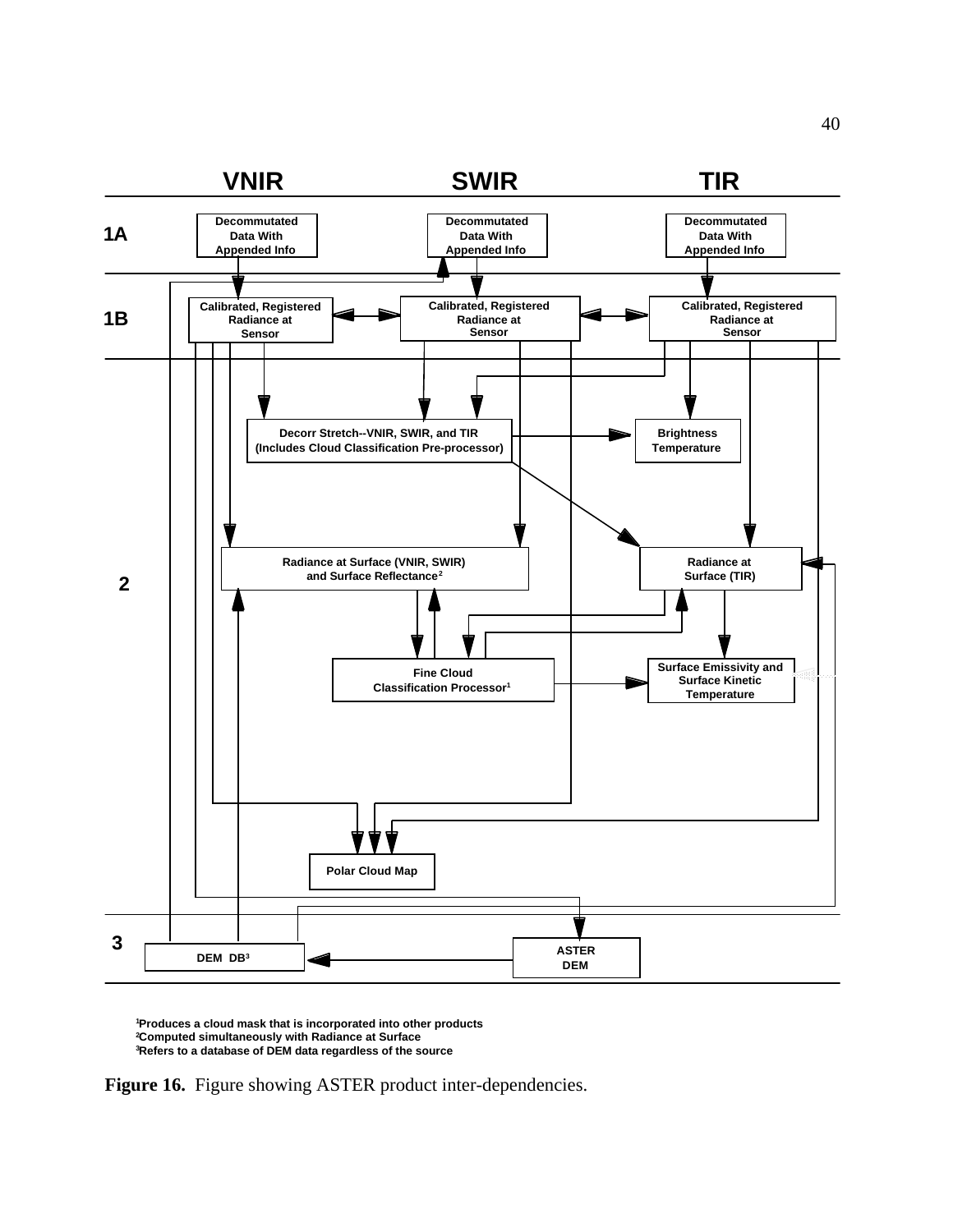The RTC assumes the atmosphere follows the 1976 US Standard atmosphere with a modification for stratospheric aerosols. It also assumes the atmosphere is plane-parallel and homogeneous and the aerosols scatter as Mie particles with assumed values for the refractive index. This particular radiative transfer model can only be used in cases where the atmosphere is relatively horizontally homogeneous. This precludes using the model in the presence of clouds in most cases. Cirrus clouds are treated as aerosol scatterers but not as layers. Volcanic aerosols are treated by modifying the vertical distribution of aerosols, but a new LUT has to be generated in this case.

The method for determining aerosol scattering optical depth assumes the aerosol size distribution follows a Junge power law and gives the Junge size distribution which best fits the measured optical depths. For most earth atmosphere situations, this is an adequate assumption. Because the assumption greatly simplifies the LUT, alternate size distributions are not planned to be used.

The greatest assumption in the LUT determination of the surface reflectance and surface radiance is that a linear relationship exits between these parameters and the TOA radiance over a selected range of reflectance. This will not be a limitation to the applicability of the method because we will develop the table to account for this.

Every sensor introduces radiometric errors into the images it produces. These errors can be divided into two categories, those anticipated when the performance specifications are written and those that only show themselves when the sensor is being carefully characterized. MTF effects fall into the former category. These give rise to an increasing error as the size of image detail decreases. It is possible to perform an MTF inversion on the image to reduce the MTF effect, however, this is quite computer intensive. Various other, sometimes unanticipated, effects can reduce the radiometric fidelity of the image and many of these are image-contrast dependent. Examples are: the memory effect, stray light, polarization, and errors due to non-linearities and imprecise knowledge of the sensor's spectral responses. Without correction, these effects can produce errors in the neighborhood of 5% and, in some cases, depending on the size and contrast of the image structure, considerably more. To reduce the magnitude of these effects the sensor performance has to be carefully quantified and correction algorithms implemented. It is not anticipated that such algorithms will be formulated until the results of preflight characterizations of the ASTER sensors have been conducted.

#### **5.0 REFERENCES**

- Biggar, S. F., D. I. Gellman, and P. N. Slater, "Improved evaluation of optical depth components from Langley plot data," *Rem. Sens. Env.* **32**:91-101, 1990.
- Bohren, C. F., and D. R. Huffman, *Absorption and Scattering of Light by Small Particles*, (John Wiley and Sons, New York), pp. 475-482, 1983.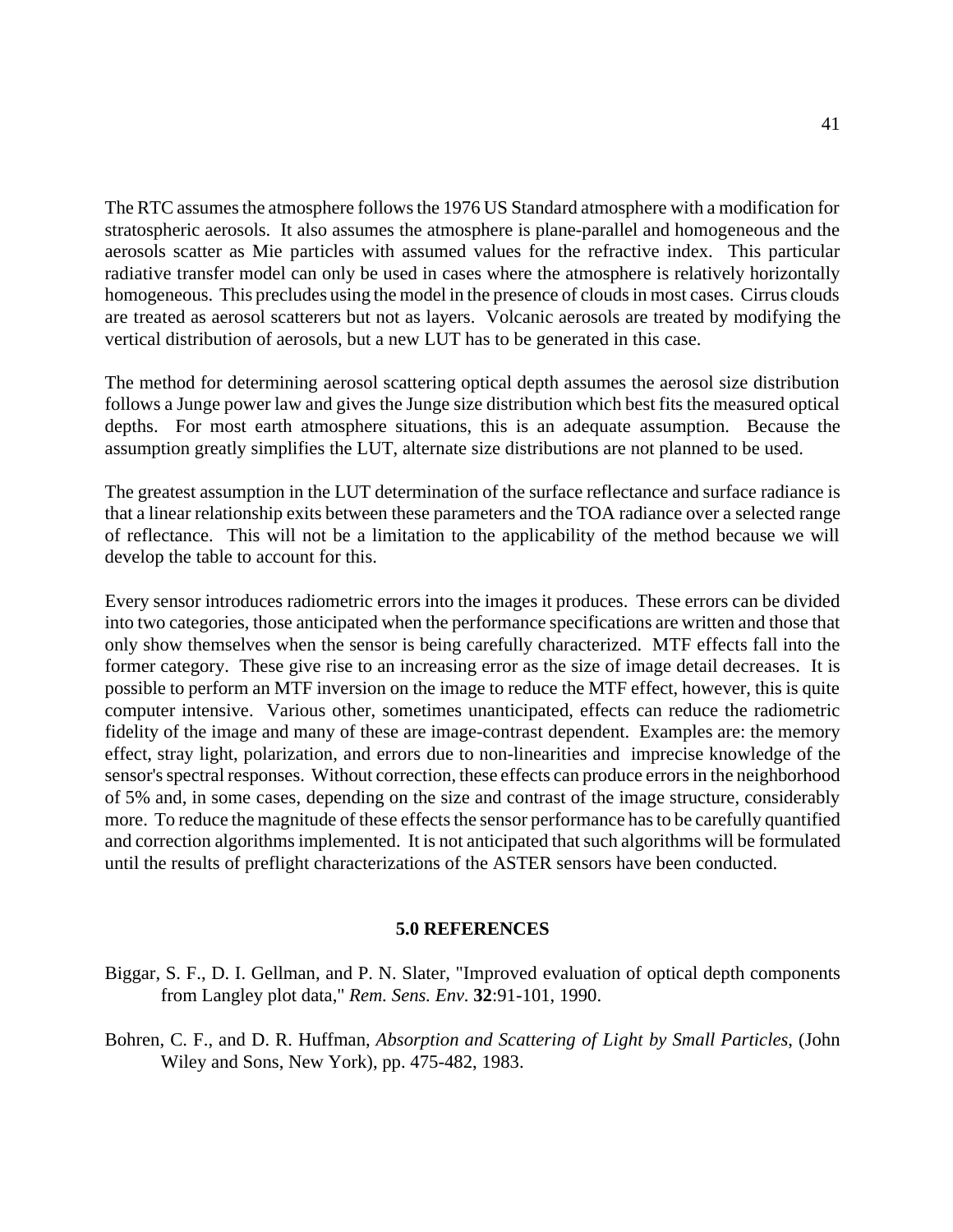- Fraser, R. S., O. P. Bahethi, and A. H. Al-Abbas, "The effect of the atmosphere on the classification of satellite observations to identify surface features," *Rem. Sens. Env.*, **6**:229-249, 1977.
- Fraser, R. S, R. A. Ferrare, Y. J. Kaufman, B. L. Markham, S. Mattoo, "Algorithm for atmospheric correction of aircraft and satellite imagery," *Int'l. J. Rem. Sens.*, **13**:541-557, 1992.
- Fraser, "Atmospheric corrections for ocean color," Presented at the Remote Sensing of Aerosol from MODIS and EOS and Atmospheric Corrections Workshop, Greenbelt, Maryland, May 17-18, 1993.
- Gellman, D. I., Biggar, S. F., Slater, P. N. and Bruegge, C. J., "Calibrated intercepts for solar radiometers used in remote sensor calibration," *Proc. SPIE* **1493**:175-180, 1991.
- Gellman, D. I., S. F. Biggar, M. C. Dinguirard, P. J. Henry, M. S. Moran, K. J. Thome, and P. N. Slater, "Review of SPOT-1 and -2 calibrations at White Sands from launch to the present," *Proc. SPIE*, **1938**, 1993.
- Hart, Q. J., *Surface and aerosol models for use in radiative transfer codes*, M.S. Thesis, University of Arizona, 66 pp., 1990.
- Herman, B. M. and S. R. Browning, "A numerical solution to the equation of radiative transfer," *J. Atmos. Sci.*, **22**:559-566, 1965.
- Holm, R. G., R. D. Jackson, B. Yuan, M. S. Moran, P. N. Slater, and S. F. Biggar, 1989, "Surface reflectance factor retrieval from Thematic Mapper data," *Rem. Sens. Env.*, **27**:47-57.
- Kahle, A.B., F.D. Palluconi, S.J. Hook, V.J. Realmuto, G. Bothwell, "The Advanced Spaceborne Thermal Emission and Reflectance Radiometer (ASTER)," *Int'l. J. Imaging Systems and Tech.*, Vol. 3, pp. 144-156, 1991.
- Kaufman, Y. J., "The atmospheric effect on the separability of field classes measured from satellites,"  *Rem. Sens. Env.*, **18**:21-34, 1985.
- Kaufman, Y. J. and C. Sendra, "Algorithm for automatic atmospheric corrections to visible and near-IR satellite imagery," *Int'l. Journal Rem. Sens.*, **8:**1357-1381.
- Kimes, D. S., and P. J. Sellers, "Inferring hemispherical reflectance of the Earth's surface for global energy budgets from remotely sensed nadir or directional radiance values," *Rem. Sens. Env.*, **18**:205-223, 1985.
- King, M. D., D. M. Byrne, B. M. Herman, and J. A. Reagan, "Aerosol size distributions obtained by inversion of spectral optical depth measurements," *J. Atmos. Sci.* **35**:2153-2167, 1978.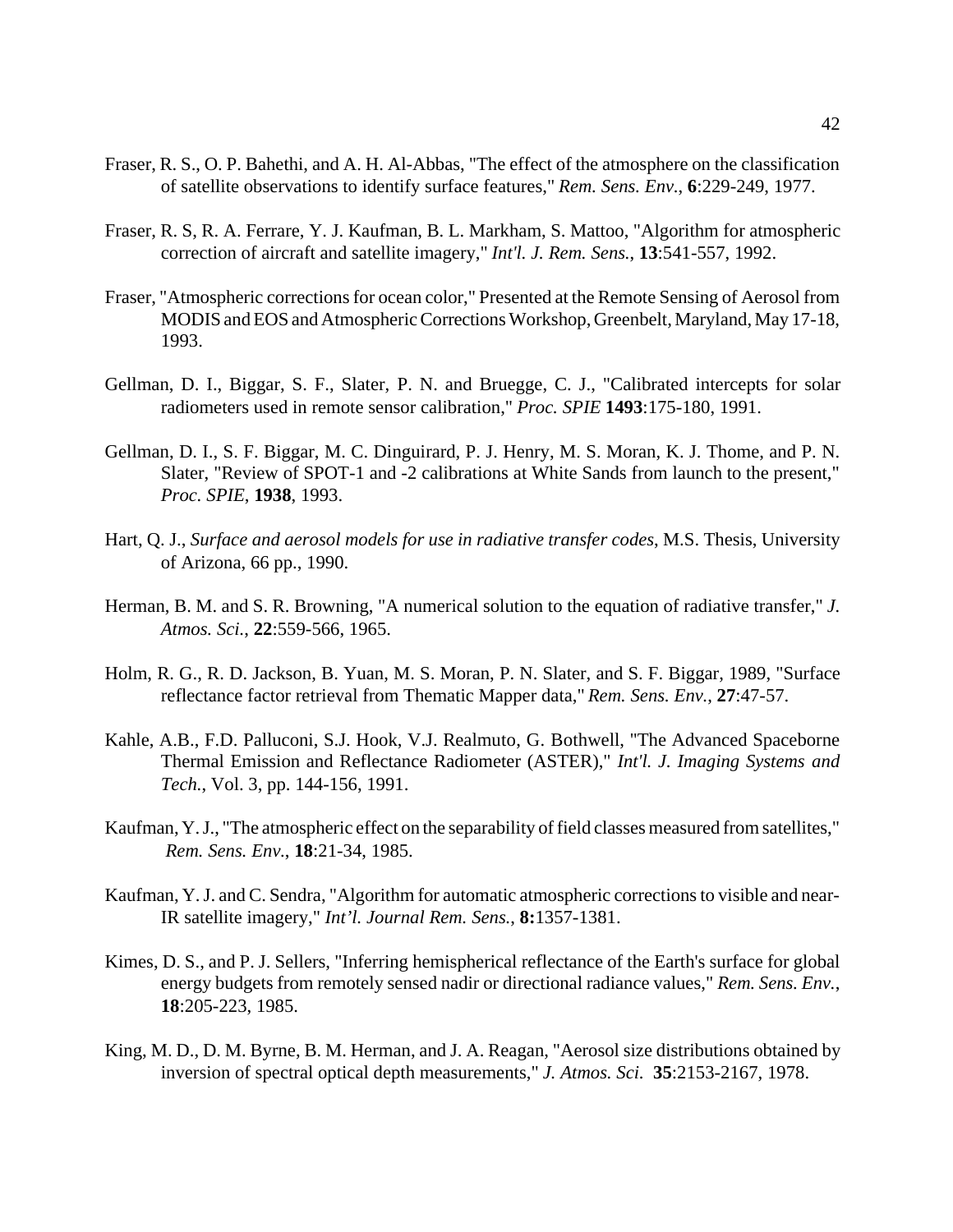- Moran, M. S., R. D. Jackson, G. F. Hart, P. N. Slater, R. J. Bartell, S. F. Biggar, D. I. Gellman, and R. P. Santer, "Obtaining surface reflectance factors from atmospheric and view angle corrected SPOT-1 HRV data," *Rem. Sens. Env.*, **32**:203-214, 1990.
- Moran, M. S., R. D. Jackson, P. N. Slater, and P. M. Teillet, "Evaluation of simplified procedures for retrieval of land surface reflectance factors from satellite sensor output," *Remote Sens. Environ.*, **41**:169-184, 1992.
- Richter, R., " A fast atmospheric correction algorithm applied to Landsat TM images," *Int'l. Journal of Rem. Sens.*, **11**:159-166, 1990.
- Slater, P. N, S. F. Biggar, R. G. Holm, R. D. Jackson, Y. Mao, M. S. Moran, J. M. Palmer, and B. Yuan, "Reflectance- and radiance-based methods for the in-flight absolute calibration of multispectral sensors," *Rem. Sens. Env.*, **22**:11-37, 1987.
- Slater, P. N. and R. D. Jackson, 1982, "Atmospheric effects on radiation reflected from soil and vegetation as measured by orbital sensors using various scanning directions," *Appl. Opt.*, **21**:3923-3931.
- Stowe, L., "NOAA/AVHRR aerosol optical thicknessproduct team," Presented at the Remote Sensing of Aerosol from MODIS and EOS and Atmospheric Corrections Workshop, Greenbelt, Maryland, May 17-18, 1993.
- Takashima, T. and K. Masuda, "Simulation of atmospheric effects on the emergent radiation over a checkerboard type of terrain, *Astrophy. Space Sci.*, vol. 198, pp. 253-263, 1992.
- Takashima, T. and K. Masuda, "Operational procedure of atmospheric correction on satellite visible data allowing for the adjacency effect," *Proc. of SPIE*, 1996, **2817**:70-81, 1996.
- Tanre, D., M. Herman, and P. Y. Deschamps, "Influence of the background contribution upon space measurements of ground reflectance," *Appl.Opt.*, **20**:3676-3684,1981.
- Teillet, P. M., "An algorithm for the radiometric and atmospheric correction of AVHRR data in the solar reflective," *Rem. Sens. Env.*, **41**:185-195, 1992.
- Thome, K. J., D. I. Gellman, R. J. Parada, S. F. Biggar, P. N. Slater, and M. S. Moran, "In-flight radiometric calibration of Landsat-5 Thematic Mapper from 1984 to present," *Proc. of SPIE*, **1938**, 1993.
- Thome, K. J., B.M. Herman, and J.A. Reagan, "Determination of precipitable water from solar transmission," *J. of Appl. Met*., **31**:157-165, 1992.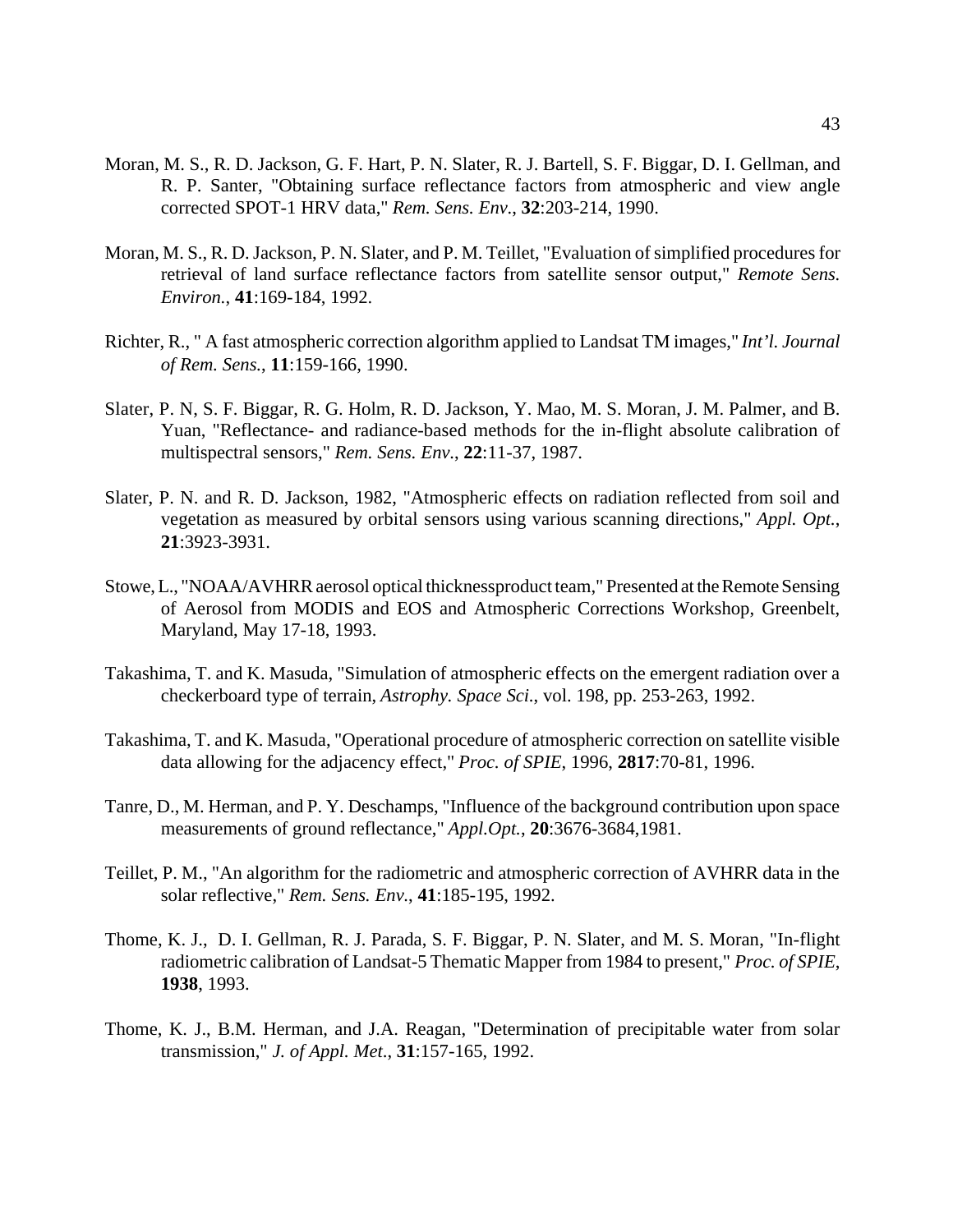- Yamaguchi, Y., H. Tsu, and H. Fujisada, "A scientific basis of ASTER instrument design," *Proc. SPIE*, Vol. 1939, pp. 150-160, 1993.
- Young, A. T., "On the Rayleigh-scattering optical depth of the atmosphere," *J. Appl. Met.*, **20**:328- 330, 1981.